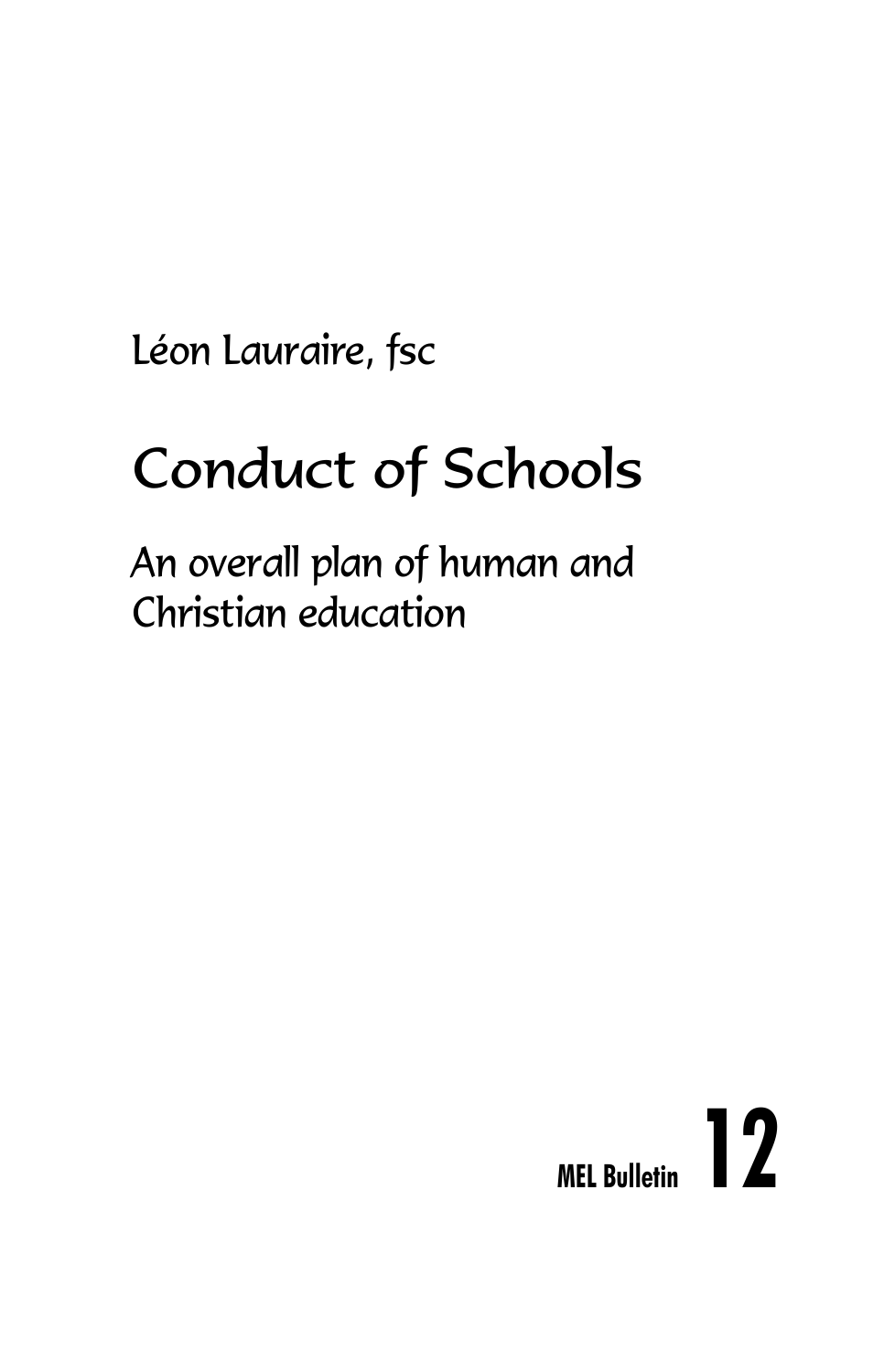Traductor: Br. Jerzy T Geppert

Brothers of the Christian Schools Via Aurelia 476 00165 Rome, Italy

July 2004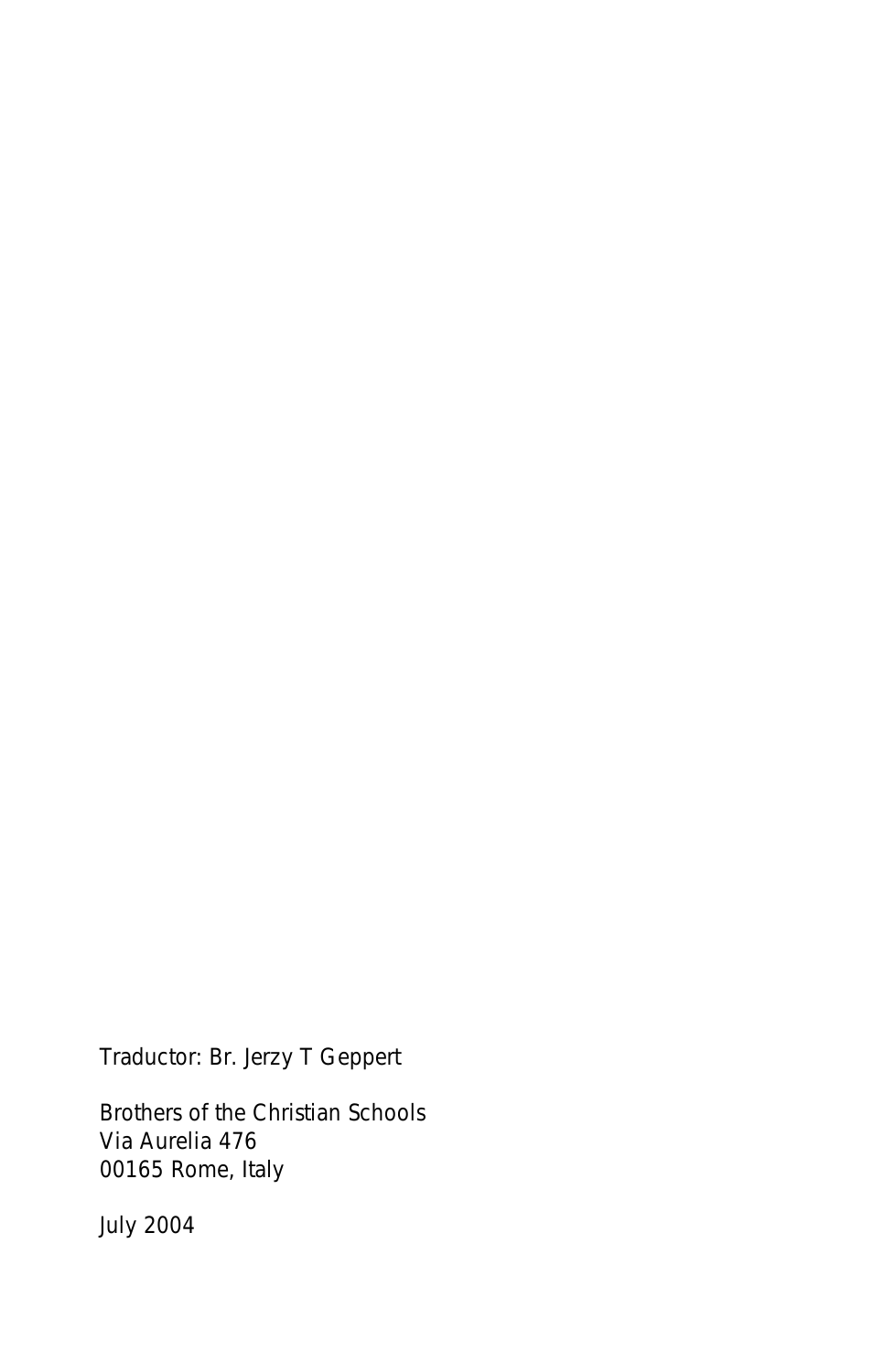*The Conduct of Christian Schools* is a work that was essential to the human and Christian education project of John Baptist de La Salle and the first Brothers. The first known manuscript dates from 1706. For three centuries this 'Rule of the Schools' has been the handbook for reference and evaluation of the educational and pedagogical work of the Brothers; more than 24 re-editions testify to the long-felt wish to re-write this founding text.

The reasons for this are many.

The first refers to the method thanks to which it was written: "*This Conduct was only written in the form of regulations after a very large number of meetings with the oldest Brothers in this Institute and those judged most capable in the classroom; and then only after an experience of many years.*" For some 20 years these Brothers looked at their practice and in the end kept only what was most effective and also most significant for their education project. It is therefore a collective work and not that of an isolated thinker.

The second relates to the fact that this *Conduct* is meant to be practical. It is not a general discourse on the teacher, the pupil, pedagogy... but a thought-out action, which chooses its battlefields deliberately and puts in place its strategies with a precise aim in mind. This characteristic has often irritated the theoreticians of education who found this precision of detail a bit hard to take… but what else was there to do when you found yourself faced day after day by 60 or 70 children bursting with energy!

In the end, this text developed in the Institute a dialectic attitude which has never been contradicted since the beginning: to have a clear, precise, well-argued view of the human and Christian education project and, at the same time to endlessly question oneself on the real, practical, adapted conditions necessary for putting it into practice. This is what makes an educational tradition perennial.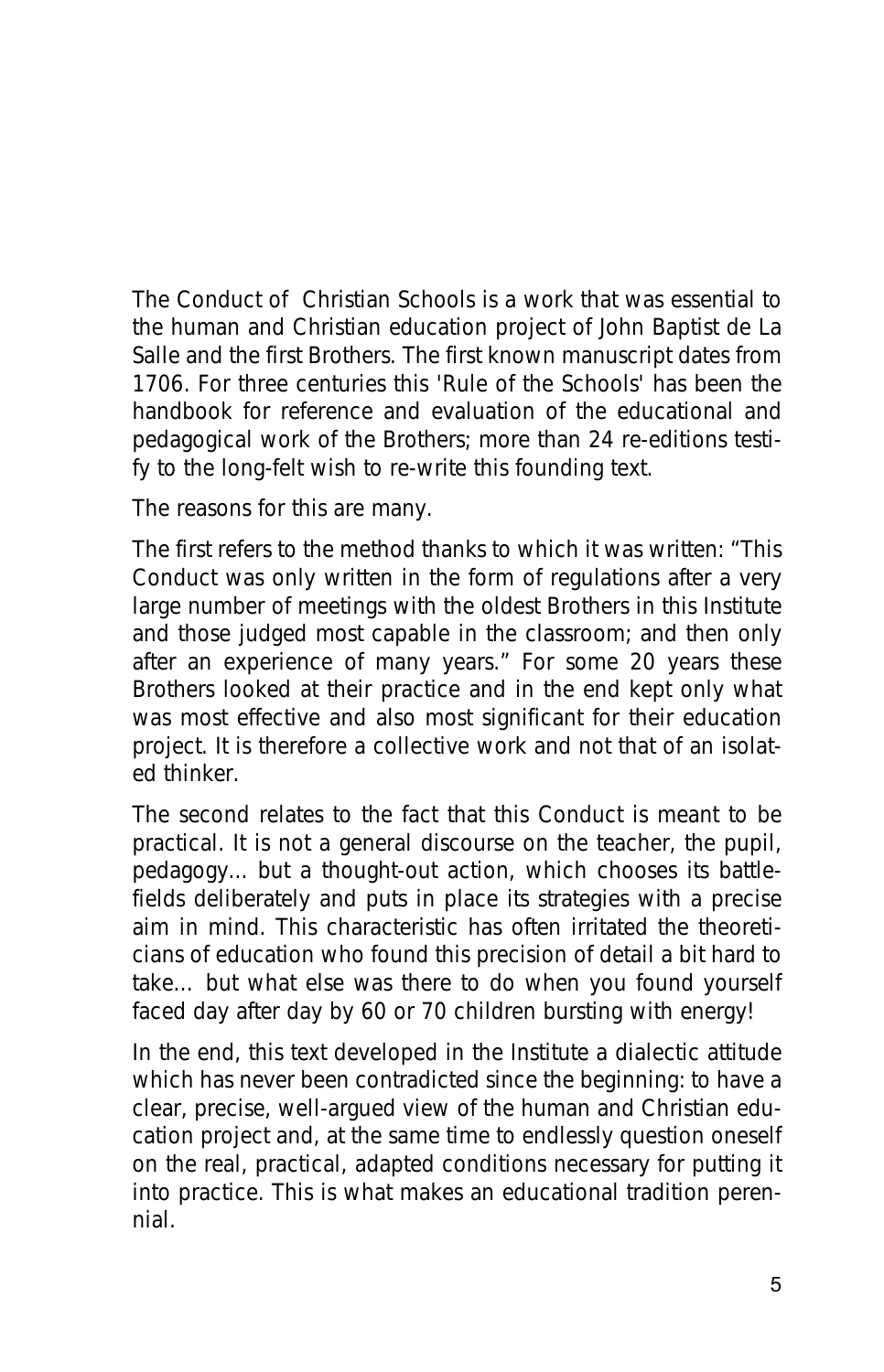This text is, therefore, one of the great sources of the Lasallian Project.

For many years now, Br.Léon Lauraire has been working methodically on the text of *The Conduct of Christian Schools*. While trying to understand the social and spiritual context in which it was drawn up, he is aiming at picking out the educational intent which motivated its first publication and this great attention to detail.

Some years ago in a French Lasallian review, Br. Léon wrote about twenty articles to help us understand the educational concerns of the authors of the *Conduct*.

Today he is proposing them here for our reflection.

These are short articles, conceived as 'meeting-points' for Lasallian groups, to be used in the following four-stage rhythm:

– the group chooses an article which corresponds to its preoccupations.

– the article is read carefully, looking for its educational intent and the practices which flow from this.

– in it the members of the group confront their own educational aim and the practical means at their disposal today.

– the group picks out some practical conclusions for the world of today.

I would like to thank Br. Léon Lauraire her for his fraternal contribution.

Br. Nicolas Capelle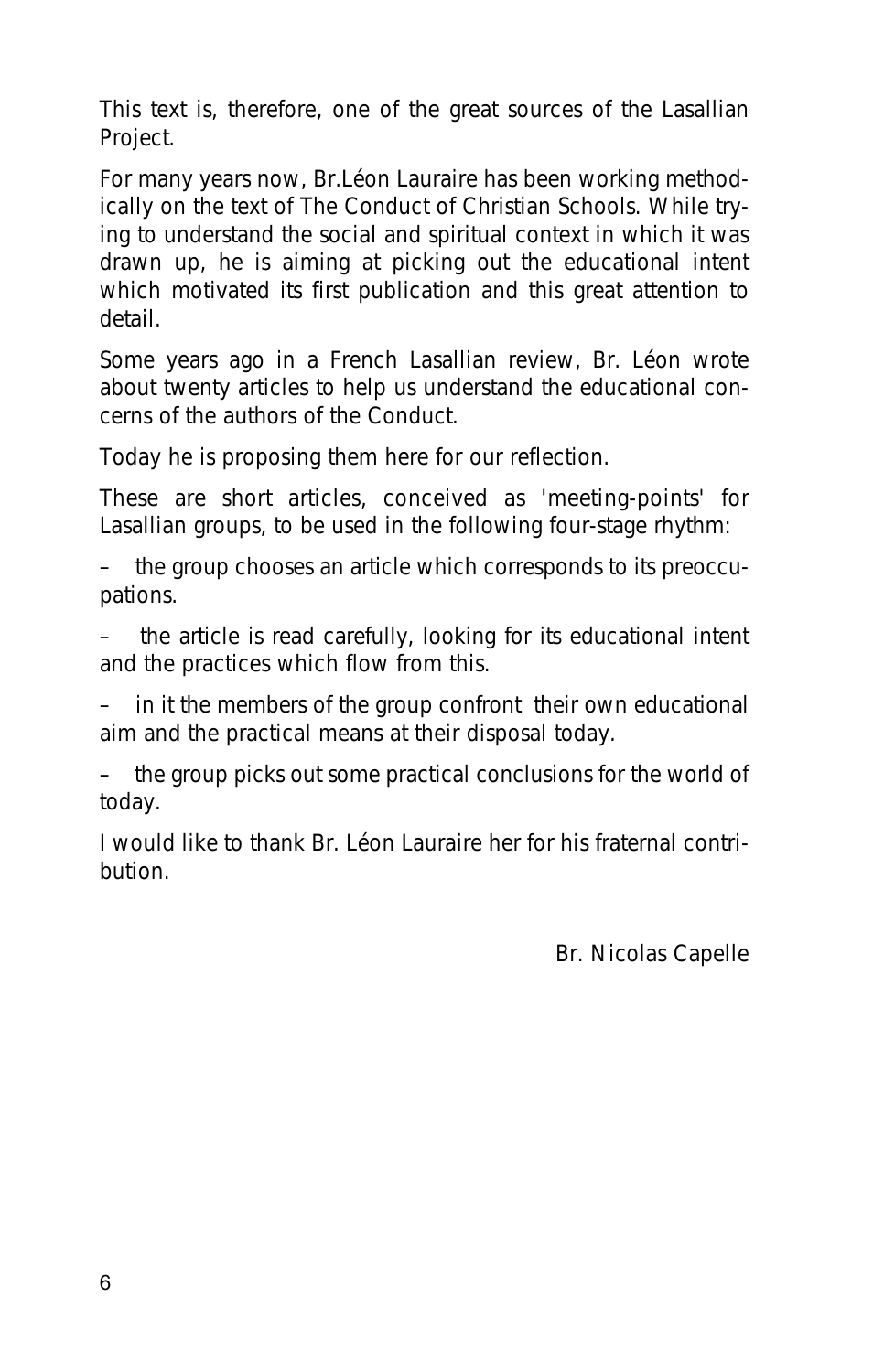## A School for young people

Recent Lasallian Educational Mission Statements have tended to centre on three points: the service of youth, the associative nature of the work, and the pursuit of a holistic human and Christian education. These three points are rooted in three centuries of constantly updated tradition.

A "school centred on the pupil": a pious wish or reality? What does the Conduct of Christian Schools have to say on this matter? The key to understanding the original "mission statement" lies perhaps in half a dozen words.

#### **Organisation**

De La Salle and the first Brothers had the chance of being able and being obliged to invent a new type of school that was different from those already in existence. Their approach was pragmatic and inductive, born of the needs of young people, as they perceived them, and proposing solutions.

This original concern inspired:

- the aims and general objectives of their school;
- structures sufficiently flexible to adapt to the individual needs of pupils;

• a division of the learning process into "lessons" and "levels", which made it easier to divide up the pupils, so that each one was in a group which suited his needs;

• a new type of programme control which identified attainment goals in each of the subjects taught;

• a flexible management of school time which went so far as to modify the duration of learning stages depending on the number of pupils;

• follow-up of the progress of each individual by means of frequent and rigorous assessments, the importance of which we know.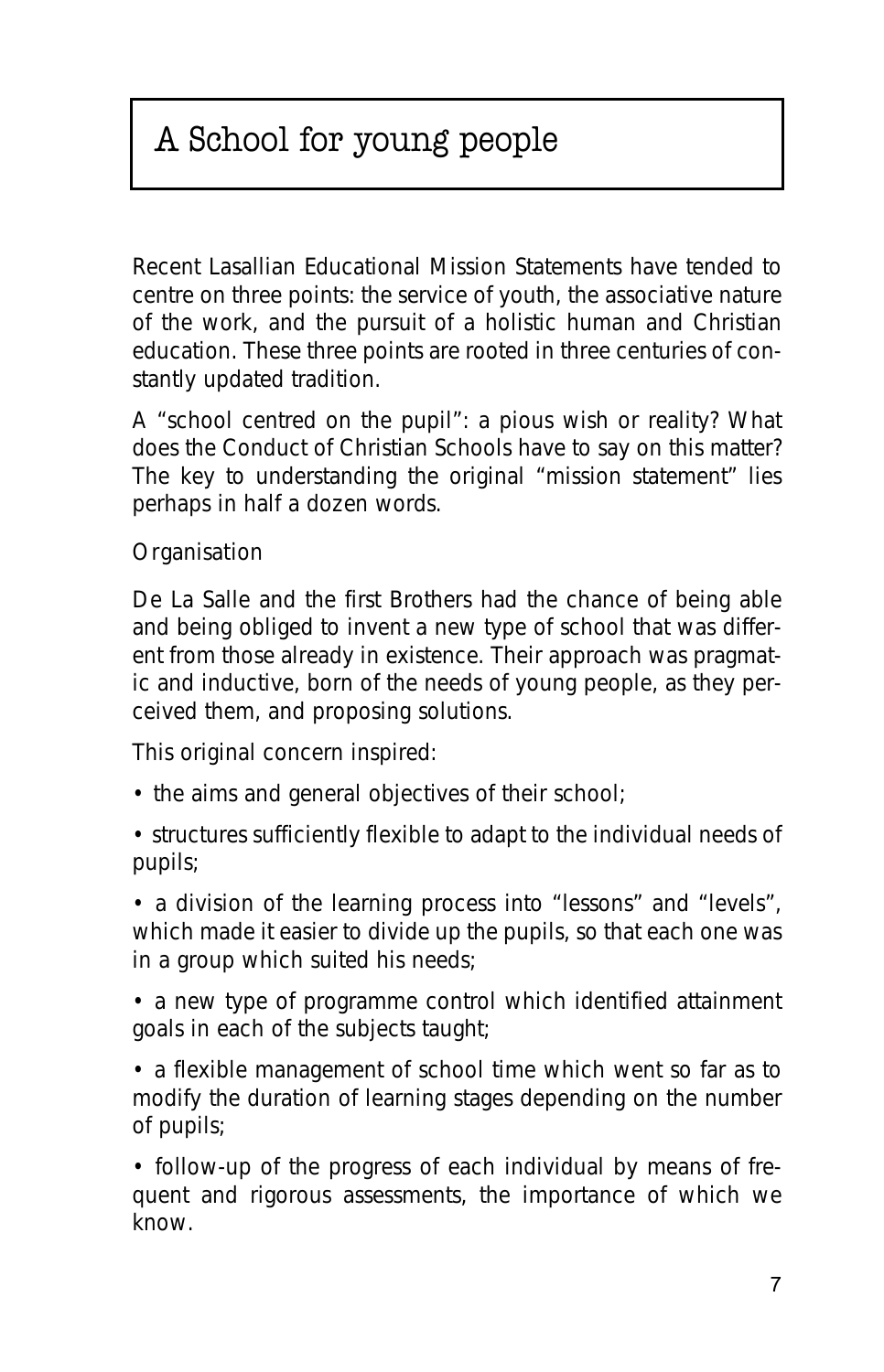#### **Differentiation**

Such organisation made differentiation possible. In the Conduct, moving to the following class did not depend on obtaining an average of pass-marks: the pupil could be in different groups depending on the subject. This flexibility made personalised teaching programmes possible, even if working techniques were not those of present-day personalised pedagogy, since pupils in each subject worked in small homogeneous groups.

The result was a specific form of work, tailored to needs, taking into account the standard, the pace of work, the capability and even the future aspirations of each pupil. To achieve this, pupils were given a preliminary examination to determine their initial standard; they were assessed monthly; their behaviour was monitored to assess their attitudes; care was taken to discover what they wished to do when they left school.

#### **Relations**

In the Conduct, as in the other writings of De La Salle, pupils are not considered simply as learners: they are persons who deserve consideration and respect. Mutual respect is the attitude which characterises best the inter-personal relations of decorum and civility, in school and outside. It is an attitude based on a Christian anthropology which underpins the Lasallian educational mission statement as a whole. In this way, the educational relationship becomes the moving force behind centring the school on the pupil.

To develop this relationship, a thorough personal knowledge of each pupil is necessary. The Conduct suggests various means for acquiring this knowledge: gathering information on admission; meeting parents or guardians whenever necessary; the long time spent by teachers with their pupils; the specific means used to make practical use of this observation (five Registers which provide a kind of X-ray of each pupil's behaviour), the summary assessment each teacher makes in the "register of the good and bad qualities of students"; and constant collaboration with the school Inspector who adds his view of the pupils.

All these are simple and practical ways, but above all, they are effective and make possible objective observation which otherwise could fall into the trap of subjectivity. The purpose of these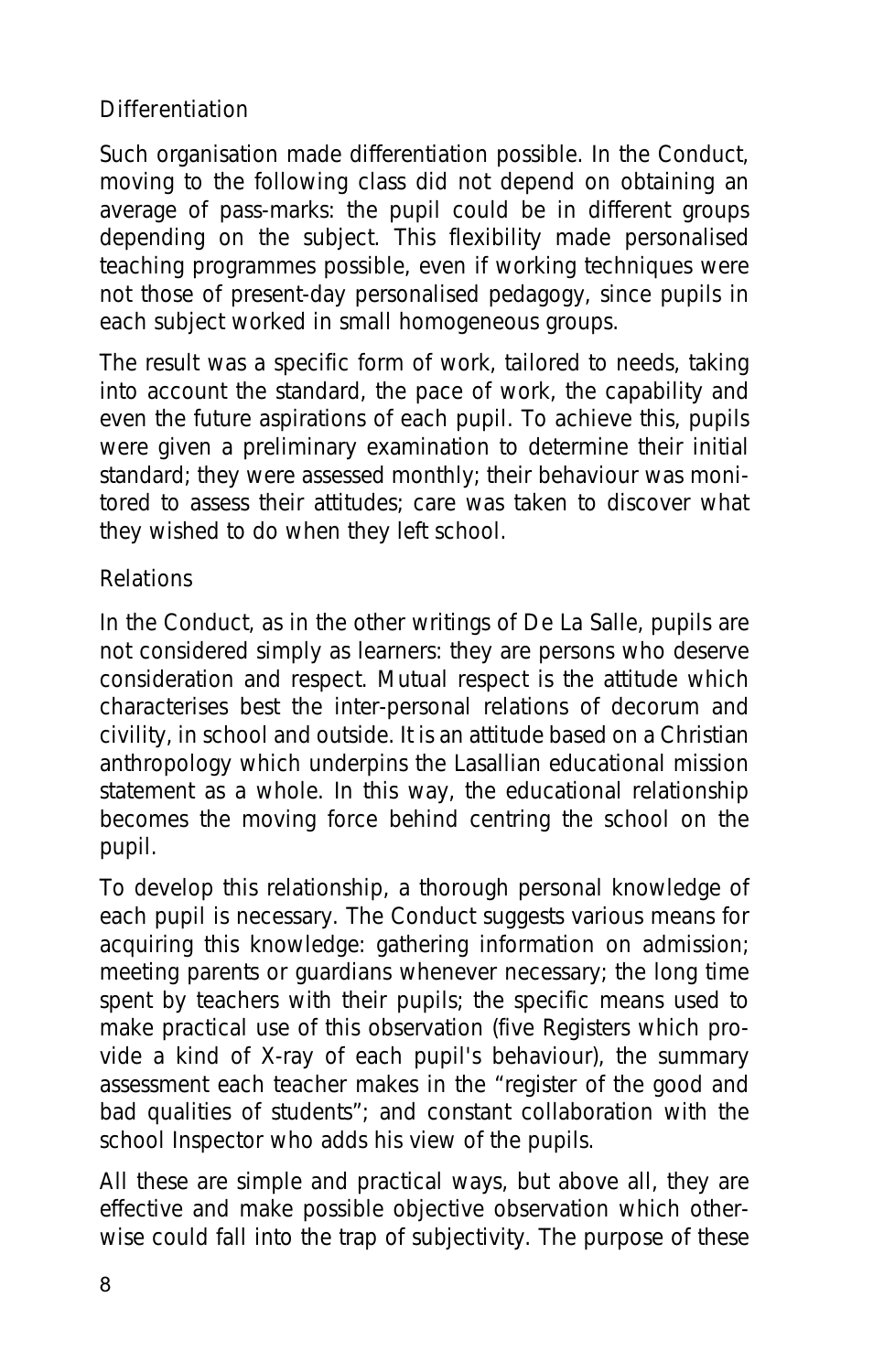various procedures is to establish an educational relationship characterised by lucidity, trust, cordiality and affection. De La Salle uses powerful language - love, affection, tenderness - to characterise this relationship. It removes at the same time all weakness, sentimentality and compromise, so that the relationship can become an opportunity for a process of identification. This presupposes that the teacher is well-balanced emotionally and in his relationships.

In the face of the social, affective and spiritual needs of the pupils, this exemplary attitude on the part of the teacher constitutes a most valuable means of humanising, liberating and evangelising young people, because this threefold educational aim can be achieved only through the experience of true human love.

#### **Participation**

The term "participation" is not part of De La Salle's vocabulary, but it can help us to understand better what actually went on in his schools. Participation in them normally took three forms.

• The actual type of work implied constant and sustained activity by each pupil: it was a process of apprenticeship, in which no one can take the place of the apprentice. Each pupil was really responsible for his own progress. In the Lasallian school, the pupil was never a passive listener.

• At certain moments of group exercises, participation took the form of help given by certain pupils to those who had immediate need of it. They corrected errors, helped other pupils to overcome difficulties, and gave the example of correct answers. Mutual help went on also when the class was working in the absence of the teacher, which occurred at the beginning of each half-day's work.

• But above all, there was a participation born of solidarity, thanks to the "offices", which were ways of contributing to the running of the class as a whole. The opening sentence of the chapter of the Conduct entitled "School Officers" goes as follows: "There shall be several officers in the school. These officers will be charged with several different functions which the teachers cannot or ought not to do themselves". The text goes on to list 14 of these officers and briefly explains their function. It involves a real devolution of responsibility on the part of the teacher, and real participation on the part of numerous pupils who are given an office.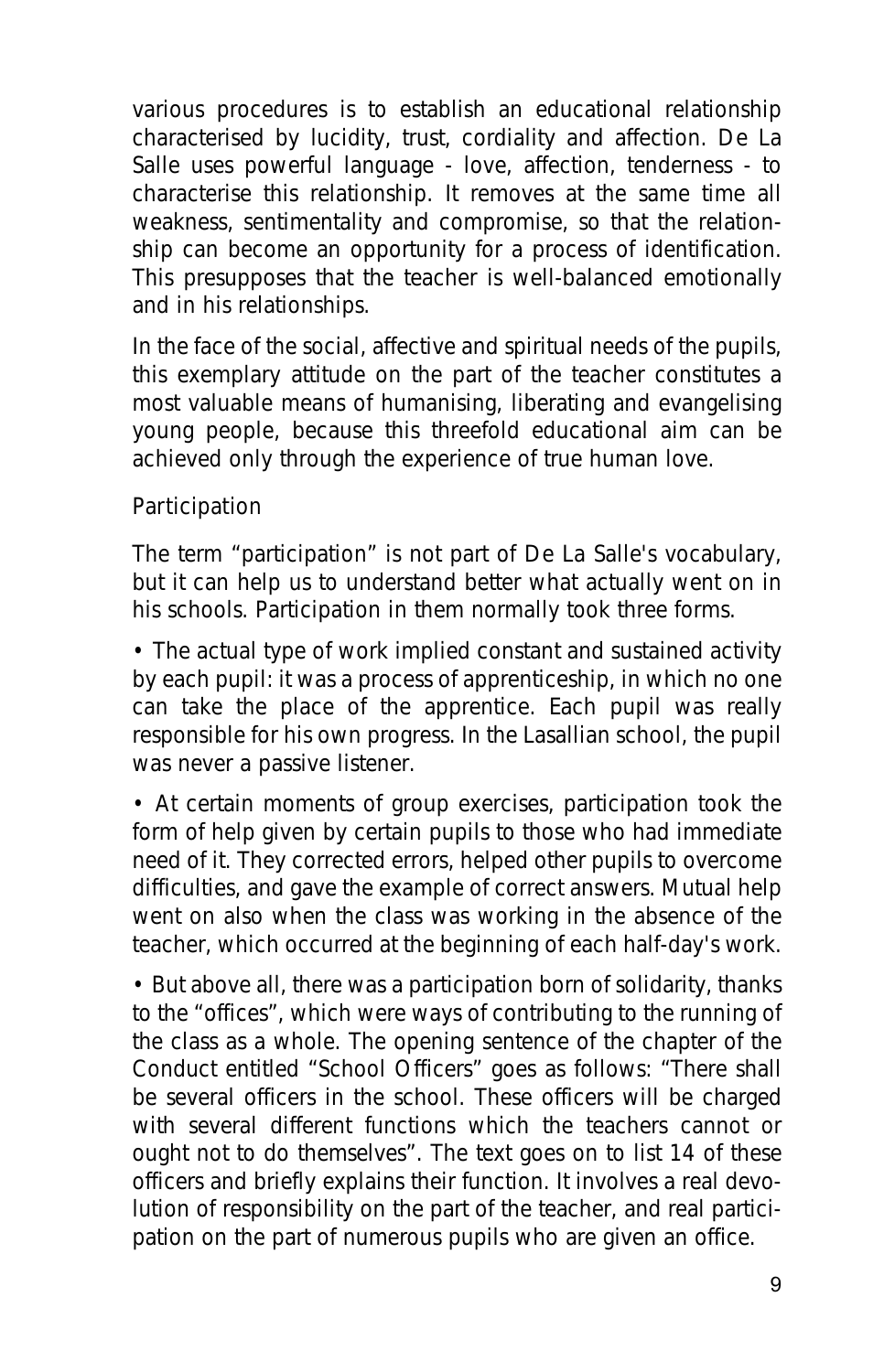#### **Formation**

The preceding paragraphs sketch out an outline of a school centred on the pupils. This approach does not function of its own accord; and the example of the first Lasallian schools shows the need of at least two attitudes on the part of teachers: formation and commitment.

For De La Salle and the Brothers, formation was not simply one of the possible options: it was an essential responsibility and a constant concern, so much so that it occupied all the free time of the Brothers outside school time. Each one had to strive daily to improve his competence to the point that he became excellent. The Brothers met annually as a group to enrich and develop the associative dynamism that united them. In fact, the pupils occupied the time, energy, concern and even the daily prayers of their teachers.

#### **Commitment**

Really centring the school on the pupils is the result of a deliberate, determined and shared decision, able to put aside external restraints or the inertia and resistance within the establishment. Even in the 17<sup>th</sup> century, it was not always easy. It would be unfair to minimise the desire of the Brothers to construct such a school. By entering the "Society of the Christian Schools", each one was conscious of the fact he was committing himself in a radical way to the service of the working class and the poor. It was a commitment to which he felt called: it was his vocation.

Today, the teaching profession is still considered to be a vocation by those who choose it. It implies therefore a commitment. In the Lasallian world, this commitment is at the same time individual and collective. This is what Association means. In the measure that we forget this, we run the risk of forgetting that the school exists first and foremost for the pupils.

\* \* \*

## Preventive pedagogy

Many historians of school education in France who speak of the *Conduct of Christian Schools* lay great emphasis on the chapter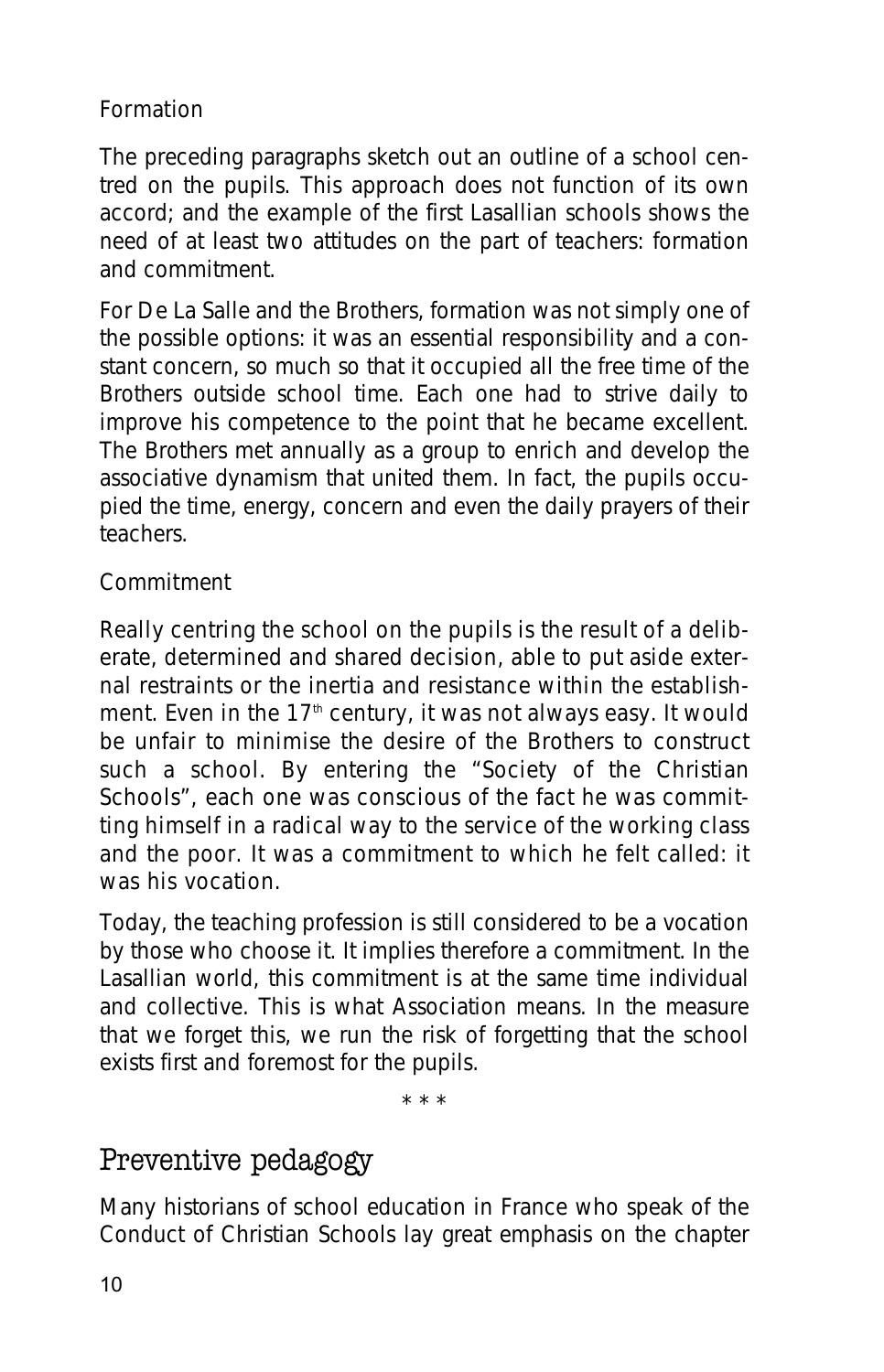on *"Correction"* as if it were the most characteristic aspect of the work. A rapid and superficial reading of the work leads them to make approximative assessments. This gives rise to the idea that the pedagogy advocated by De La Salle and the first Brothers was essentially repressive.

It is true that the chapter in question is the longest in the *Conduct*, but it is also the one with most differentiation, for the subject was a sensitive one at the time. In the thinking of the  $17<sup>th</sup>$ century, and in the system of sanctions in force in society, it was difficult to avoid corporal punishment totally. While the *Conduct of Schools* shows no leaning towards angelism, its chapter on correction does try to explain to teachers above all how to avoid having to correct children. It could not have been any different, since the Founder and the Brothers believed that teaching children was above all a question of the heart, and that it was essential to establish bonds of affection and cordiality with all the pupils. From this conviction was born a pedagogy which was essentially preventive.

#### **Prevention is better than cure**

This saying born of popular wisdom applies perfectly to Lasallian pedagogy. We see it illustrated in all aspects of the school described in the *Conduct*. For lack of space, we shall choose only a few examples from the learning process, from class management, from the behaviour of pupils in school and out, and even from the preparation for their professional future.

The material context of the classroom already serves as a constant reminder for the pupil of his obligations. Displayed on the walls are five maxims intended to serve as a warning to potentially forgetful, distracted or negligent pupils. From the moment they are admitted to school, the pupils - and the parents - are clearly told what to expect. They know they will be punished "for not having studied, for not having written, for being absent from school, for not having listened during catechism, for not having prayed to God". That is the content of the five maxims. They have the double merit of warning the pupils and countering arbitrary punishment by the teacher, his changes of mood and his personal preferences.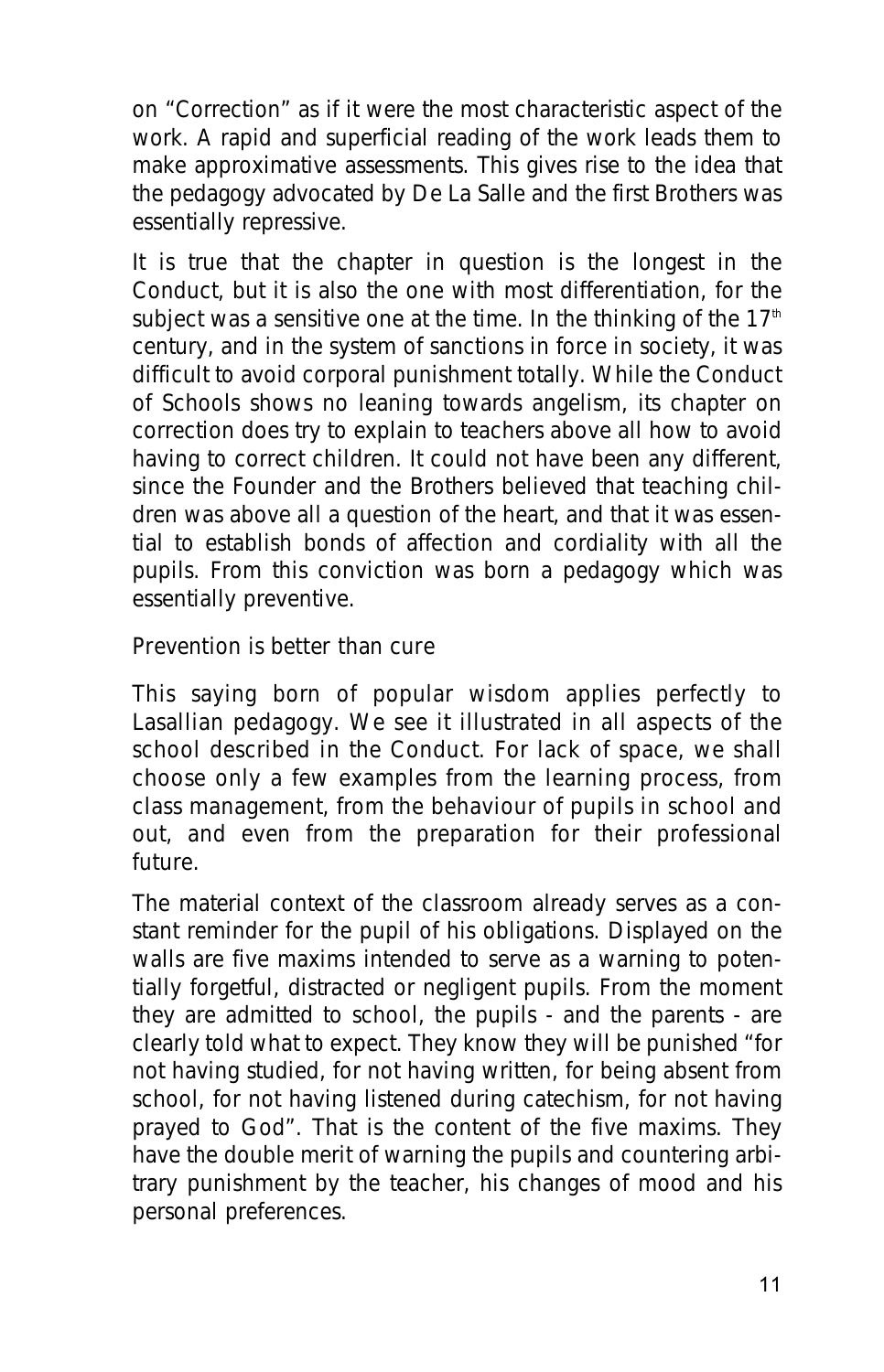Regarding discipline in school, one can say that the whole second part of the *Conduct of Christian Schools* is devoted to preventive measures. From the outset, the text announces there are nine principal means "for establishing and maintaining order in school". While we cannot analyse them all, we can say that essentially they can be summarised by the word "order": order in all aspects of life and work in class. Order has a preventive connotation, in the sense that it avoids the unforeseen and eliminates chance from life in a group. On the other hand, order is necessary in classes with so many pupils confined to a space too small for them. And so it is not surprising to find the notion of order present in class discipline, in basic learning, in the putting away of teaching materials, in going from place to place in the school and outside the school, and in relations between people.

The prevention of moral dangers. Teachers in the  $17<sup>th</sup>$  century were very worried about morality. They mistrusted the natural inclination to evil which, in their opinion, characterised human nature and, in particular, children. They believed strongly in the contagious nature of example - whether good or bad - and they knew that dissolute persons were a widespread feature of urban life. These considerations throw light on various warnings we find in the *Conduct of Christian Schools*: warnings against bad company, visiting absent pupils, the expulsion of dissolute pupils from school (the ultimate punishment, according to the *Conduct*), the appointment of "inspectors" and of his two "supervisors" to keep watch over the pupils in the absence of the teacher, the observance of certain postures in class and in church to avoid all physical contact, the whole ritual governing the movement of pupils from school to the church and from church to their homes, the list of recommendations to give on the eve of holidays. Mentioned also is the need for good example on the part of the teacher, as well as of the pupils among themselves.

The prevention and immediate correction of errors during lessons. If we read the first part of the *Conduct of Christian Schools* with this in mind, we see how, in reading, writing, arithmetic, spelling and catechism, teachers try to help pupils to avoid making mistakes. As modern studies on the learning process have demonstrated, the experience - above all when repeated - of making mistakes and failing is counter-productive. It has no positive effect on the acquisition of knowledge. The authors of the *Conduct* were not aware of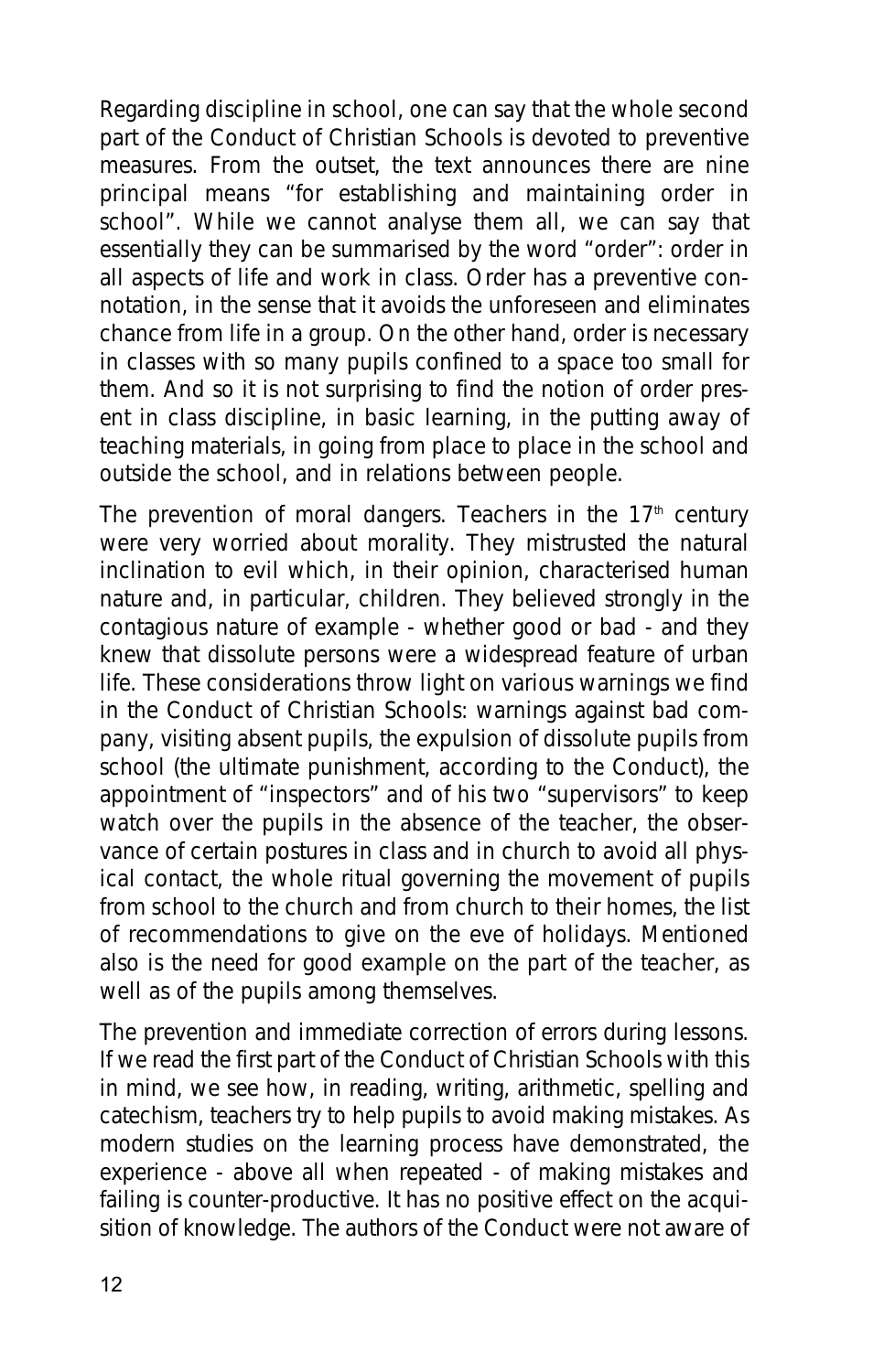this, but, to avoid the negative effects of making mistakes, they advocated a particular kind of learning: imitation and repetition of a model supplied by the teacher. When it was possible, recourse was also made to examples and corrections given by other pupils, which was a form of mutual aid. The aim was to avoid feeling one's way, or making fruitless attempts, since these always leave a negative impression on the mind. Immediate correction, of course, also plays a preventive role regarding what is learned next.

The prevention of after-school failure. This expression may seem surprising, but this kind of prevention was an important dimension of Lasallian pedagogy. De La Salle and the Brothers knew from what kind of socio-economic background their pupils came, pupils who were the children "of the working class and the poor". They were conscious of the impasse in which often their parents lived, and they wanted to ensure that the children had access to a better life. They wanted their school to be a means of advancement. This concern takes various forms in the *Conduct*. For example:

• *The fight against absenteeism*, because irregular attendance prevents the pupil from taking full advantage, and so compromises future success. If it disturbs the smooth running of a class, absenteeism is even more detrimental to the pupil who is guilty of it. In the same connection, a lack of punctuality gives rise to the same risk.

• *The quest for an effective school*, useful for the future. It is especially in response to the expectations and demands of parents that the *Conduct* insists on the importance of an effective school, but it is also through concern for the professional future of the pupils.

All the first part of the *Conduct* explains with abundant detail the conditions which ensure that lessons are solid, useful and of high quality. Competence acquired in this way and reinforced increases the chance of finding employment later on and keeping it.

A similar concern is expressed regarding integration into the Church, because the pupil is also a Christian, who must acquire good habits, practise the maxims of the Gospel and take his place in the parish: it is not enough to memorise the speculative truths of Christian doctrine.

Finally, there is a logical consequence of all this: to achieve this objective of socio-professional and ecclesial integration, it is nat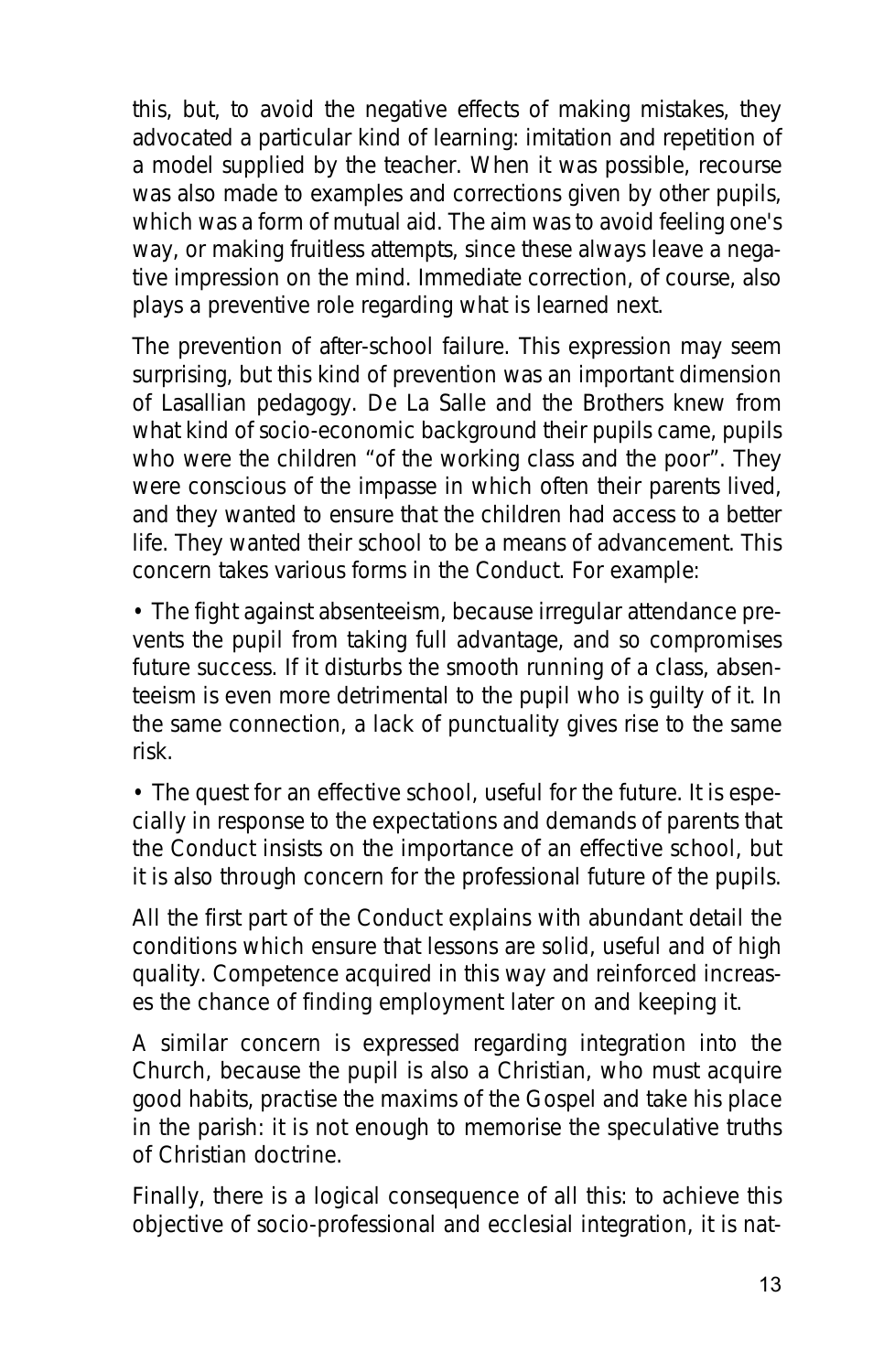ural for the school to establish relations with the parents of the pupils and the corporative background from which they come.

#### **Prevention cannot be improvised**

Constant and concerted vigilance is not enough: prevention depends also very directly on the person of the teacher; it is his responsibility. If we go beyond the context of the *Conduct of Christian Schools* and analyse the thinking and actions of John Baptist de La Salle, we discover that good prevention depends on a number of pre-existing conditions. For example:

Initial formation which includes preparation for this preventive pedagogy. In the text entitled "Training of new teachers", it is explained how the aspiring teacher must prepare himself for coming into contact with his pupils and imposing his authority over them "with an engaging and winning manner". It is the sense of personal authority which does away with the need of exercising power.

Ensuring one is understood by pupils, so that they really profit from teaching. De La Salle makes this point a number of times in his writings, and it is mentioned also in the text on the training of teachers. Teachers must acquire "facility in speaking and expressing themselves clearly, logically and in a way that is understood by the pupils they teach".

Daily practice by the Brother in community to perfect his mastery of the exercises he will be giving his pupils. A sort of continuing formation, apparently modest in scope, but essential given the type of learning process used with the pupils, and the pedagogical context of the times. The teacher had to aim for perfection in order to be able to serve as an example for his pupils.

Prevention assured collectively thanks to team work in each school, in the form of collaboration and mutual help among the teachers, in particular, to ensure good order in the classrooms, and when moving from place to place.

More important still was the thorough personal knowledge of each pupil. The *Conduct of Christian Schools* lists a series of measures beginning with the admission of the pupil and continuing until the end of his schooling. Such a knowledge was based on a profound interest in each pupil, which made it possible to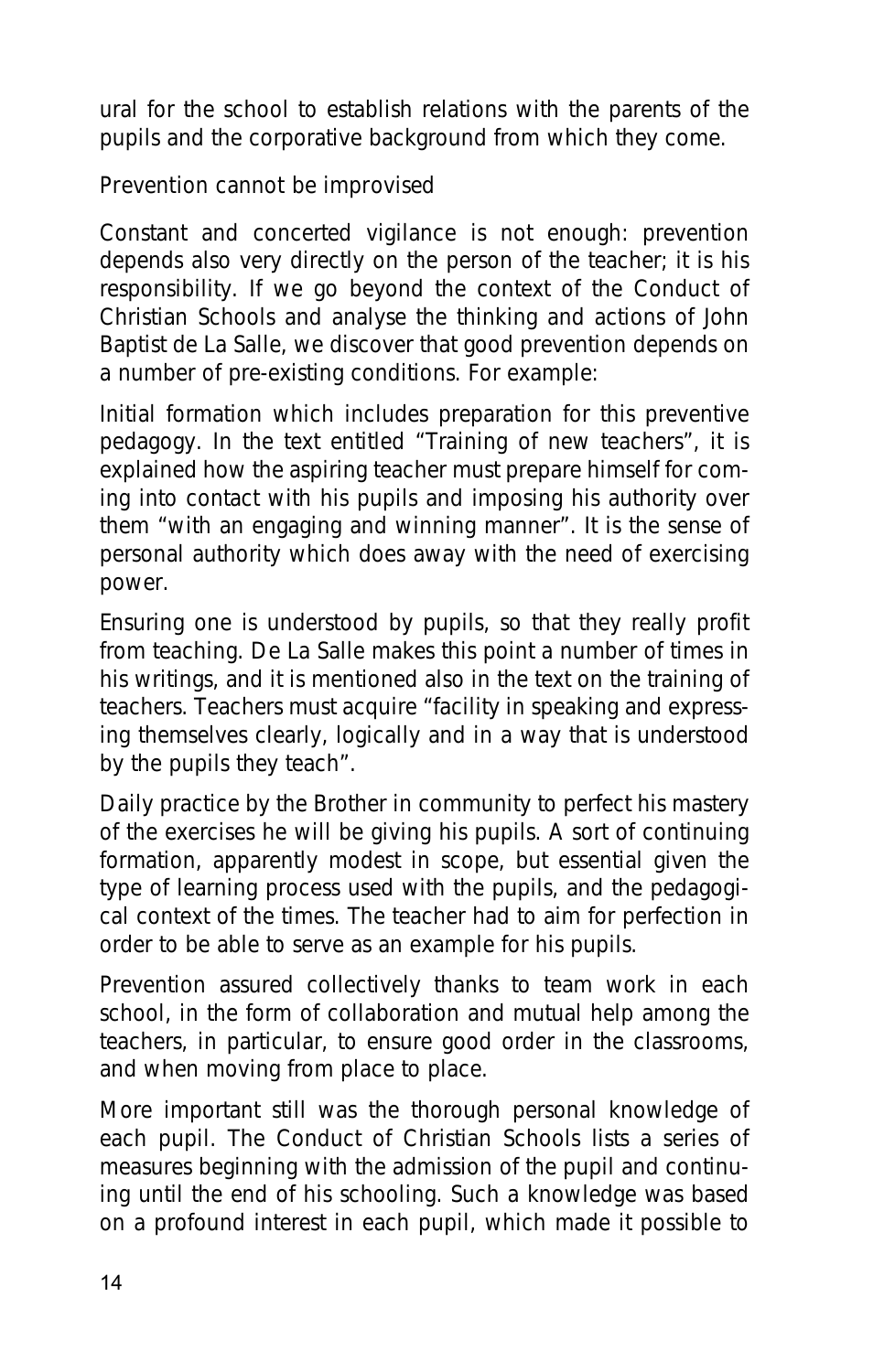adapt teaching to his ability. In practical terms, it involved keeping the various "registers" mentioned in the work.

At an even deeper level, prevention takes place also in the educational relationship wanted by De La Salle. This relationship goes beyond simple interest and becomes reciprocal love. In the final analysis, it is on this that preventive pedagogy is based. It is not a way for the teacher to protect his authority, or to avoid disorder in the classroom. Instead, preventive pedagogy seeks to protect the pupil from anything that can damage the integrity of his person, disturb his work, or make him make bad choices regarding his life.

\* \* \*

## Vigilance

Vigilance is a recurring theme in the writings of St John Baptist de La Salle. The second part of the *Conduct of Christian Schools* opens with the enumeration of the 9 *"things that can contribute to establishing and maintaining order in schools"*. The first is *"the vigilance of the teacher"*. It is one of the *"twelve qualities of a good teacher"* at the end of the work.

#### **The vigilance teachers must show in school**

*"The vigilance of teachers in school consists particularly of three things: (1) correcting all the words that are mispronounced by a pupil when reading; (2) making all the other pupils who have the same lesson follow when any one of them is reciting; (3) enforcing a very strict silence. Teachers should constantly pay attention to these three things".*

The importance given to vigilance may be thought surprising today. But it is interesting to note that the first condition for a school to run well, according to the Founder, is essentially the quality of the educational relationship, and not the structures, the regulations, the discipline, even if these aspects have their place in his work.

To allay our astonishment somewhat, we need to know the meaning given to the word "vigilance" in those days. It is a word that has been gradually contaminated by connotations of supervision, discipline, hints of mistrust - all clearly restrictive aspects of its primary meaning.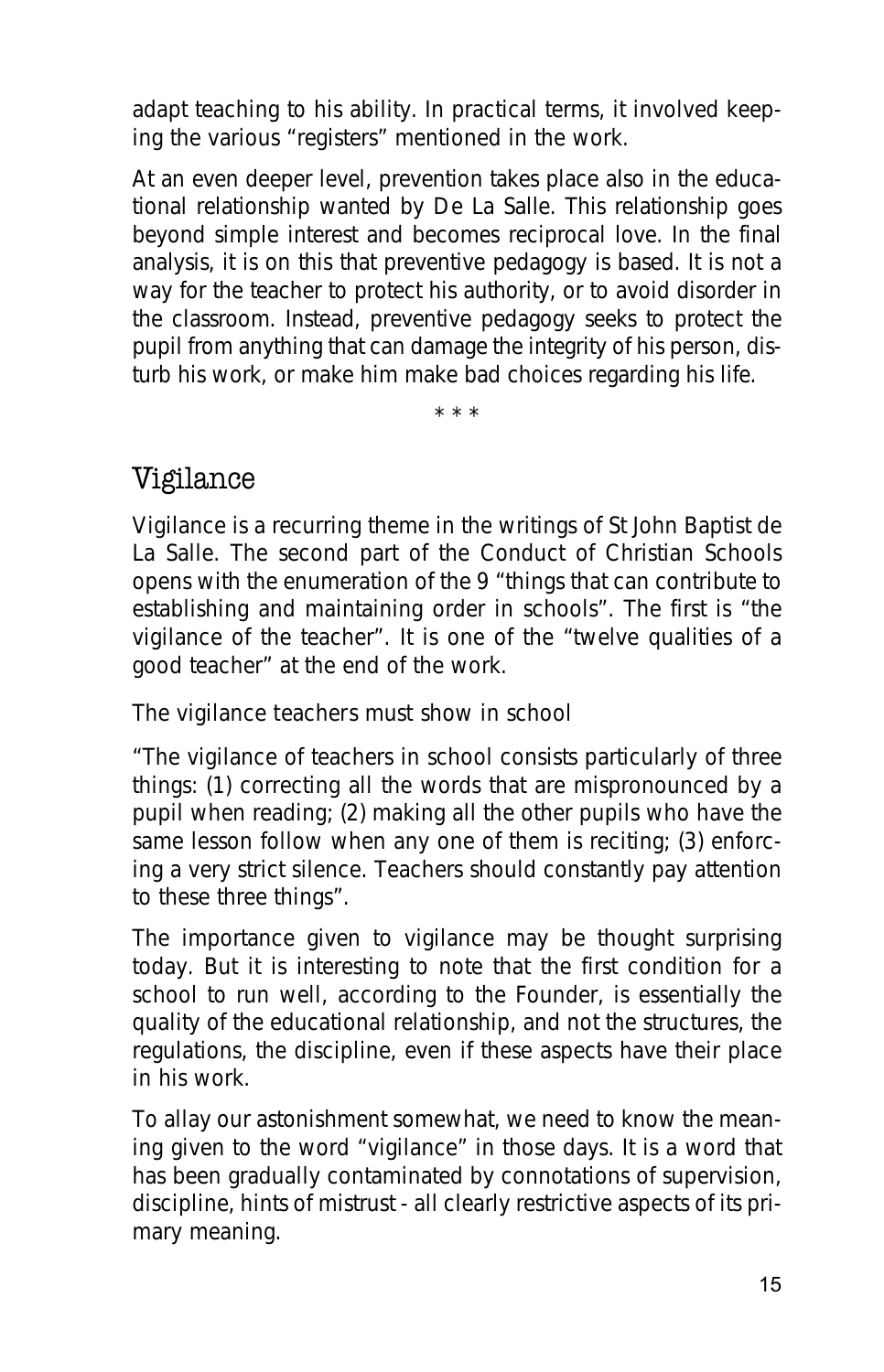#### **Some semantics**

If we turn to the definition given in the "*Nouveau Dictionnaire Français*" of Pierre Richelet (1709), we find: "*The great attention one gives to looking after something. Behaviour of a person who is alert and who is keeping watch over something so that all goes as well as one would like...*"

In Lasallian tradition, several of the texts of the Founder or of writers commenting on "vigilance" insist on the educational aspect of this attitude. They see in it a manifestation of zeal, and recall that the educator must exercise his vigilance, first of all, over himself, over the educational environment, and over the pupil himself, so he can see signs of his development and intervene in time by suitable advice. Vigilance is also seeing the young person with eyes of faith, and this is what gives it a spiritual dimension. Vigilance must not be apprehensive, distrustful, embarrassed, otherwise it would become insulting for the young people and awkward for the teacher. According to Brother Agathon's commentary  $(18<sup>th</sup> c)$ , "*this attention must, therefore, be peaceful, not agitated, not uneasy, not constraining and without partiality. All this makes it more perfect*".

It is, therefore, an attitude connected with the exercise of the educational profession. It is the realisation on the part of the educator of his responsibility. It is a conscious and generous commitment to the educational relationship.

#### **Vigilance and preventive pedagogy**

In De La Salle's schools, vigilance and correction constituted two aspects of the same pedagogical aim: to ensure that order reigned. Exercised well, vigilance should forestall disorder in class and learning difficulties, avoiding in this way the recourse to sanctions. As the old saying goes: "prevention is better than cure".

This is what leads De La Salle to advocate the constant presence of adults wherever there are children. This prevention does not concern simply the personal behaviour of the pupils, but also their school work. This is clearly implied in the chapter of the *Conduct* referred to earlier The commentary is based on some very modern principles underlying the laws of learning, such as, "you don't learn by your mistakes", "teaching based on success is more effective".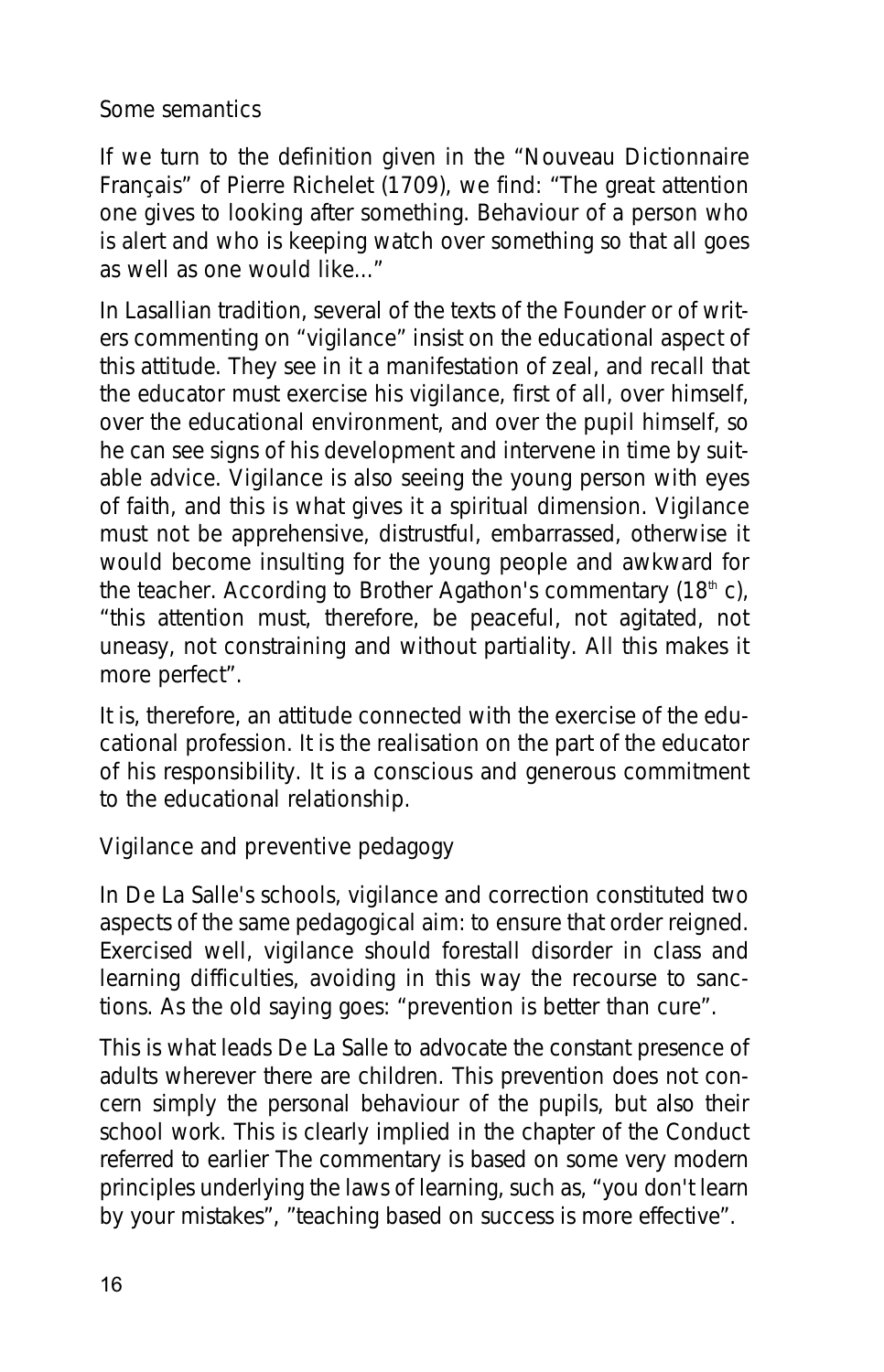We can speak, therefore, of the pedagogical dimension of vigilance which seeks above all to ensure the quality and solidity of what is learnt, maintain and stimulate attention, create a silent atmosphere conducive to work by everybody, and to pursue an educational approach tailored to the needs of the pupils.

#### **Educational dimension**

Vigilance according to De La Salle extends to the whole behaviour of the pupil: attitudes, persons they frequent, conduct... If we consider the *Conduct of Christian Schools* as a whole, or even his writings as a whole, we note that vigilance is a teacher's duty, both in and out the school, whenever pupils are present, but also a means of promoting their personal, professional and Christian development.

This educational concern is reflected, for example, in a letter to Brother Robert, dated May 21<sup>st</sup> 1708: "Supervise the children *carefully, for there will be no order in the school except insofar as you are watchful over them. That is what assures their progress. Their improvement will not be brought about by your impatience, but by your vigilance and prudent behaviour*".

#### **Spiritual dimension**

Like other educators of his time, De La Salle was keenly aware of the moral dangers encountered by the pupils of his schools, and he wished to protect them. For him, vigilance was rooted in a theology of salvation.

The Christian teacher had to strive to become a vigilant "Good Shepherd" - modelled on that of the Gospel - in order to protect them from sin, induce them to become converted, and so save their souls.

It is Jesus Christ himself in the Gospel who urges us to be constantly vigilant regarding ourselves and those entrusted to us.

John Baptist de La Salle sees vigilance as being very much more than supervision. He makes it an essential component of the exercise of the ministry of Christian education. Far from being simply a preventive pedagogical means, it is seen as a pastoral attitude *par excellence*. Its aim is not only to protect the pupil by its dissuasive effects, but to invite him and help him achieve high quality spiritual growth.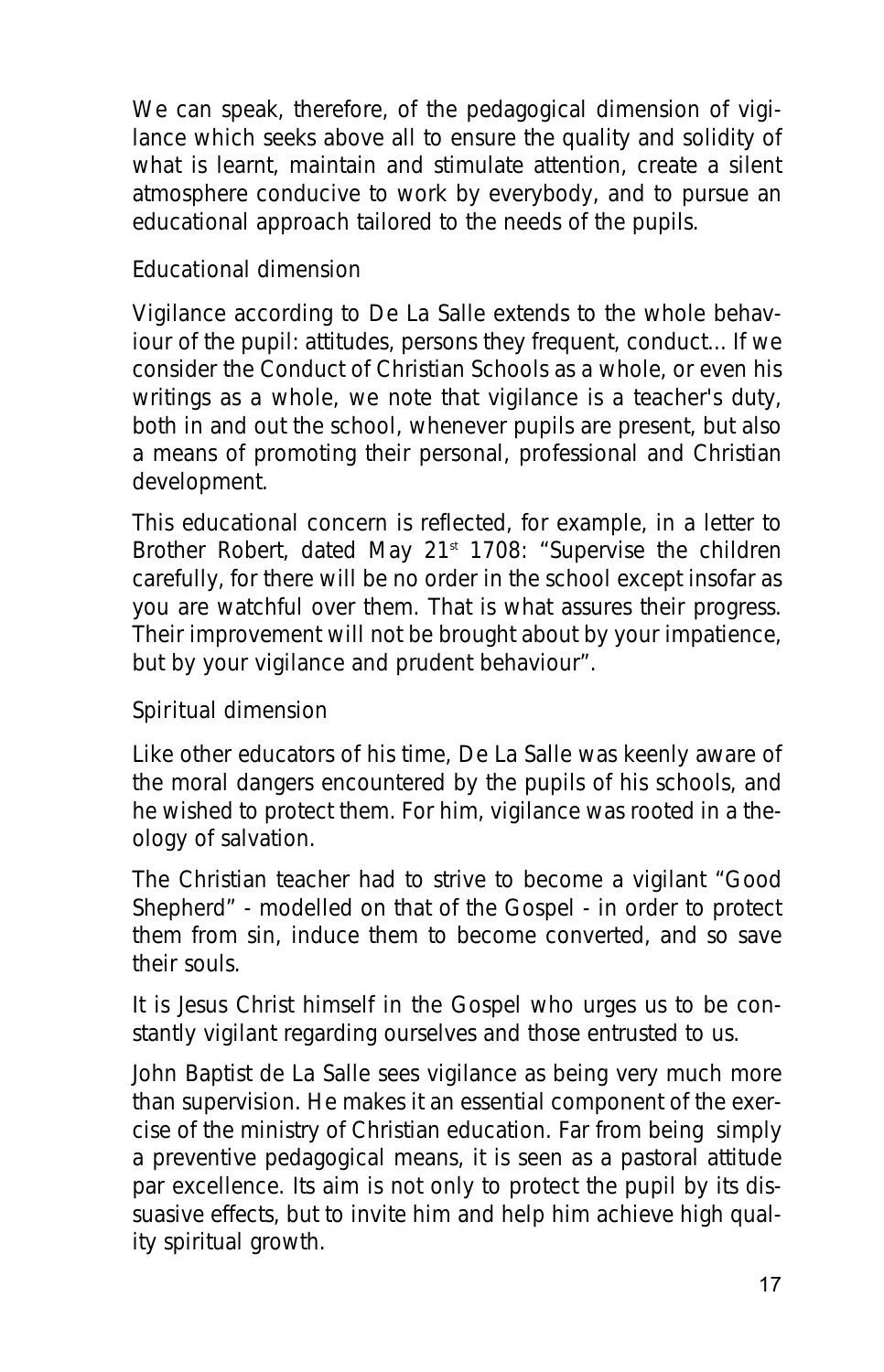Understood in all its wealth and depth, vigilance is still for Lasallian educators today the royal road to educate young people in true personal freedom and responsible independence, in an atmosphere of mutual trust.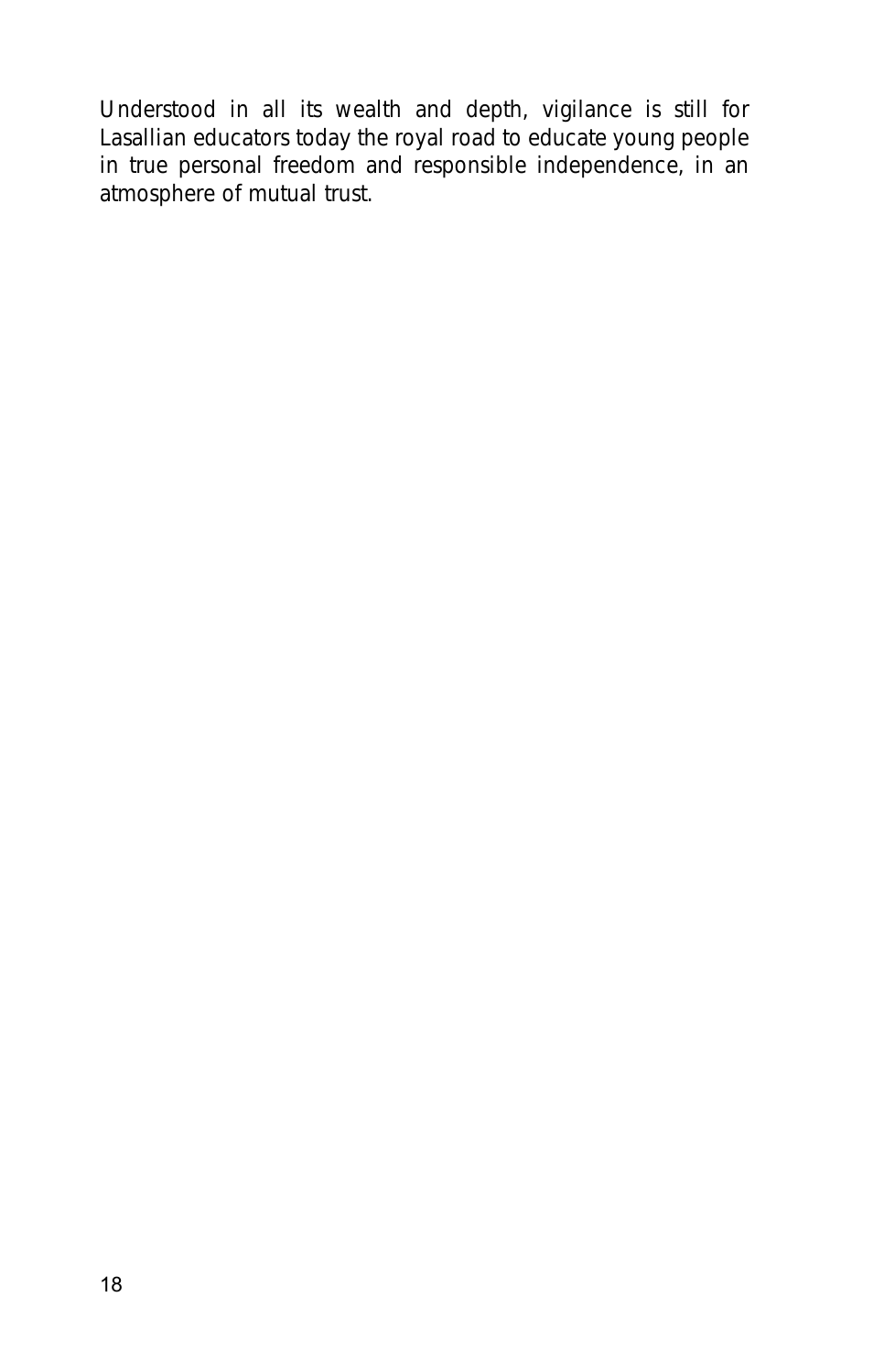## A School that is relational

## How teachers should act towards their pupils

In his 33rd *Meditation*, St John Baptist de La Salle uses the parable of the Good Shepherd (Jn 10, 11-16) to give us a brief course in practical psycho-pedagogy, especially regarding teacher-pupil relationships.

Each of the three points of this *Meditation* speaks of two essential components.

• *"In today's Gospel, Jesus compares those who have care of souls to a good shepherd who is very careful of his sheep. One of the qualities which Our Lord says distinguishes him is that he knows them all individually. This is also one of the essential qualities required of those who instruct others, for they must get to know their pupils, and discern the manner in which to act towards them. Some require great mildness, while others need to be directed with firmness. Some require much patience; others need to be goaded on. It is necessary to punish and reprehend some, in order to correct their defects, whereas others need to be continually watched lest they should wander and perish. This varied conduct must depend on knowledge and discernment of character, and this grace you must beg of God most earnestly, as being one of the most essential for you in the direction of those over whom you have charge"*.

Two essential components

#### **Personalised knowledge**

The Lasallian teacher tries "*to know all his pupils individually*". De La Salle returns here to a constant of his pedagogical thinking: there is no true educational impact which is not based on personalised knowledge.

#### **The discernment of character**

This expression is more original and more profound. Personalised knowledge calls for an effort to understand what is below the sur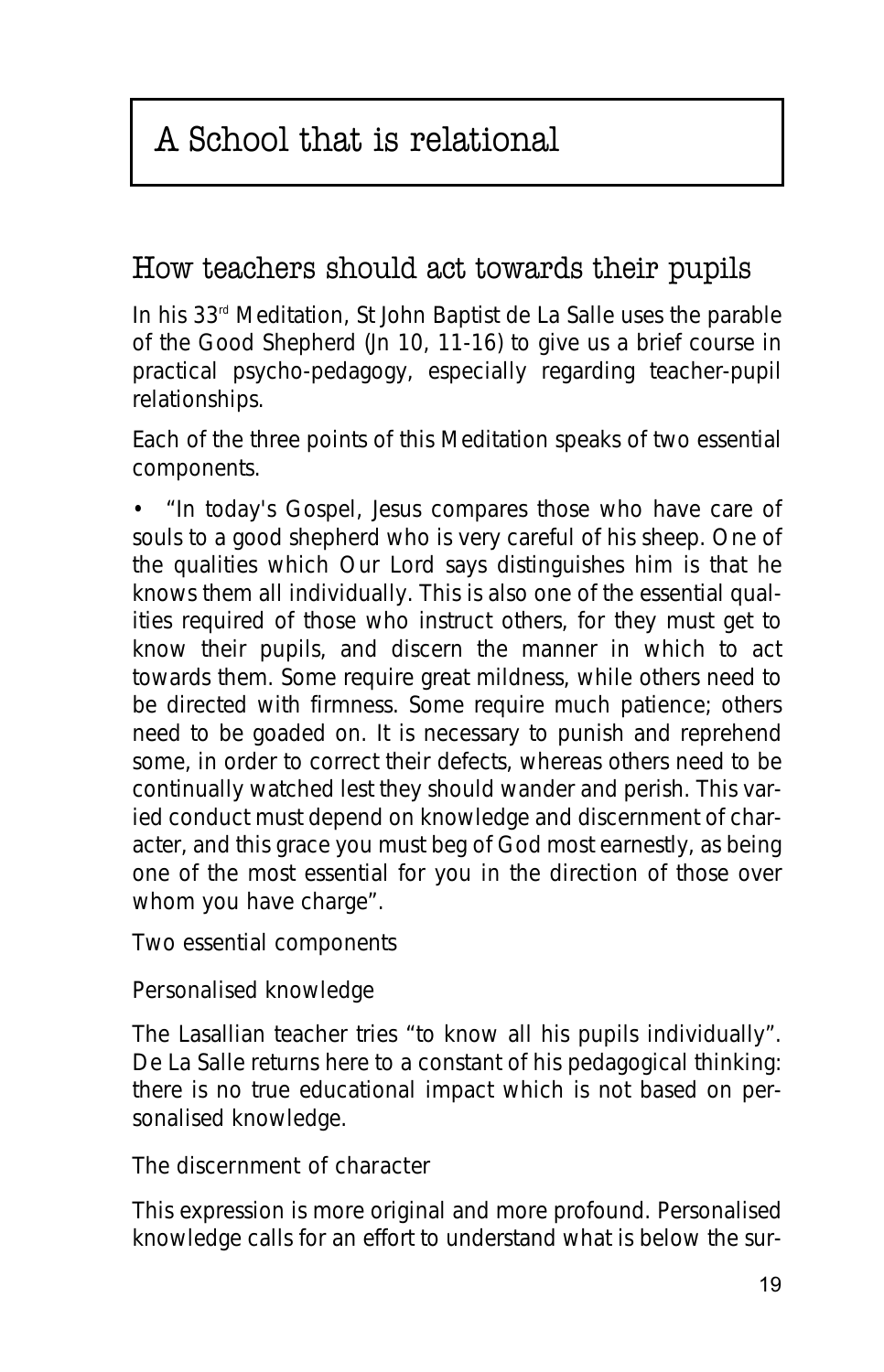face, for empathy, and therefore, for a real dialogue. It goes beyond purely empirical or scientific data: it comes from intuition, from internal enlightenment which one can request and obtain by prayer. It is spiritual "*as one of the [graces] most essential for you in the direction of those over whom you have charge*" (MD 33,1).

It is therefore on condition that the teacher uses practical and effective means to acquire a personalised knowledge, and has the "*gift of the discernment of character*", that he will find the right way to behave, that is, have a suitable educational relationship with each pupil. He will then be able to apply a body of true psycho-pedagogy.

In the first point of his meditation, J.B. de La Salle gives us several examples: "*some require great mildness*", while others "*firmness*"; "*some require much patience*", "*others need to be goaded on*"; some it is necessary punish and reprehend, in order to correct their defects, and "*some need to be continually watched lest they should wander and perish*".

These examples are an illustration of the formula De La Salle uses twice in his writings: in dealings with pupils "*have the firmness of a father and the gentleness of a mother*". These few words do not claim to constitute a whole catalogue of educational behaviour, but are sufficiently characteristic of the "Lasallian view of young people", which can be described as follows: lucid and realistic observation of individuals and their situation, deeply-rooted trust which never despairs and which inspires creative dynamism; an ambitious and optimistic outlook which perseveres despite difficulties; a cordial and affectionate relationship, which seeks "*to touch hearts*" and not simply the intellect; disinterested service supporting young people's plans; exigence, without which there is no true education; a call to surpass oneself, because the aim is to achieve responsible autonomy, and true interior freedom.

The educational relationship with young people is constantly under-pinned by love for the pupils, gentleness towards them, constant vigilance and affective nearness. From the very beginning, De La Salle attached much importance to the length of time spent with young people. Up till recently, the Brothers made it possible to follow in his footsteps, by setting more value on multisubject teachers than on specialists. The former option no doubt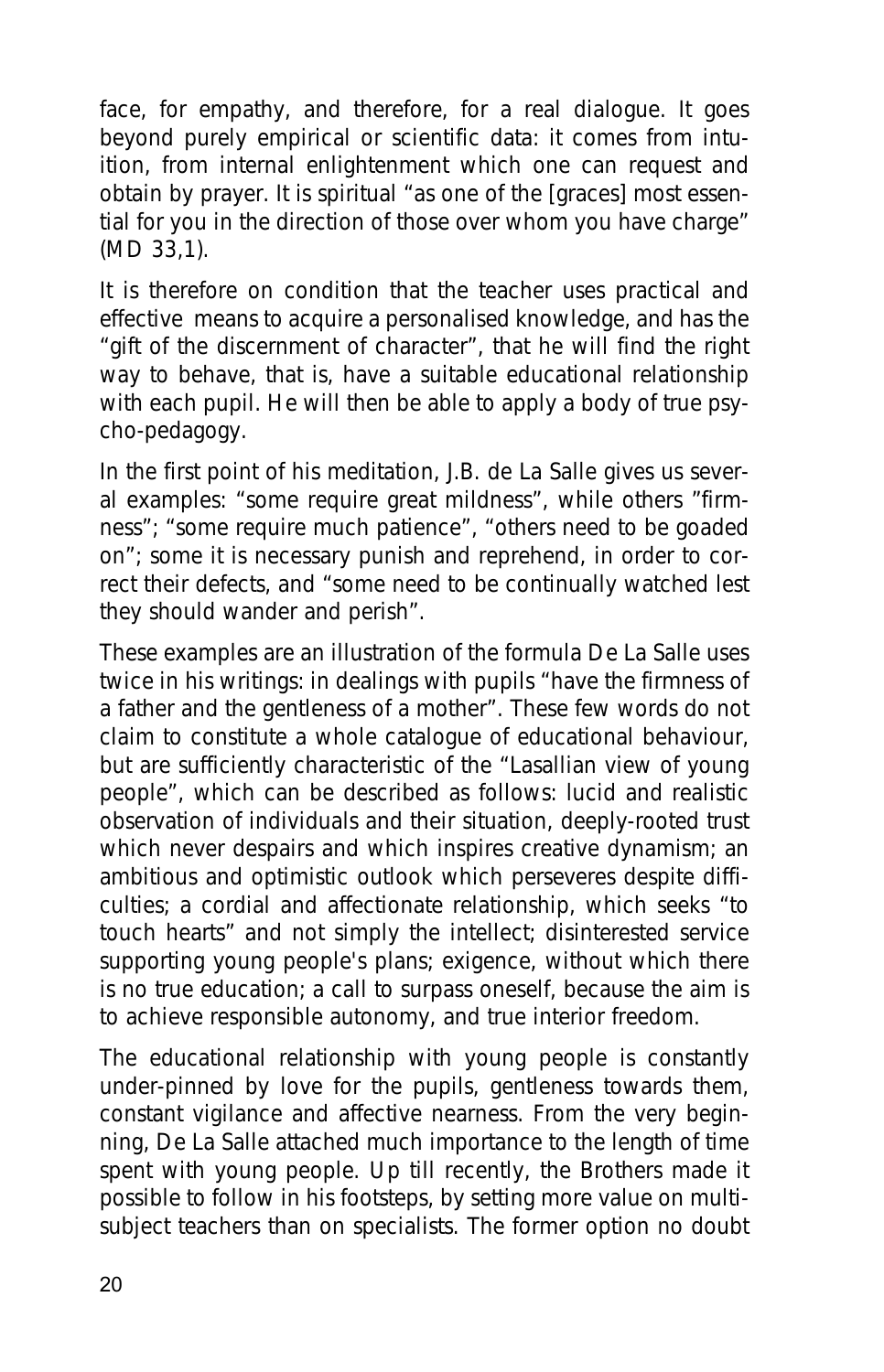has its dangers, but its advantages become immediately clear where a personalised knowledge of pupils is concerned.

#### **A modern concept**

Contemporary pedagogy has often had recourse to the discoveries of the psychological sciences and applied them to its own field. In the course of the last few decades, much has been said and written about the nature and implications of the pedagogical relationship, and its essential and central role has been stressed. At the present time, teachers are being urged to take into account the *personal projects of pupils*, and "mediation" pedagogy is being developed and further researched. Examples illustrating the educational insights of *Meditation 33* are not lacking. This research has the merit of offering a conceptual and more objective basis for factors which initially were purely empirical. Serious personal or team reflection would make it possible to discover in this type of educational relationship the secret of the success obtained with pupils in difficulty. The human and affective approach - the approach through the heart - can certainly do more in this area than educational technology on its own.

*" It is also necessary, says Our Lord, that the sheep should know their shepherd, in order to follow him. Two things are required, therefore, of those who have charge of souls, and should characterise them. Firstly, they should be very virtuous, in order to serve as an example, for unless they walk in the right path, those who follow them would be led astray. Secondly, they should manifest great tenderness for the souls confided to them, so that anything which might be capable of injuring or wounding these souls will call for their attention. In this manner, the sheep will love their shepherd and be pleased in his company, since they will find therein their repose and their relief.*

\* \* \*

*If you wish your disciples to practise virtue, do so yourself. You will lead them to it far more easily by giving them the example of a wise and reserved conduct than by anything you can say. If you wish your pupils to be silent, be silent yourself. Similarly, you will make them pious and modest if you show yourself to be such"*.

Commenting on the Gospel parable of the Good Shepherd, De La Salle compares the teacher to a shepherd responsible for leading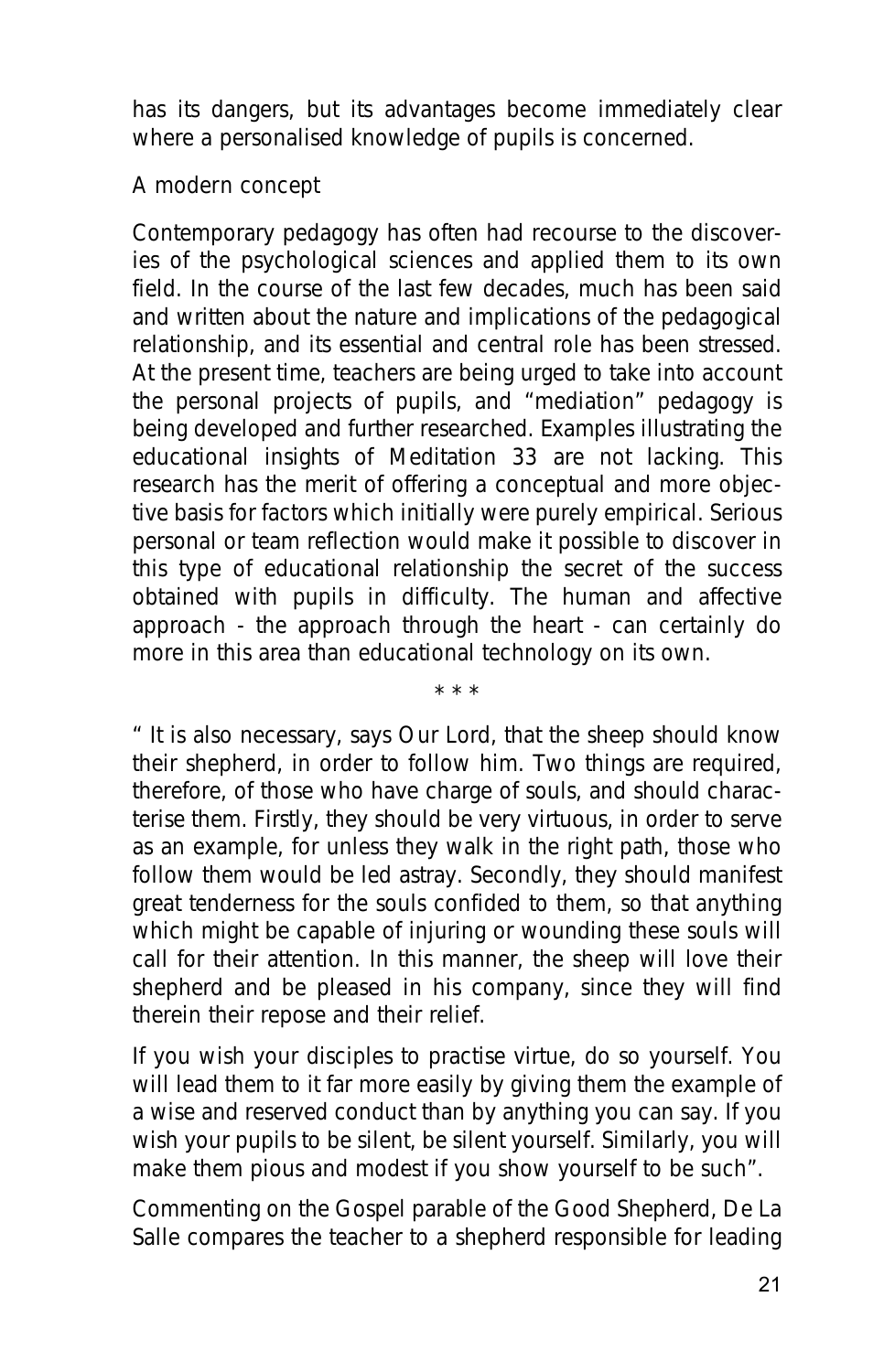his sheep and watching over them. To do this, it is not sufficient to have a personalised knowledge of each pupil and the ability to discern characters. Point 2 of *Meditation 33* highlights other factors which constitute an educational relationship.

## The sheep need to know their shepherd

This, clearly, is the counterbalance for what was said previously. The educational relationship is not one way. It is a verbal or nonverbal exchange between teacher and pupil. By its very nature it is reciprocal.

The teachers' necessary interest, their legitimate curiosity, their persevering efforts to know their pupils, need to be matched by similar attitudes on the part of the pupils towards their teachers so long as the teachers agree.

Serve as an example to others

Like his 17<sup>th</sup> century contemporaries, De La Salle considered setting an example both important and efficacious from an educational point of view. He often mentions this in his writings in a language which may seem to us moralising and outdated. But the deep significance of what he said is clear from the importance we attach today to the role of giving witness and the psychological process of identification. Young people have more need of witnesses than of teachers, we sometimes read. Sociological research and analysis make it possible to confirm the decisive influence of witness and of identification - two essential factors of the educational process.

Recognise great tenderness in them

This is the atmosphere in which Lasallian education takes place. It requires warmth from its models or witnesses. As St Exupéry wrote: "*It is only with the heart that one can see well...*" Education works at a deeper level solely through an affectionate relationship; through constant attention to young people and a spontaneous sensitivity regarding whatever concerns them; through an understanding of their particular world with its language, attitudes, interests, values, expectations, but also needs and difficulties. And so, there is reciprocity: "*love the pupils*", "*win over their heart*" and "*touch their heart*" are expressions used by De La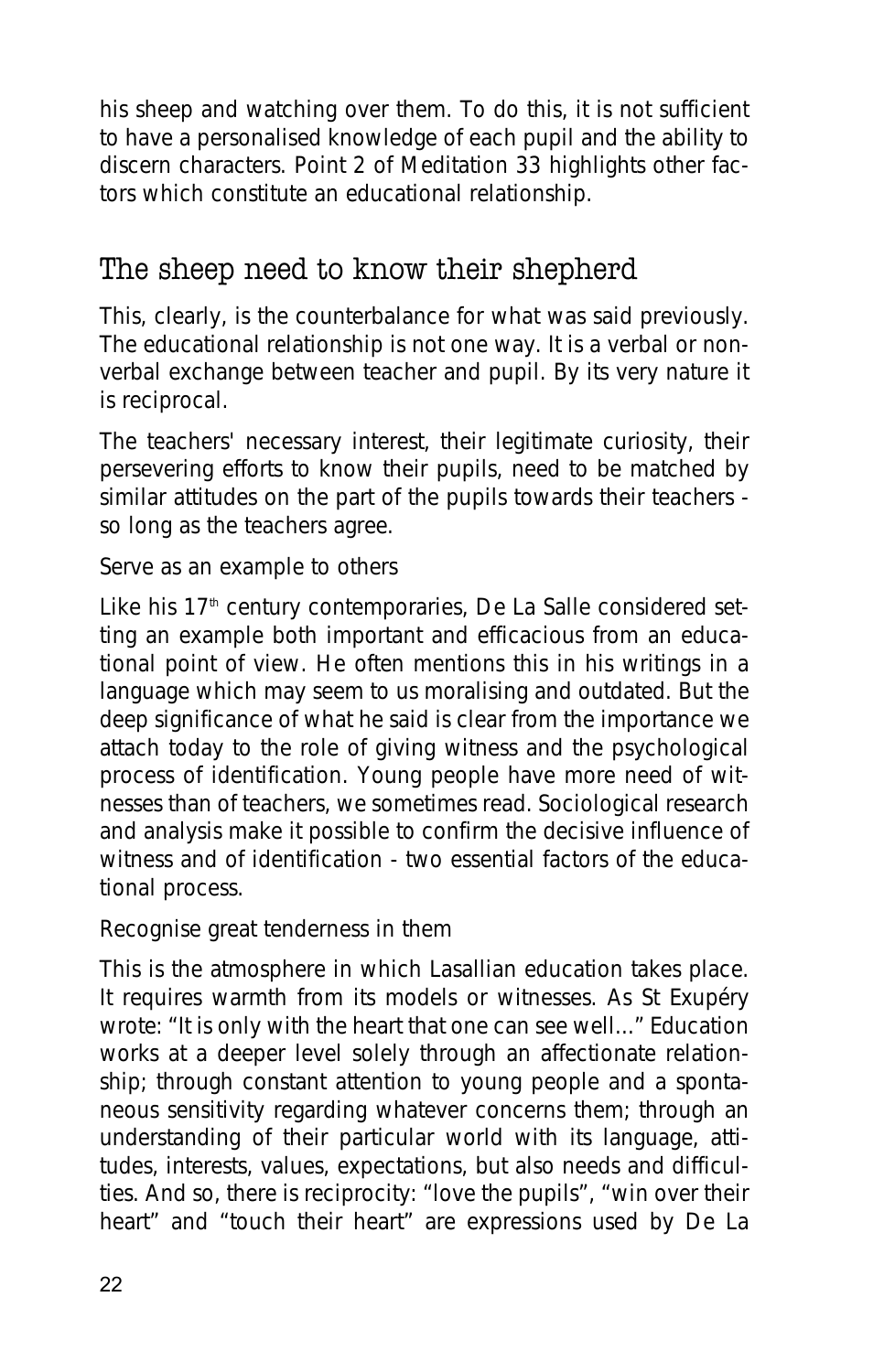Salle. This establishes between them and us a bond of trust, makes dialogue possible, makes the sharing of confidences easier, and makes educational accompaniment possible.

Meaning for today

Far from taking refuge behind the professional mask, try to be close and transparent to the pupils, by being cordial and by making an effort to be with young people. This attitude involves more risks, is more uncomfortable for an adult, but it is a necessary condition for educational influence.

Of course, young people find their models outside school also - at home, in the Church, in society - but this does not dispense teachers. It is the strength of witness which gives moral authority, authority which comes much more from the quality of the personality than from the force of regulations.

On this condition, adds De La Salle: "*You will lead them to it far more easily by giving them the example of a wise and reserved conduct than by anything you can say*".

Allow them to know you. This takes place also through school work, the methods used, the type of relationship that is established through them. The educational relationship will be all the more rewarding as these methods involve pupils and teachers at the same time. What is needed therefore are active and participatory activities.

If we look at what has happened to the educational relationship over the last forty years, it is clear that it has gradually evolved towards a type closer to what De La Salle proposes in his *Meditation*. From being magisterial it has progressively become the accompaniment of young people, support of a personal project, embracing a new concept of the process of educational and professional career guidance: its role now is more that of mediation.

It is normal therefore for Lasallians to feel at ease with these guidelines: they see in them their own educational tradition. \* \* \*

"*It is also an obligation on the part of the flock of Christ to listen to the voice of their pastor. It is your daily duty, therefore, to teach the children confided to your care. They must hear your voice,*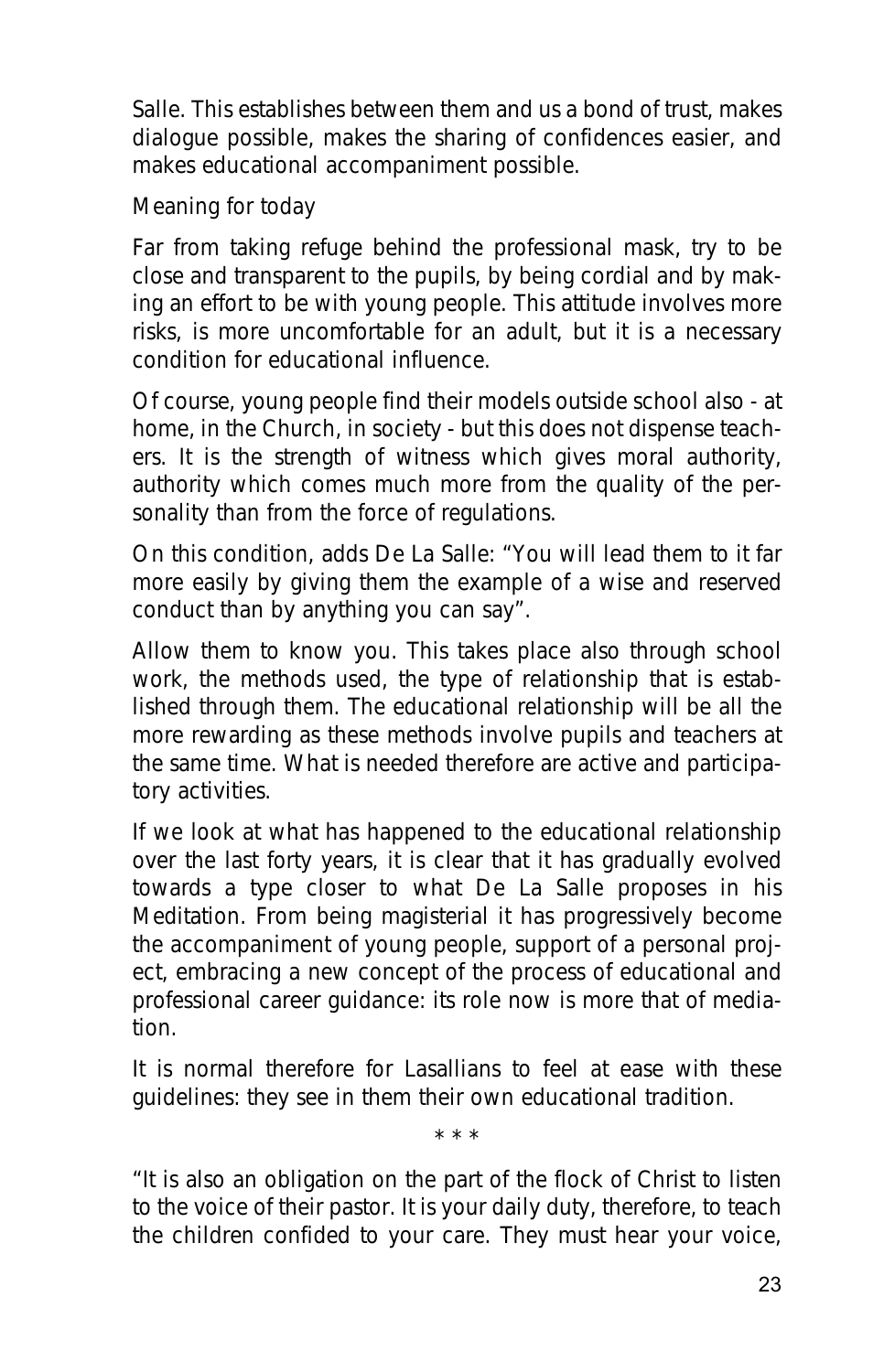*that is to say, you must give them instructions suited to their capacity, otherwise your labour would be in vain. You must study to word the questions and answers of the catechism lesson in so clear a manner that they will be easily understood. In your exhortation you must point out judiciously the defects of your pupils, and suggest the means whereby they may correct them. They must be told the virtues suited to their age, and must be urged to practise them. They must be inspired with a great horror of sin, a detestation of bad company, and, in a word, they must be trained in everything conducive to true piety. Such is the way in which disciples must listen to the voice of their master*".

The need for a personalised knowledge of pupils and the educational power of adult witness are two indisputable aspects of educational relationships, but there are others. According to St John Baptist de La Salle, there are two other professional requirements which guarantee the efficacy of an educational relationship: adaptation to young people, and credible teachers.

#### **Make yourself understandable to the pupils**

This is a concern which returns frequently in the writings of St John Baptist de La Salle. He would no doubt agree with what Janusz Korczack writes: "*You say: it's tiring to be with children. You're right. You add: because you have to go down to their level, lower yourself, lean, bend down, make yourself small. But, in this, you're wrong. That's not what's most tiring. Rather, it's the fact you have to raise yourself up to the level of their feelings, You need to stretch yourself, make yourself taller, stand on tip-toe. So that you don't hurt them*". (*When I become small again*).

Such an attitude implies many things: using language understandable by young people; using methods suited to their age and mentality; listening to them, reaching out to them, accompanying them in an ongoing dialogue, perhaps preferring to use personalised teaching techniques; in a word, offering them an education tailored to their needs.

Make yourself heard

In the 3rd point of *Meditation 33*, the verb "heard" is used 4 times. The teacher must make himself heard.

To avoid misunderstanding this passage, let us recall that the Founder is referring here to the Christian dimension of the educa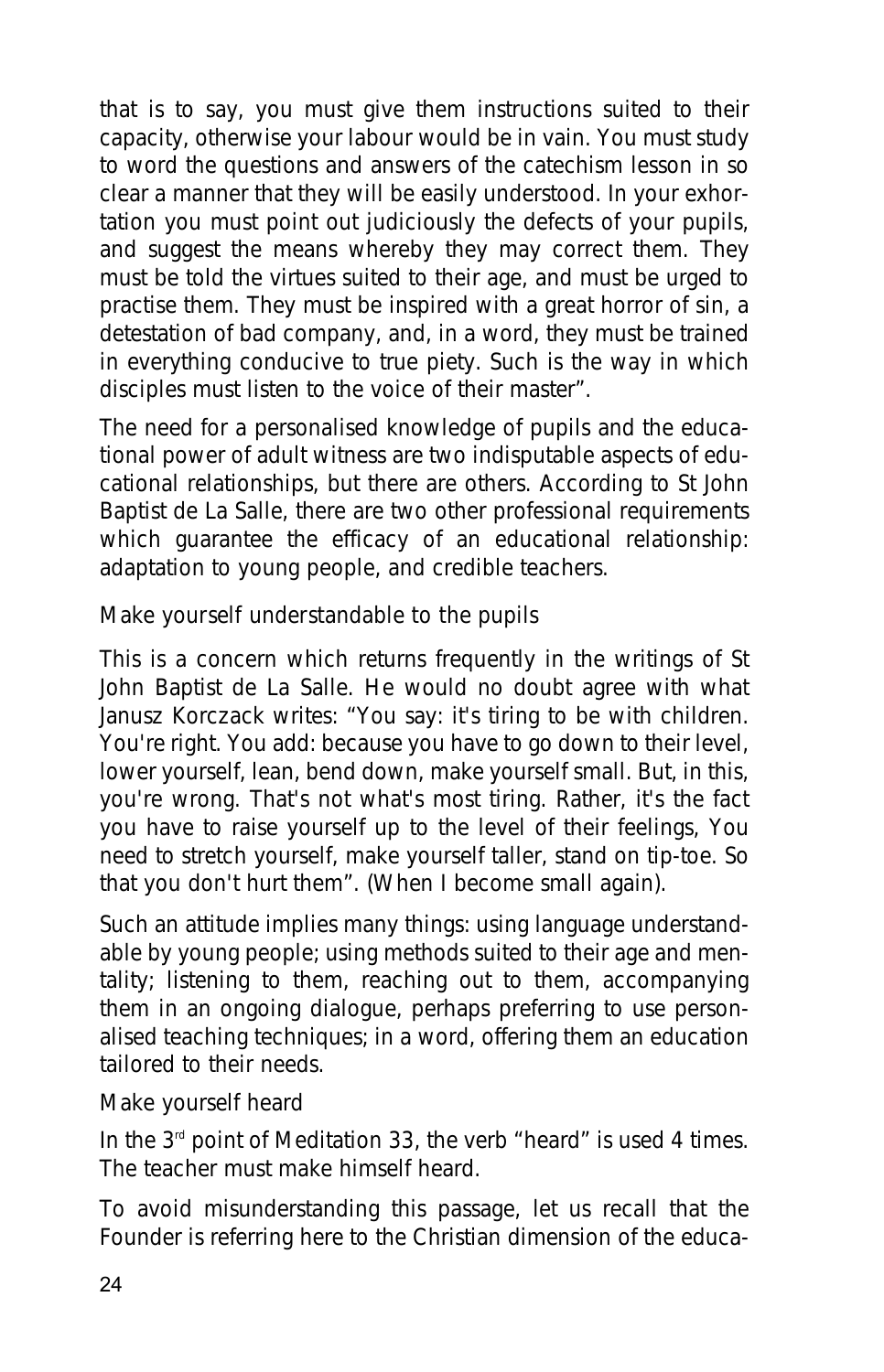tion of young people, to the proclamation of the Gospel. In any case, the reference to "catechism" gives us the key. The educational relationship cannot be restricted solely to the learning of profane subjects and to human education. Given the Lasallian insistence on the holistic education of young people, this education includes also moral education, the spiritual dimension of the person, and the proclamation of Jesus Christ; and these constitute the crowning point of De La Salle's educational approach.

This is a point which we include today in the Lasallian Educational Mission Statement, as for example, in the following passage: "*The choices are realistic and take into account, the times, places, resources, available staff and, above all, the young people we are dealing with. But this realism is inspired by the Gospel and not only by purely scholastic and social success. To translate the Gospel daily into the educational relationship is the choice which inspired John Baptist de La Salle*".

We find here the same requirements regarding language, method, behaviour, personalised attention to young people as in the *Meditation*. In practice, we have to make "*the means of salvation*" available to young people by an explicit proclamation of Jesus Christ; witnessing to the Gospel in our person and in our life; and having the necessary inventiveness to bring present-day relevance to the Christian formation of young people.

Speak with authority

If we fulfil the conditions mentioned above, we will be able to make ourselves heard, because we will be credible and we will speak with authority.

It is difficult to limit the idea of authority to a simple definition. It is something you perceive, that you guess is there; something you draw benefit from, rather than something you can describe; and yet it is the crowning point of the teacher-pupil educational relationship.

To speak with authority, the other dimensions of the educational relationship must be present as a necessary condition: personalised knowledge, an ability to listen and to discern character; closeness which makes possible transparence and tenderness; witness which convinces and attracts; and professional competence which reassures and makes adaptation easier.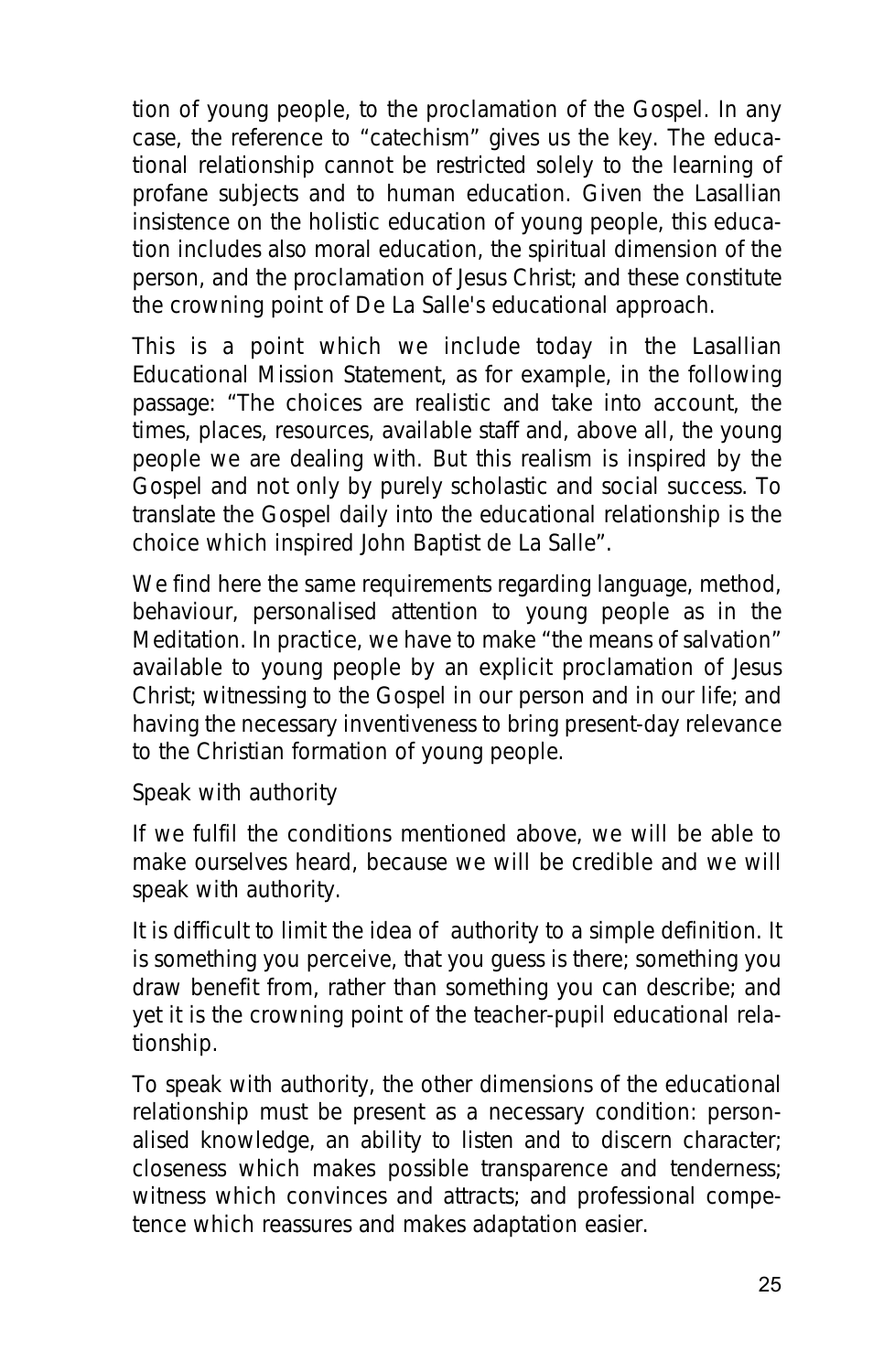What we have said, however, does not do away with the need for being sufficiently demanding to make young people aware of their own limitations, needs or defects, as the third point of the *Meditation* recalls, as well as of their talents, ability and qualities. That is why the educational relationship calls for a certain degree of firmness, constant vigilance, and a generous commitment on the part of teachers, as De La Salle shows in other texts.

The educational relationship, therefore, is not only "relational" in nature. It involves an approach on the part of the teacher that is multi-faceted, that reflects his person, his lifestyle, his competence, his convictions and his ability.

One cannot stress too much the importance of this relationship in education, since education has very much to do with human beings and their relations. Techniques even when very sophisticated, cannot replace them entirely. And this applies not only to teachers, but also to adults who have an educational role in the family and in society.

For it is in the educational or pedagogical relationship that man is revealed, and God is revealed to young people.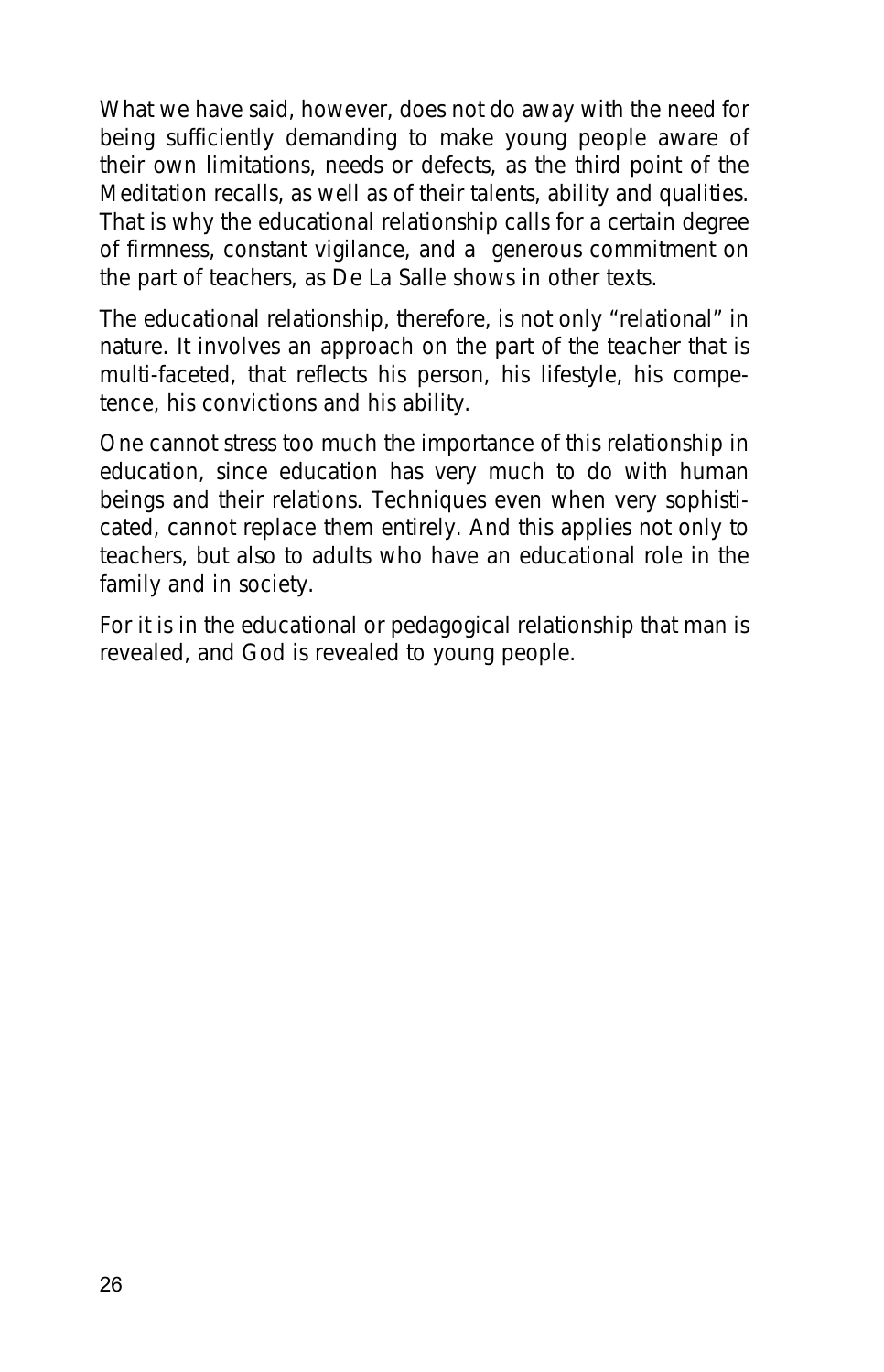## Decorum and Civility, John Baptist de La Salle's position

"*It is surprising that most Christians look upon decorum and politeness as merely human and worldly qualities and do not think of raising their minds to any higher views by considering them as virtues that have reference to God, to their neighbour and to themselves. This illustrates very well how little true Christianity is found in the world and how few among those who live in the world are guided by the Spirit of Jesus Christ...*

*Christian decorum is, then, that wise and well-regulated conduct which governs what we do and say. It arises from sentiments of modesty, respect, union and charity towards our neighbour. It leads us to give due regard to proper times and places, and to the persons with whom we have to deal. Decorum practised towards our neighbour is properly called civility.*"

(John Baptist de La Salle: *Rules of Christian Decorum and Civility*, 1703, Preface § 1 and § 9)

The  $17<sup>th</sup>$  century was particularly prolific in works on decorum and civility. This school of thought was widespread in Europe. And yet, at the end of the century, De La Salle thought it opportune to join the ranks of the authors, not in competition, but because he considered "Christian" decorum and civility as one of the central pillars of the education he intended to offer in his schools to the children of the workers and the poor.

Of course, like his contemporaries, he thought that this education was primarily the responsibility of the parents, as he mentions in paragraph 4 of his *Preface*. But, in this area as in many others, he knew that in the world of the workers and the poor, they were incapable of performing this task. And so he adds immediately: "*It is likewise something about which teachers, entrusted with the instruction of these children, should be especially concerned*".

Quite apart from the rest of the work, the first 15 paragraphs of its *Preface* are particularly rich and dense. They really deserve a long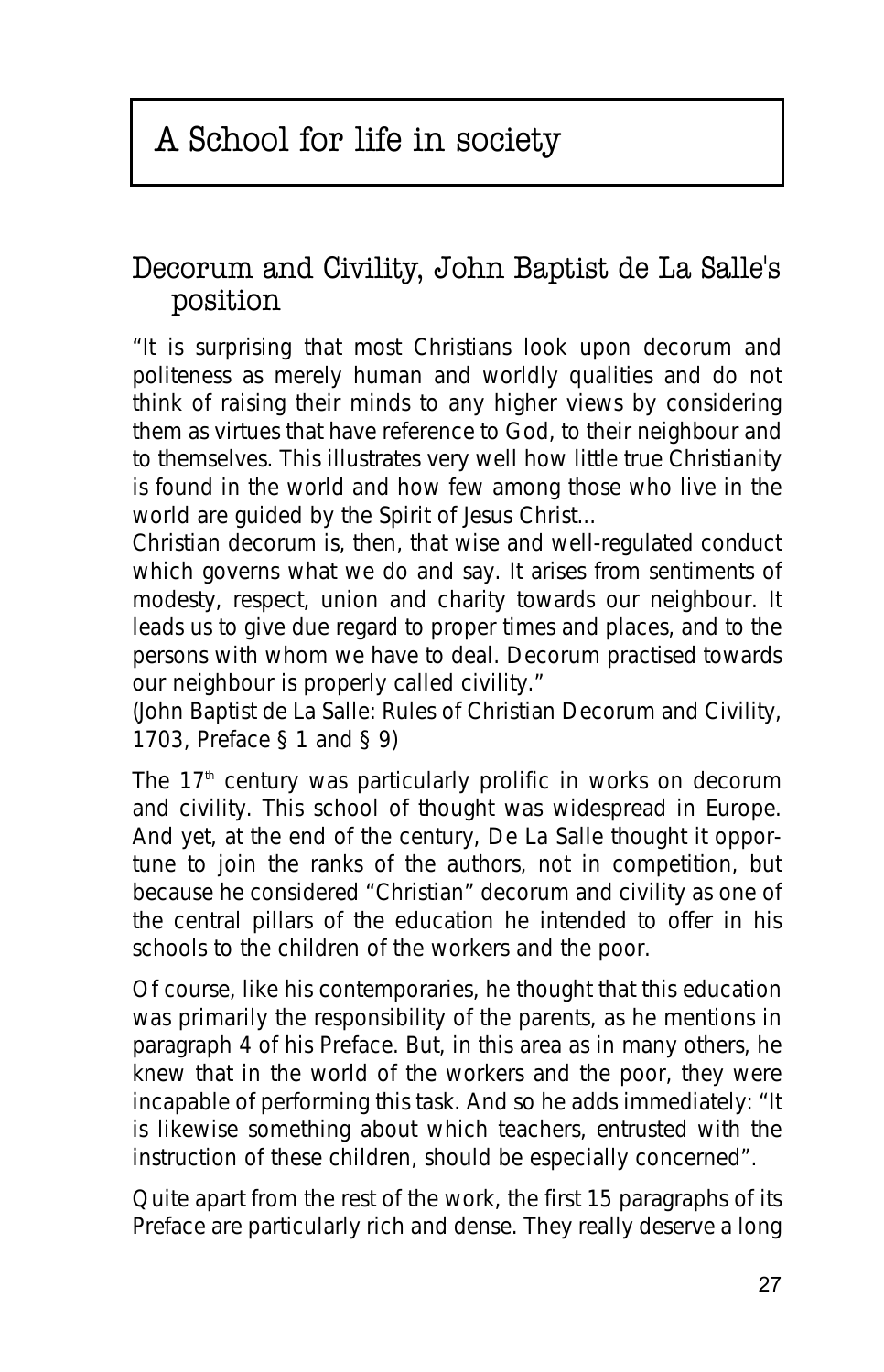commentary from a threefold point of view: anthropological, theological and educational. We can recommend an excellent reference book recently published by Br Jean Pungier in the *Cahiers lasalliens* series (volumes 58, 59 and 60).

From the outset, we note De La Salle's dissatisfaction with works treating decorum solely from the human and worldly point of view. Psychology cannot compete on the superior level he immediately occupies as he views the daily reality of personal and social life with the eyes of a Christian.

#### **The relative nature of external signs**

De La Salle does not seek to make sacrosanct the external forms of decorum and civility. On the contrary, he states that they are relative, depending on time, place and persons (§ 9). He admits even that they can vary enormously, because they change and have the opposite meaning, depending on the circumstances in which one finds oneself. But more important than the relativity of appearances, to which, however, much importance was attached in those days, was setting one's eyes on Jesus Christ and aspiring after him. (§ 8).

#### **The fundamental basis**

For De La Salle, the profound reasons and basis for decorum and civility went far beyond the social conventions governing politeness, beyond good breeding and courtesy: they were rooted in the depths of human nature. This decorum was not a superficial veneer imposed by a form of etiquette which could easily become hypocritical or artificial: it was rather a view based on a Christian anthropology which created modesty, respect, union and charity among people (§ 9). It was the inspiration for the impulse, the conviction and finally the freedom in social behaviour which leads to charity and love for one's neighbour.

And so, it is a view of others rooted in faith which is the best justification for the unconditional respect for them, and which makes, as it were, natural and unquestionable the marks of decorum and civility De La Salle describes throughout his work. They are not practices which can be improvised on meeting someone: they must flow naturally from the respect one has for oneself. Without forcing the meaning, this is what § 9 of the *Preface* says: decorum practised with regard to oneself consists in "*wise and*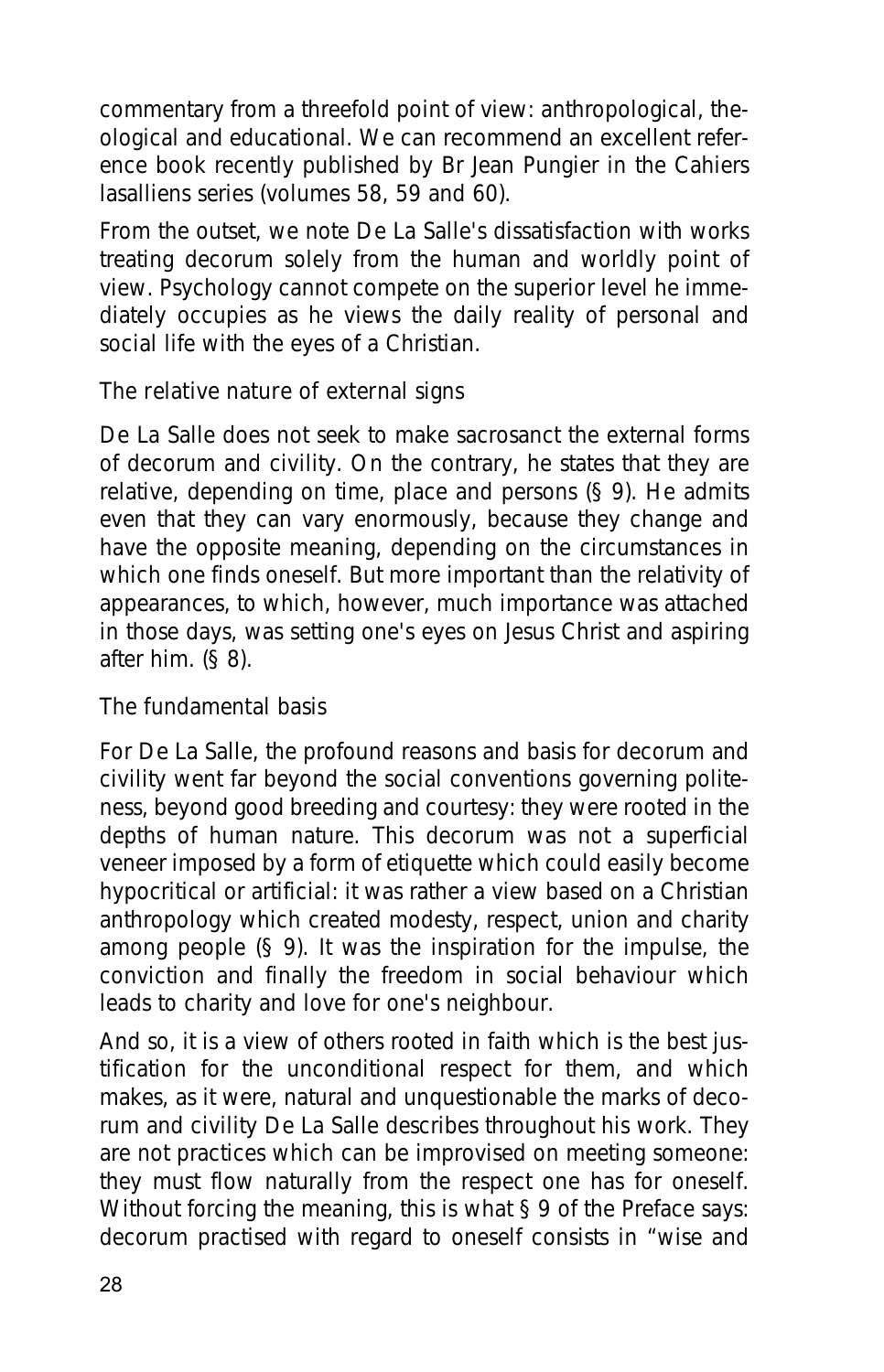*well-regulated conduct*" which is called "*civility*" when "*it is directed towards others*".

#### **Positive pedagogy**

Paragraph 5 also is interesting. It speaks of the way to teach decorum and civility to children. The approach is not to repress, blame, ridicule or have a low opinion of the pupils, because there is no positive motivation in this; it is not an approach based on encouragement. On the contrary, the teacher must inculcate in the pupils "*purely Christian motives concerned with the glory of God and salvation*" and "*lead them to be motivated by the presence of God*". As in all De La Salle's writings, our attention is drawn to the spiritual nature of people. That is why "*teachers should urge them to show others those signs of consideration, honour and respect appropriate to members of Jesus Christ and living temples of God enlivened by the Holy Spirit.*" And the title of the work declares: "*The Rules of Christian Decorum and Civility for use in the Christian Schools*"

#### **The success of the work.**

Among the numerous 17th century works on civility, very few survived the wear and tear of time. The reputation of De La Salle's work, on the other hand, was long-lasting: there were 176 reissues, and the work was widely used outside Lasallian schools. Other treatises are interesting historical or archival documents, and the question arises why De La Salle's work was so long-lived.

There are certainly many different reasons. It was the Brothers' Institute which normally undertook to re-issue the work, but Brother Maurice Auguste, in the preface of *Cahier lasallien* 19, speaks of other sources also. The main reason has to lie, however, in the wealth of the contents of the book, and the fact that it served as the basis of the education offered to the children. The work highlights the fundamental and permanent reasons for Christian decorum and civility. Apart from events and changes in social environment and historical periods, it is the very nature of a human being which justifies this type of inter-personal behaviour.

One wonders, in fact, whether it is not precisely when society loses its points of reference regarding human nature that civility also disappears.

\* \* \*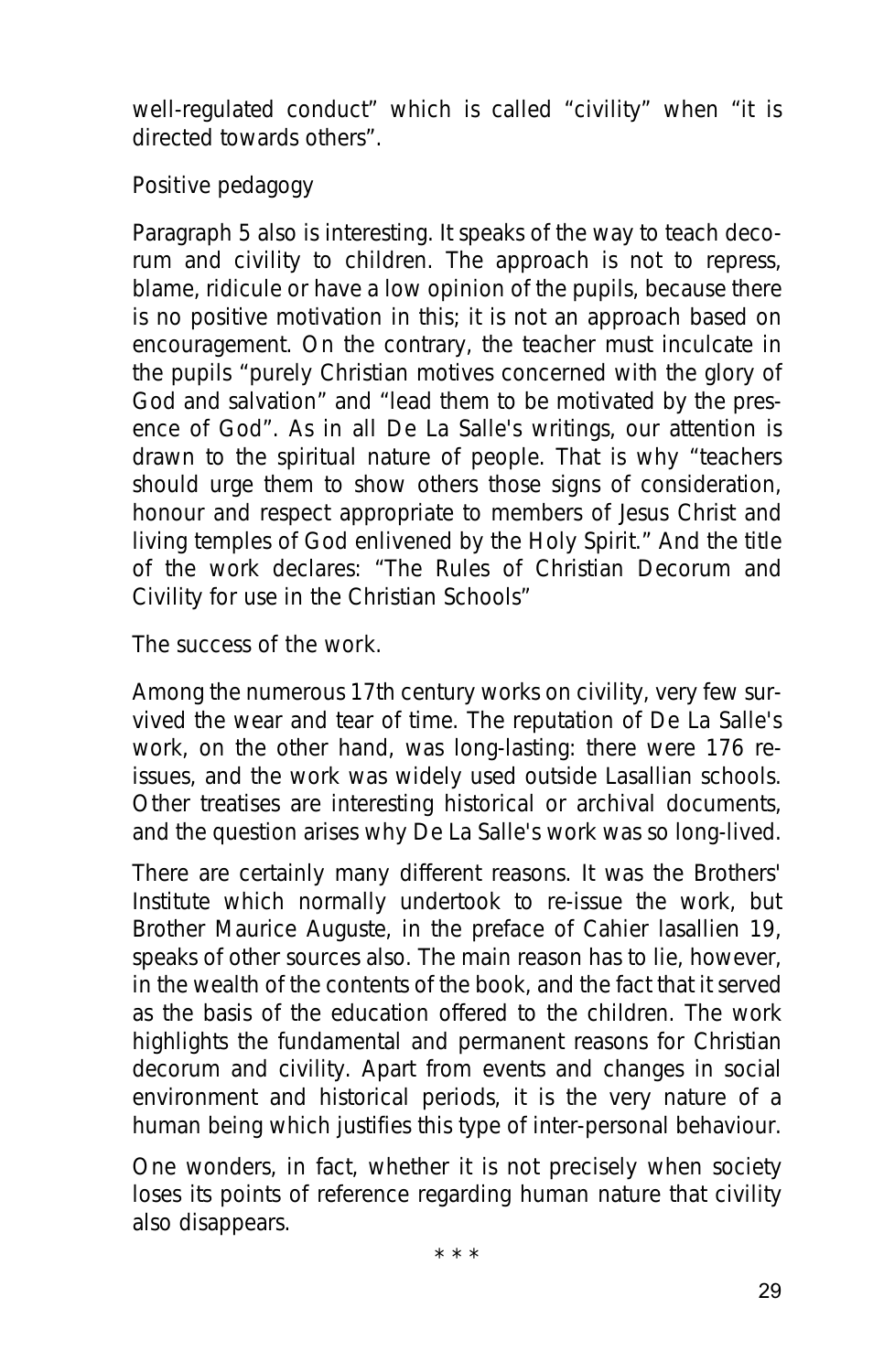## Decorum and Civility: from theory to practice

When the Founder wrote the *Rules of Christian Decorum and Civility*, he made no concessions to the fashion of the time by indulging in an exercise of style. Decorum and civility, in fact, were the backbone of the educational programme he offered the children of the working class and the poor. While this work was widely used outside the framework of the Lasallian schools, it was not primarily intended for this purpose.

It is not surprising, therefore, that there is a great affinity between this text and the *Conduct of the Christian Schools*. The coherence that we note here can be found in the writings of the Founder as a whole.

#### **An aim shared by the Little Schools**

In theory, teaching civility was on the programme of all Little Schools. In practice, however, it is very doubtful whether the majority of the teachers were capable of running such a course. Quite simply, they had received no training in this subject.

De La Salle, on the contrary, had first been trained in civility at home, and then by his studies in Rheims and Paris. It was very much part of his nature and, as we read in his biography, he imagined with difficulty that teachers could behave in any other way. His first contacts with them provided him with abundant proof that they could..

Without going into detail here, let us recall here that one of his initial concerns in 1679 was to initiate the first community into this lifestyle. We find this same concern later in the formation given to novices and to new teachers: they had to give an example of the kind of polite and appropriate behaviour that was expected of them in all aspects of education.

#### **Decorum and civility:** *leitmotiv* **of the Conduct of the Christian Schools**

The readers targeted by the *Rules of Decorum and Civility* and those targeted by the *Conduct of Christian Schools* were not exactly the same. De La Salle destined his book on politeness for the whole of society, without distinction of class or social category. The *Conduct* was limited to the children of the working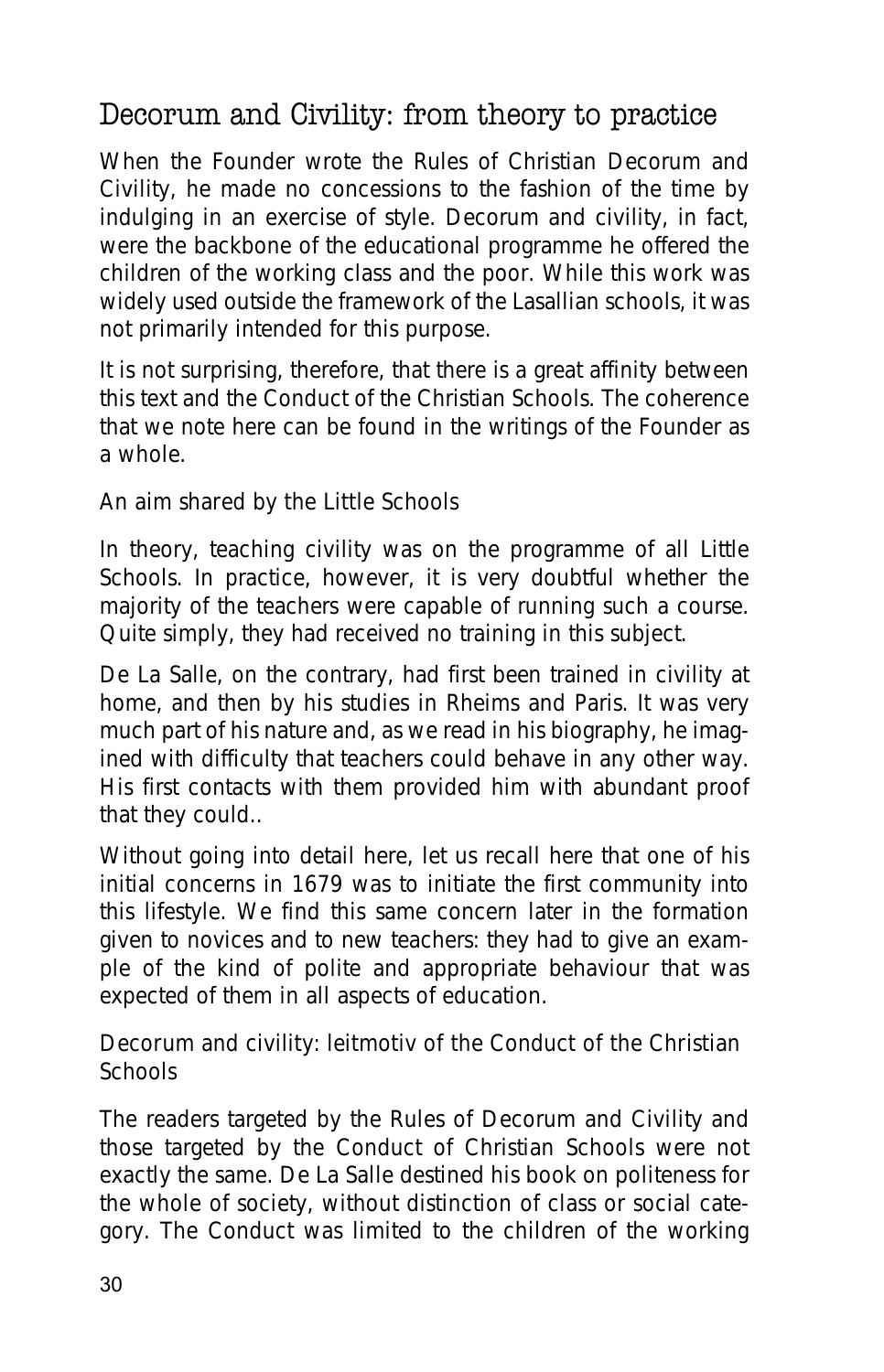class and the poor, who constituted the normal clientele of his schools. These children would no doubt never have an opportunity to put into practice certain tenets of civility, such as those regarding mounting a horse, or stepping down from a carriage; neither would they often have the opportunity and pleasure of learning how to drink wine at table, cut their meat or dip their bread into soft-boiled eggs! This is true also of various other aspects of civility.

And yet, the author says, the rules of decorum and civility needed to be learnt and practised preferably when one was young, if the corresponding habits were to be acquired and maintained. The eighth and penultimate reading level is entitled "*Civility*", and the *Conduct* states: "*When pupils know how to read perfectly in both French and Latin, they will be taught to write; and as soon as they begin to write, they will be taught to read in the book of Civility. This book contains all the duties to God and to parents, and the rules of civil and Christian decorum. It is printed in Gothic characters which are more difficult to read than French ones.*"

But teaching decorum and civility was not restricted to this reading. In any case, it would have been too late and of little use. When we read the *Conduct*, we realise that decorum and civility are constantly required of the pupils in their attitudes, relations and behaviour, in school and out: in fact, practice precedes theory.

Given this, one can see a certain parallelism between the *Rules of Decorum* and the *Conduct of Christian Schools*. As an illustration, we should like to suggest a comparative reading of what is said in these two works on such topics as: deportment and care of the body, speaking and pronunciation, the polite posture when sitting, care for the cleanliness and modesty of clothing, the way of eating one's food, behaviour in the street, etc

#### **The human model proposed**

Thanks to these points of comparison, one quickly realises that the social model which serves as a point of reference and aim of these prescriptions: it is that of the *honnête homme* of 17<sup>th</sup> century France. As we know from other sources, the *honnête homme* has good manners, he is modest and reserved, is calm and restrained; he seeks to strike a balance, refusing excesses and extremes. In a word, he shows self-control at all times.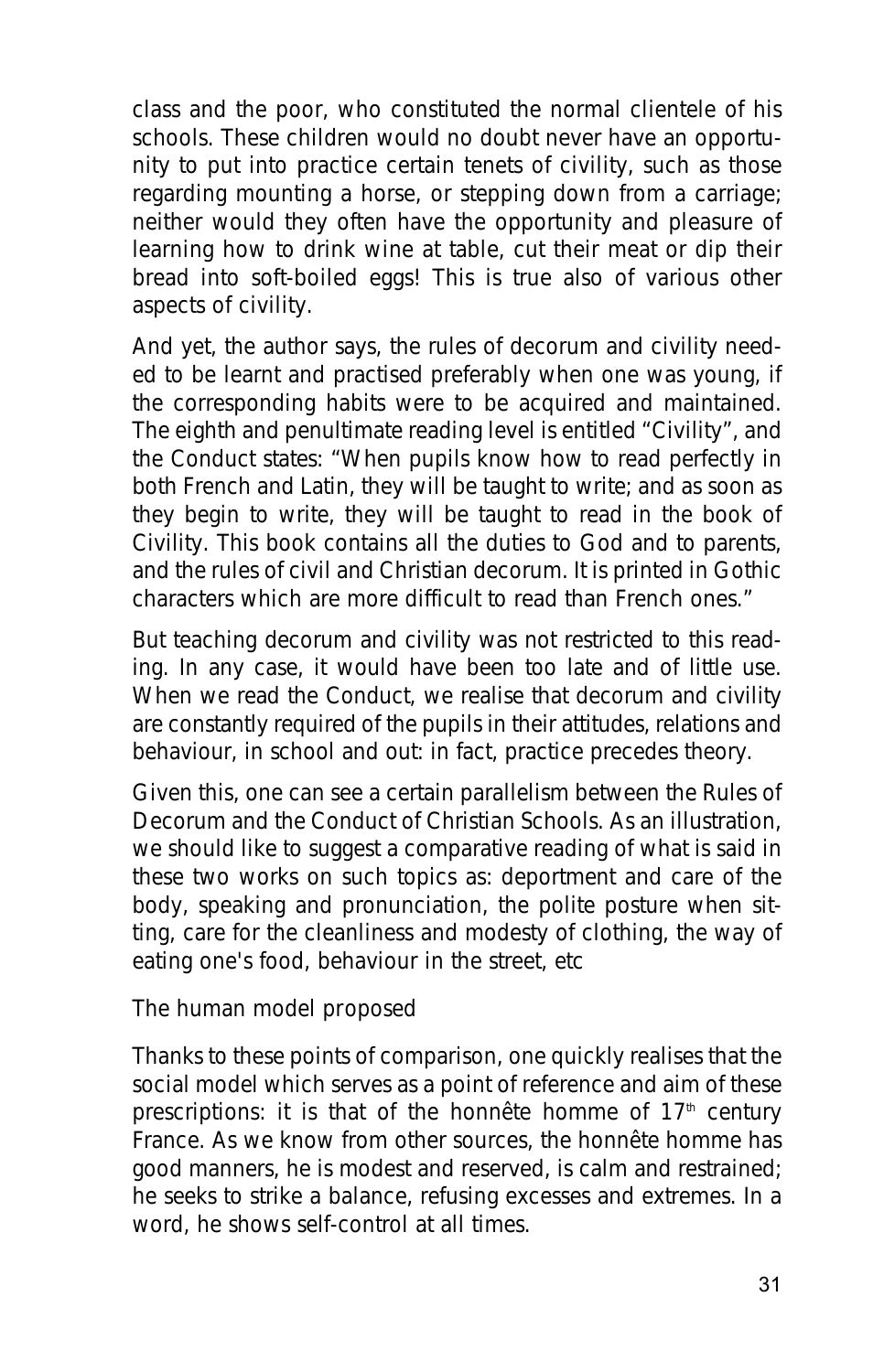To us in the 21st century, this model might seem too studied, fixed, even boring in the light of the strange, eccentric and extravagant things that have become common practice in our times. And yet, this *honnête homme* was not dull: he could be open and attractive but without any ostentation. His behaviour was based on respect for himself and for others. For De La Salle, such behaviour was based on and justified by the view of faith we have of people. To understand his thinking, we need to return to the interior and spiritual motivation for all conduct. As the Conduct of Christian Schools says, this is what we want the pupils to acquire.

#### **Well-trained teachers**

It would be enlightening to establish parallels between the *Rules of Decorum*, the *Conduct* and the *Rule* of the formator of new teachers, sometimes called "*part three of the Conduct of Christian Schools*". For the aspiring teacher, acquiring the qualities of the *honnête homme* consisted first of all in eliminating anything that was ridiculous, extravagant or agitated about himself; or neglected or superficial in the way he dressed, spoke, walked stood, or appeared before his pupils.

Finally, when we consider the enormous difference there was in the 17th century between the lifestyle of the common people and that of a cultured and rich minority, we can see the extent to which the Lasallian educational programme for the children of the working class and the poor was ambitious. Such a programme enabled them to enter and feel at ease in the world of the *bourgeoisie*, a class that often boasted of its good education.

This optimistic view of the possibilities of poor children and of the means taken to teach them decorum and civility, was underpinned by a difficult undertaking that was certainly fascinating and perhaps utopian. Contemporary evidence which would enable us to judge the success of such an enterprise is rare but significant.

\* \* \*

## Decorum and Civility: A most urgent aim

In the last two articles, we saw how, for De La Salle, decorum and civility were based on a Christian anthropology: the eminent dig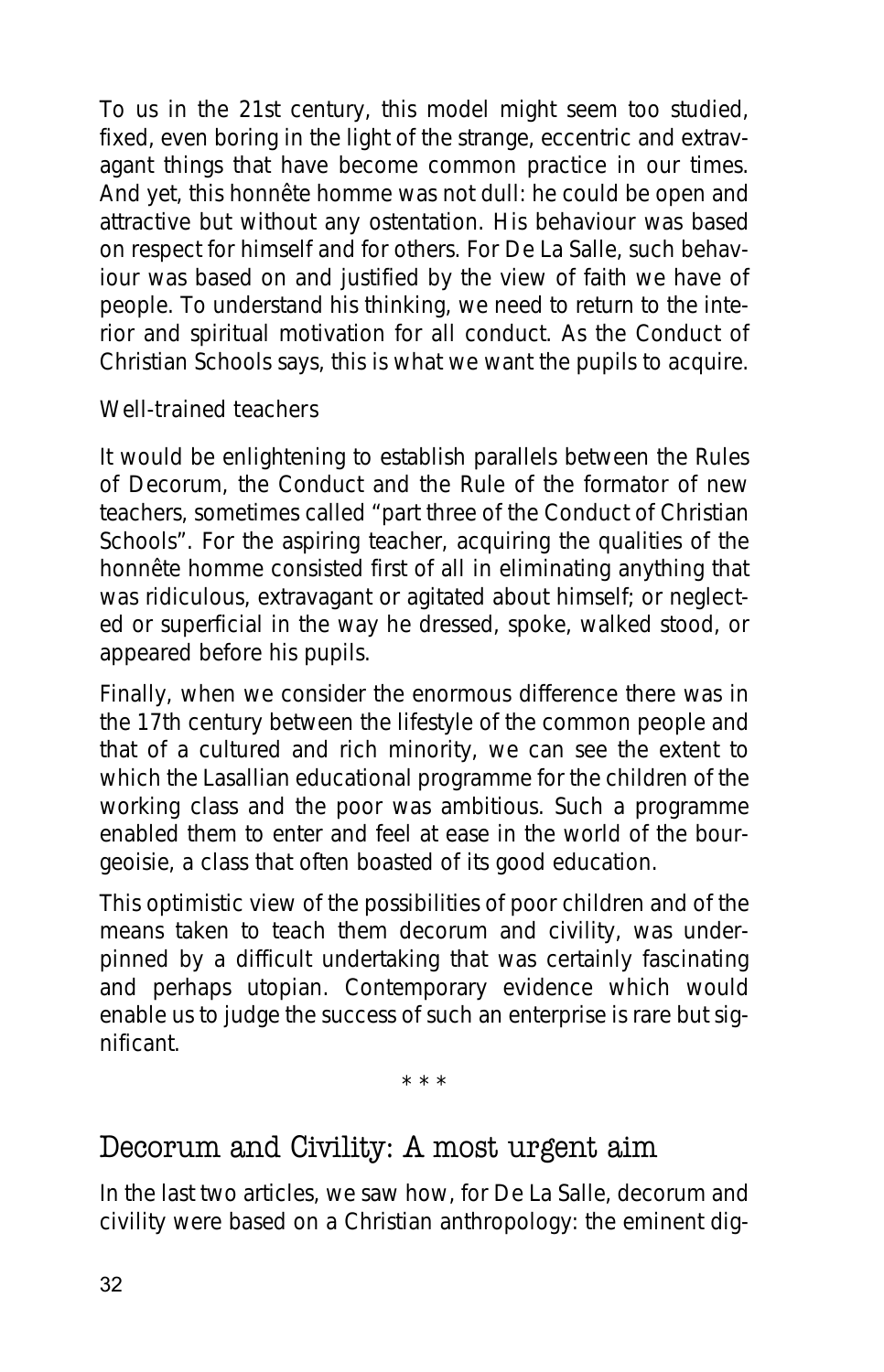nity of the human being, who deserves total respect, not only in theory, but in the concrete circumstances of daily life. It was such a strong conviction that he made it the main thrust of his human education programme. We would be wrong to think that his was an obsolete position, one more suited to less enlightened times.

#### **An identity crisis?**

Analysts of personal and social behaviour over the last few years reveal a loss of the sense of the individual, of his dignity, of his uniqueness. It is sufficient to cast a glance at the world around us to see the truth of this analysis.

There is no need to comment at length on the confusion that reigns over age, sex, status and function, to see the extent of this loss of identity. It confuses social relations. To attract attention, people take refuge in what is original, strange or shocking, because they feel uncomfortable the way they are.

We see how far this is from decorum and civility, which consist in respecting and valuing others, in recognising their uniqueness and their otherness. If identity is confused, there is hardly any reason for respecting others and treating them with civility.

#### **The reign of incivility**

We can all find dozens of examples in everyday life. There are the children who drag their parents up before judges; pupils who verbally or physically abuse their teachers; those who take pride in wearing patched or torn clothing; the coarseness, vulgarity or obscenity which take the place of language and become a sign of modernism. People have lost the sense of decorum and civility. Appearance is thought to be a substitute for human dignity.

The media reports events which illustrate this incivility: insults, rackets, kidnapping, imprisonment, voyeurism, violence, theft, rape, torture, casual murder, etc. They reduce people to the rank of pastimes, common currency. It represents a radicalisation of incivility, and it makes life in society unbearable. Such behaviour does not deserve any sympathy.

Without sinking into pessimism, or even exaggerating, we can easily see how decorum and civility are keys to communication, civilisation and freedom from apprehension. Civility accepts dif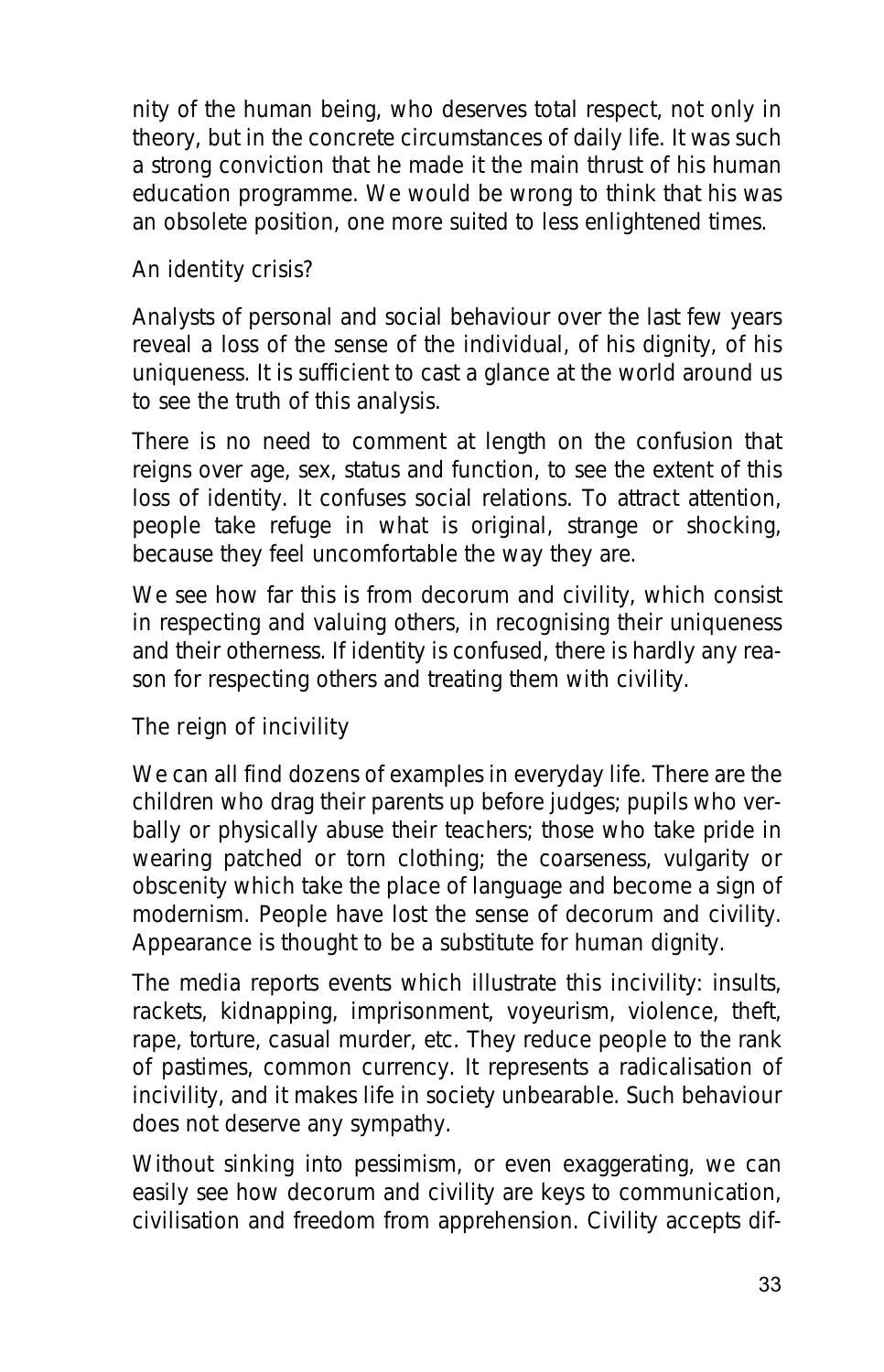ferences and diversity. It is tolerant, because it respects otherness: it is the path to growth in freedom.

Many people, including politicians, have noticed the harm inflicted by incivility. To remedy it, they propose the promotion of a "spirit of citizenship". This is good, but "good citizenship" should not be confused with civility. There can be no good citizenship without a foundation of civility, because civility is deeper, more interior and more personal.

#### **A primary aim of educational mission statements**

The text *Lasallian Educational Mission Statement* recommends the promotion of five fundamental values. Clearly, all 5 deserve to figure on this list: freedom and independence of young people, responsibility, respect for the dignity of everybody else, civility, love of self and of others.

Following what we said earlier, we will quite naturally want to put these values into an order, and when we do so, we will realise that the starting point of the educational process is civility. Without it, the other values lack both consistence and reality. It would be a good thing if all Lasallian establishments drew up an educational mission statement based on civility, and considered how it is shown in the respect and love of others, and in the promotion of dignity, independence and freedom. And this would lead also to fraternal relations, sociability and conviviality.

Decorum and civility are what is most missing in social life at the beginning of this new century. To practise them assiduously would not be simply conforming to some social code of politeness - which is necessary - but restoring dignity to human beings. The alternative would be to run the risk of losing the social bonds which make it possible to live in society.

Practising them would mean also adopting Lasallian spirituality and living according to it. It would mean giving meaning to life and setting out on the path leading to one's own evangelisation and that of other.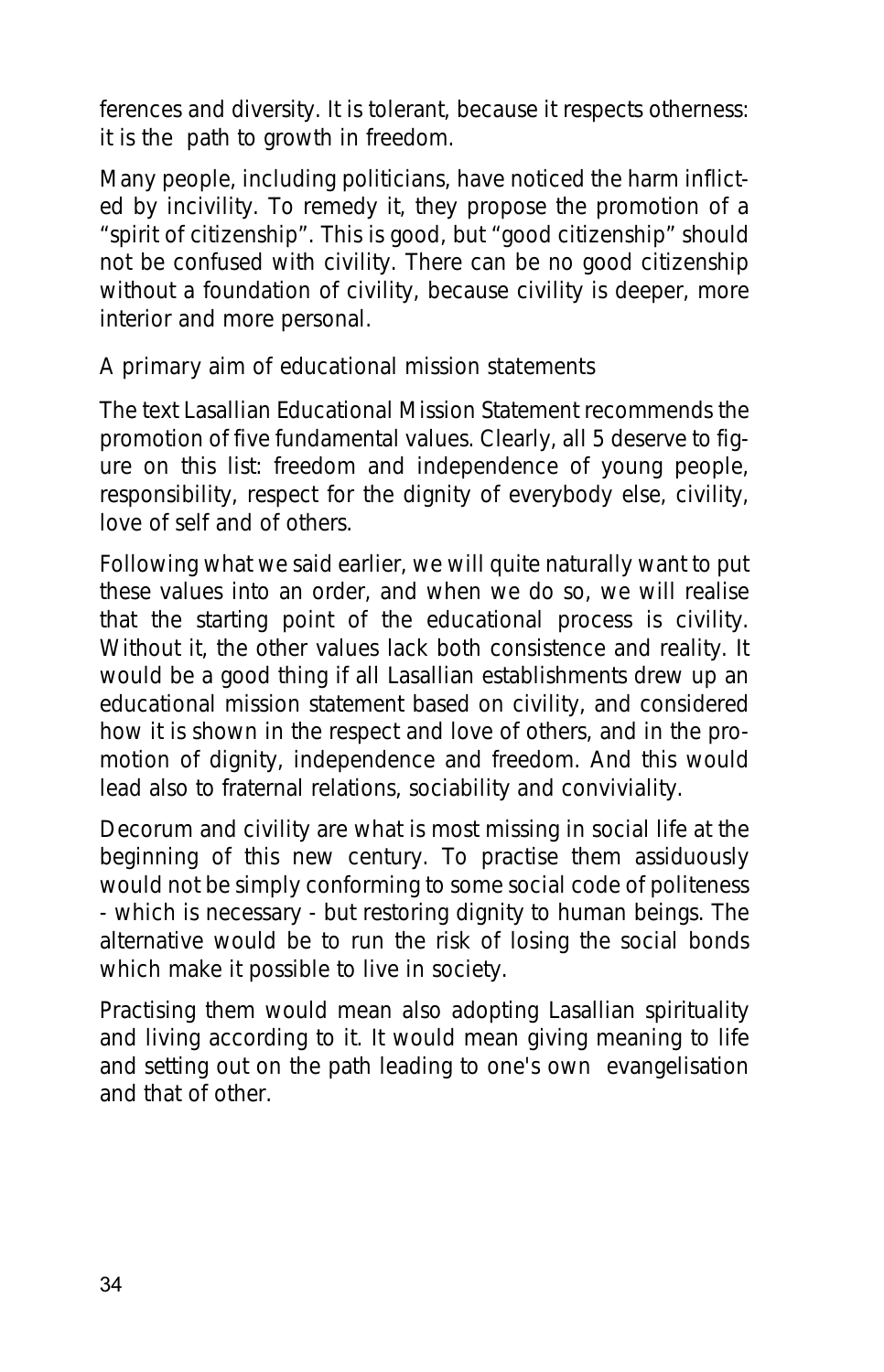## A School for the poor but open to all

### Gratuity and the service of the poor: a radical initial choice

This is not a study of the educational service of the poor as a whole, but only of one particular aspect: the gratuity of teaching - a problem which lasted for 300 years of Institute history.

"*Consider that it is only too common a practice for the working class and the poor to allow their children to do as they like and live like vagrants, wandering around the streets, until their parents are able to put them to work. These parents make no effort to send them to school, either because they are too poor to pay the teachers, or because they are obliged to leave home to look for work, and as a result have to leave their children to their own devices.*

*The consequences of this are most unfortunate, because these poor children, accustomed to leading an idle life for many years, find it very difficult to accustom themselves to working. In addition, through association with bad companions, they have learned to commit many sins which they subsequently find very difficult to give up, because of the bad habits they have contracted over such a long period.*" (MR 194,1)

#### **Gratuitous schools**

John Baptist de La Salle was not the first to create gratuitous schools for the common people. Day schools for poor girls were already functioning in various convents: gratuitous "*Charity Schools*" constituted a form of aid for poor families provided by the parish: and the "*General Hospitals*" offered free schooling to the children in them, and so on.

Everything leads us to believe that the first schools opened by De La Salle in Rheims were planned as parish charity schools, even if very quickly they proved to be different. The first biographers of the Founder call them "*gratuitous schools*" or "*Christian and gratuitous schools*".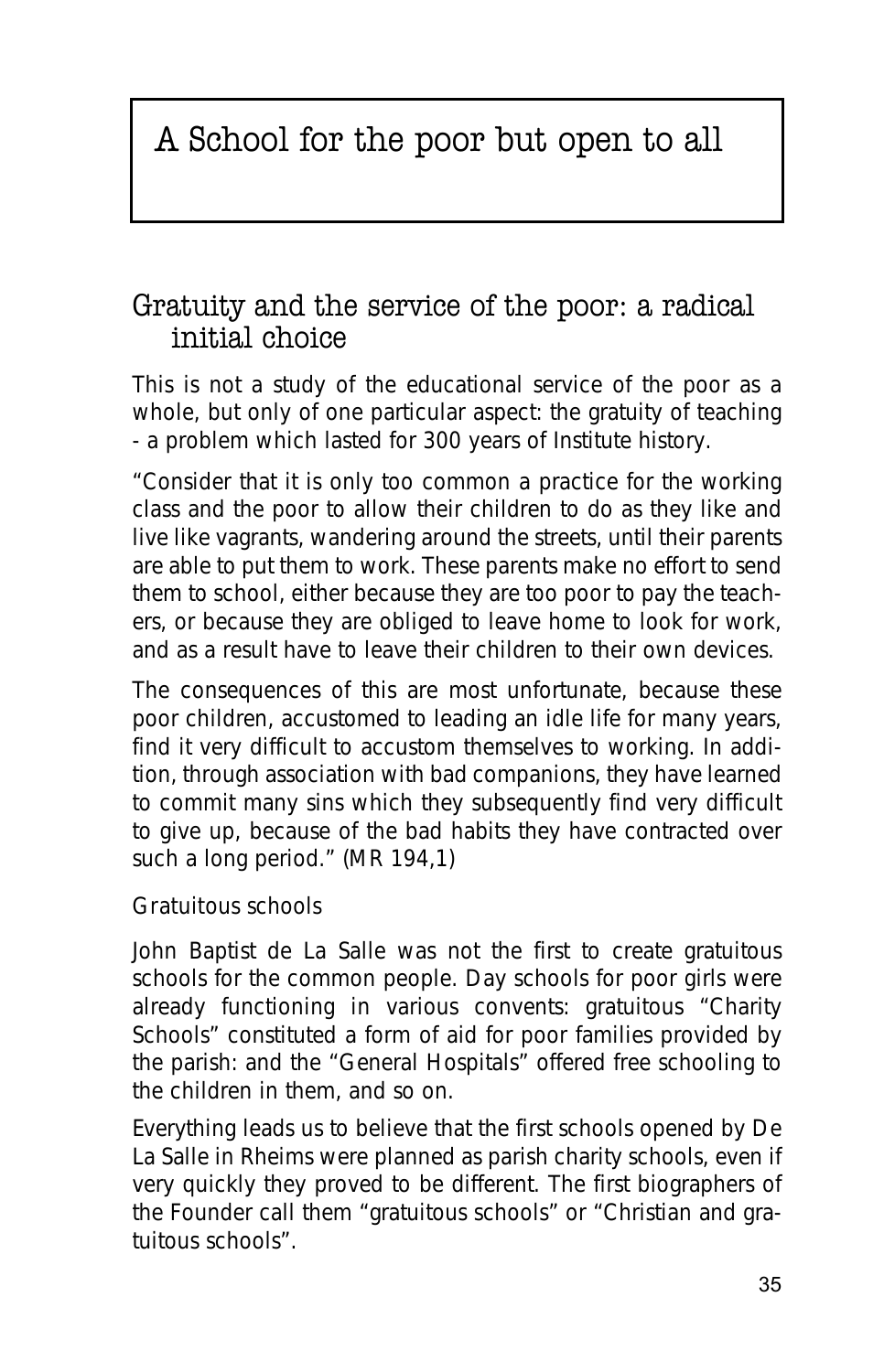A short explanation: the running of a school and the upkeep of the teachers involved expenses, obviously. What De La Salle and the Brothers wanted was that the parents of pupils should not have anything to pay. This is what we mean by gratuity.

The "founders" of these schools - town authorities, factories, bishoprics, parishes, poor boards, private donors - undertook to meet the expenses. The constitution of an endowment or a capital sum was intended to ensure the continued existence of the school.

#### **"This is essential for your Institute"**

These words appear in two places in the Founder's writings. De La Salle became very quickly convinced that schools had to be gratuitous, and he never changed his mind. As early as 1683, on the advice of Nicolas Barré, he gave up the idea of using his personal fortune to set up a foundation to ensure the future of his schools. He relied on the generosity and the continued commitment of the "founders". It was a radical choice which the first Brothers shared. But by linking the survival of the Institute and gratuity in the formula of the vows, the Founder probably did not suspect he was creating a problem for his successors which would last 300 years. In any case, there is no lack of archival material which confirms that the Brothers understood the formula in this way.

#### **Why gratuity?**

The passage above from MR 194 helps us to understand. It has to do obviously with the usual clientele of the first Lasallian schools. The working class and the poor did not have the necessary resources to pay the schoolmasters. Generally living on the subsistence level, they had to ensure first of all what was essential, that is, food.

Their only hope was to find a gratuitous school kind enough to admit their children. De La Salle was aware of this situation and tried to provide a solution. Distributing goods to the poor was an ad hoc solution: teaching them, on the other hand, contributed to their socio-economic advancement in the long-term.

The gratuity of his schools was therefore directly linked to these precarious and unstable socio-economic conditions.

As a consequence, he forbade all forms of fee-paying to the community as a whole, and all sorts of presents or gifts to individual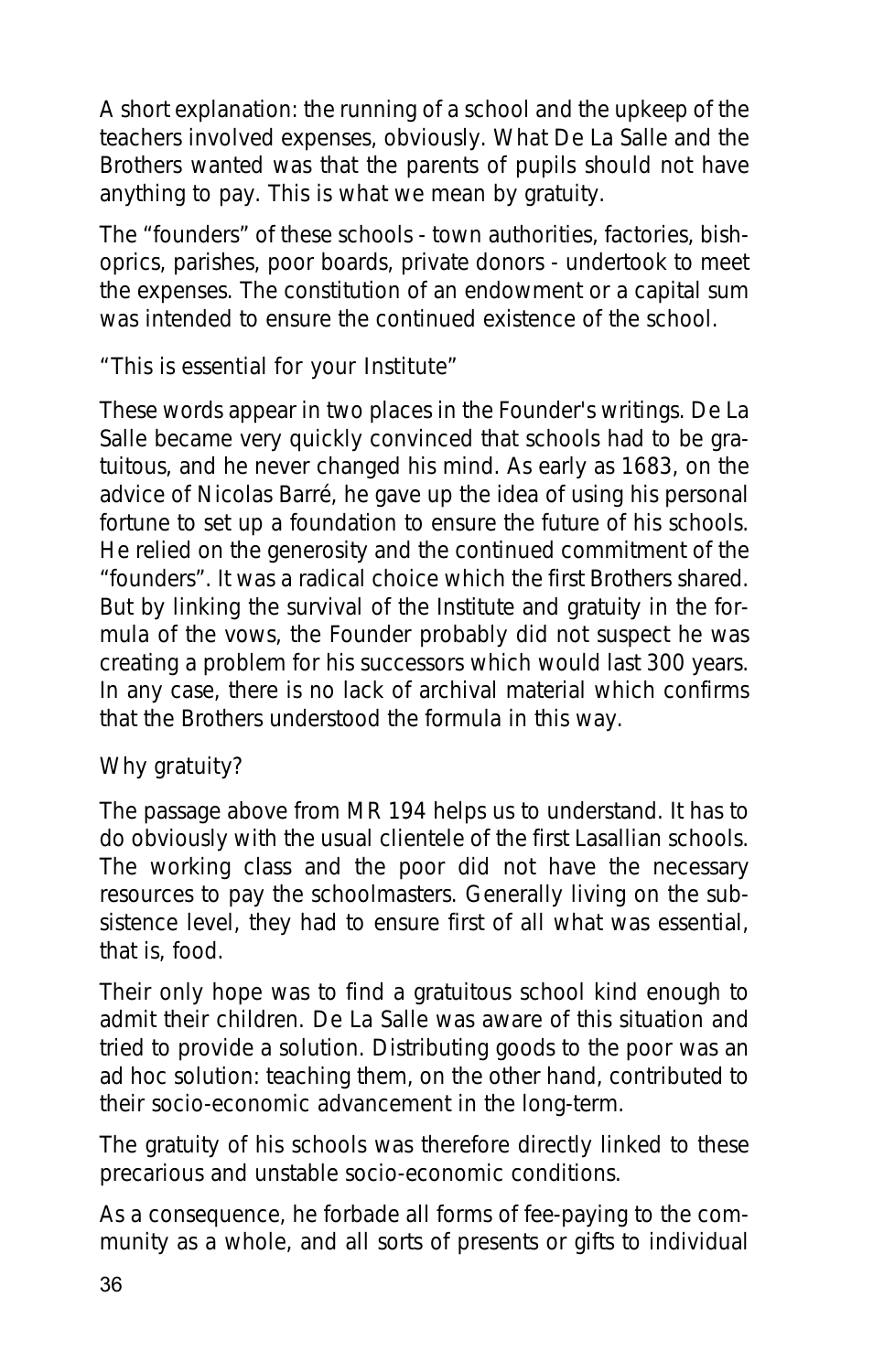Brothers. Not to accept, not to receive anything from pupils or parents became another principle.

Because his concept of a school went far beyond simple instruction and aimed at the evangelisation of the children, De La Salle saw in gratuity an essential theological and pastoral dimension. The fundamental criterion here was to bring salvation in a way that reflected the gratuity of God in Jesus Christ. To proclaim the Gospel gratuitously had to be the greatest source of pride for teachers (cf. MR 194,1 and 207,2)

#### **The struggle to maintain gratuity**

The actions of the Founder and various writings indicate that he did not envisage an exclusive gratuity. He refused to submit to the strict obligation of admitting solely the children of families officially registered as poor. He also admitted children whose parents could have paid fees, and who in any case, contributed to the running of the school to some extent by paying for their children's books, pens and paper, while this material was offered free to the poor.

It is interesting to see this gratuity offered to all without distinction. De La Salle did not want a sort of ghetto reserved solely for the poor. This view was not shared by the teachers of the Little Schools and the Writing Masters who ran fee-paying schools to earn their living. Because some of their pupils left them to go to the Brothers' schools, they felt they were financially damaged. And they were right.

This was the motive for the complaints, accusations and the ransacking of schools, and for court cases they brought against De La Salle and the Brothers, and the condemnations they obtained. For twenty years, the Brothers remained unmoved and let nothing change their stance regarding gratuity for everyone. And here was the paradox: De La Salle opened schools for the poor - and no one complained.- but he had to fight in order to admit and keep the more well-off of his clientele.

These vicissitudes no doubt helped to reinforce the Brothers' conviction that gratuity was "*essential for their Institute*". And yet, during the life-time of the Founder, they did not make the vow of teaching gratuitously, even if their common aim was to "*run together and by association gratuitous schools*". All the same, in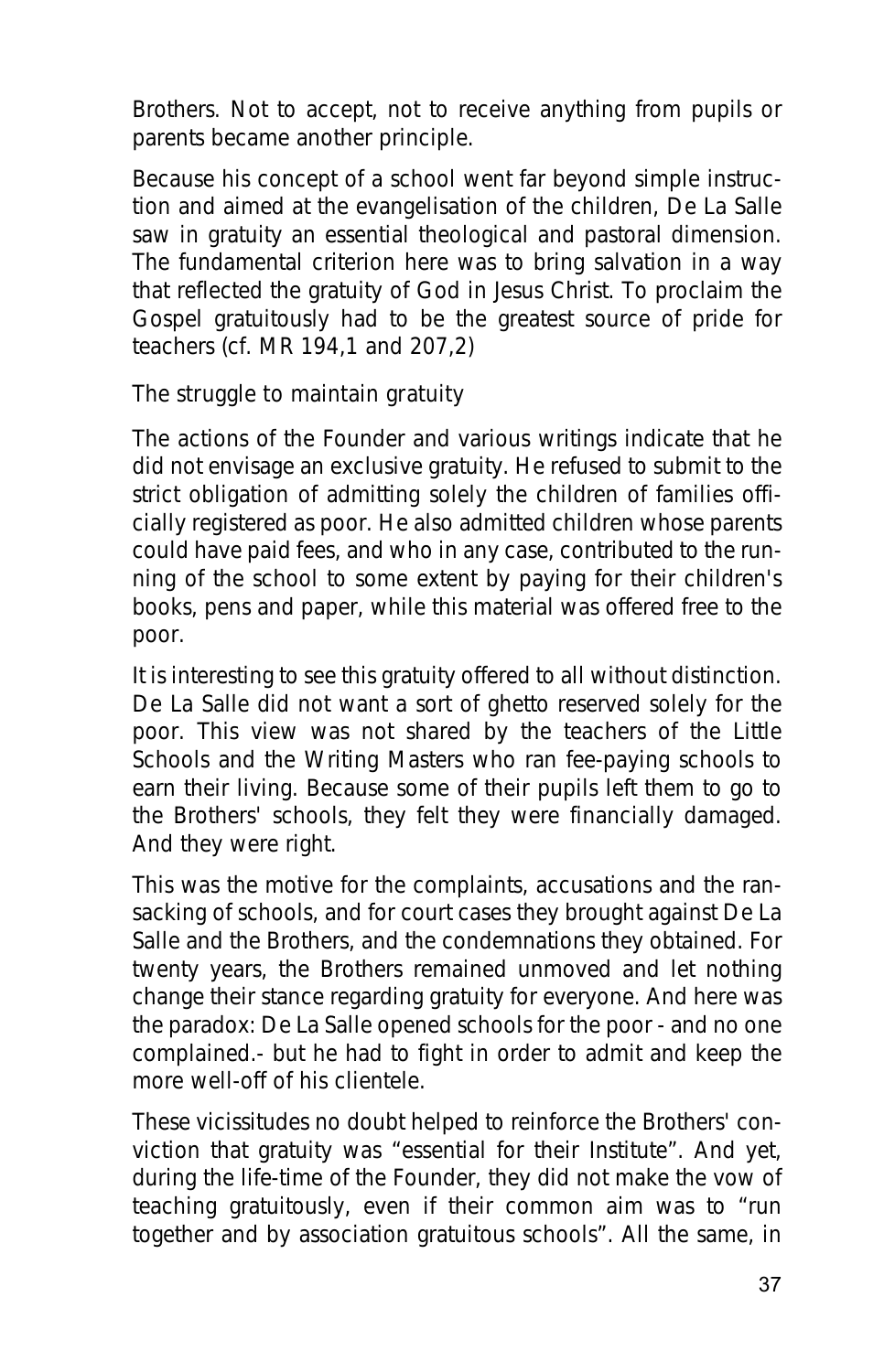their eyes, to infringe gratuity would be to pervert the very nature of the Institute, to change the reason for which it was founded, and bring about its disappearance. This kind of thinking lasted for 300 years.

## Gratuity and service of the poor: the refusal to segregate

The problems the Brothers had regarding "gratuity for everyone" did not disappear with the death of John Baptist de La Salle.

The Bull of Approbation (1725) and the new Rule (1726) served as a pretext for a dispute between the Brothers and certain civil authorities, simply because of ambiguity of language.

"*Bull of the Holy Father, Pope Benedict XIII approving the Rules and Institute of the Brothers of the Christian Schools*" (1725)

"*Fifthly. That the said Brothers teach children gratuitously, and that they accept neither money nor presents offered by the pupils or their parents.*

*Ninthly. That the vows of the Brothers be those of chastity, poverty, obedience, stability in the said Institute and to teach the poor gratuitously.*"

#### **The havoc caused by ambiguity**

Let us look at the small difference between the two paragraphs of the Bull quoted above: "*to teach children gratuitously*" (5) and "*to teach the poor gratuitously*" (9). This difference may appear to be a detail, but incredibly, for 250 years, the existence of these two formulas was the cause of a dispute between the Institute and the civil authorities.

Why ? Following the example of the Founder, past practice in the Institute and their own experience, the Brothers opted for the broader interpretation: the teaching they gave had to be gratuitous for all. And they refused to move from that position. Unlike the Brothers, certain town authorities, and later, the minister himself, wishing both to provide schooling for the children in their jurisdiction, and safeguard the meagre resources of their communal or national budgets - while at the same time benefiting from the pedagogical efficacy of the Brothers - considered that gratuity was to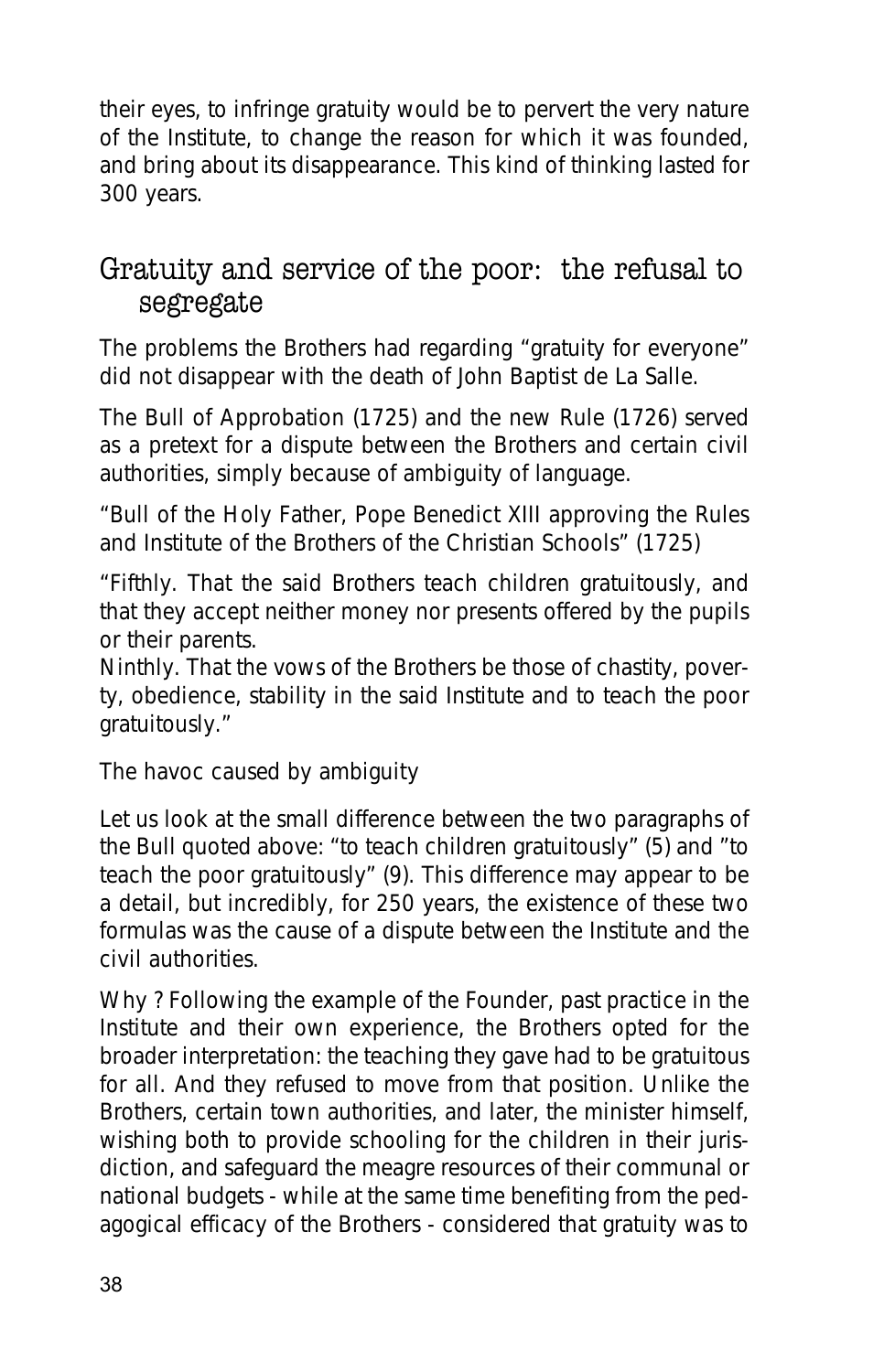be restricted solely to the poor, and that more well-off families had to pay school-fees.

The Brothers opted for article 5 and treated the subject in chapter XIX of the 1726 Rule which explained the obligations of the vows they made.

#### **The first skirmishes**

The opposition came sometimes from groups of teachers who earned their living from charging fees for teaching, and who were angry to see a part of their clientele deserting their classes for the gratuitous schools of the Brothers.

Town councils appealed to the Brothers, but felt their hands were tied by their town budget. Local authorities, marked by the anticlericalism inspired by the philosophers of the Enlightenment, found that the Brothers cost their town too much, even when they accepted minimal payments.

The civil authorities seem to have been well informed regarding the normative texts of the Brothers and their practices. They knew, for example, that the Brothers opened boarding schools and were paid fees by the pupils. Was that absolute gratuity ? They tried therefore to draw up plans which would not go against the supercilious convictions of the Brothers. For example, they suggested that they themselves would fix the fees of better-off families and collect them; that they would decide who had to pay and who was exempt; that they would distribute an admission note to all pupils, without the Brothers having to be involved, or knowing who paid and who was exempt.

But this was not enough to make the Superiors of the Institute change their mind.

#### **Recourse to experts**

As these skirmishes became more and more frequent, and neither side seemed prepared to give way, it occurred to the Brothers to ask for the arbitration of experts. Up to the 1789 Revolution, this role fell to the theologians of the Sorbonne, and in particular, to the "Council of Conscience". The Brothers and the town authorities of Boulogne sur Mer agreed to go to arbitration, and each side drew up a "memorandum" presenting its case.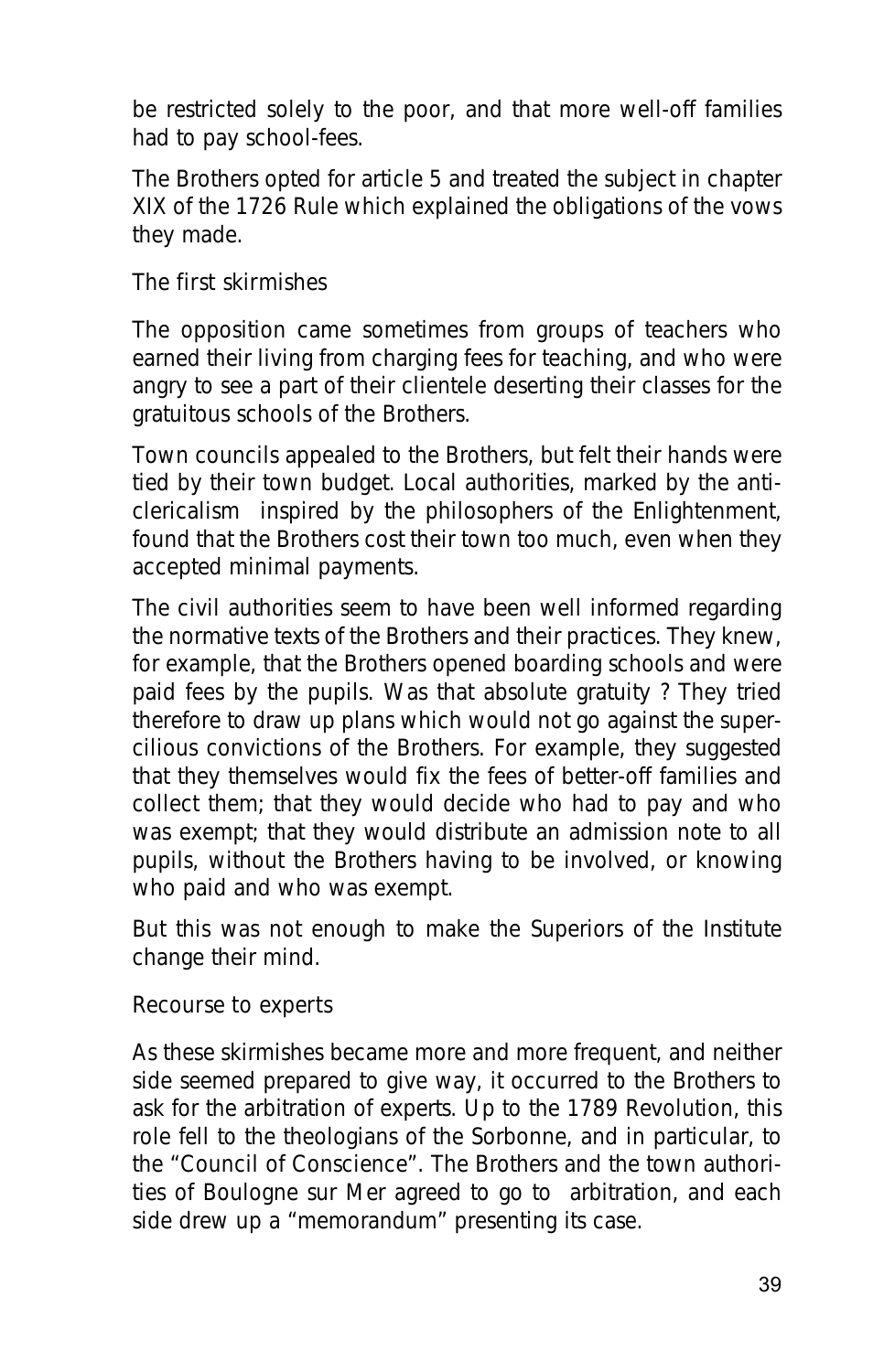After an examination of the texts (*Bull, Rule, Formula* and explanation of the vows), the experts considered that the Brothers' formula of vows applies gratuity more widely than the Bull, the Rules and Constitutions and constant practice. Like the Brothers, they believed that absolute gratuity was a guarantee of the continued existence of the Institute.

Therefore, "*the vow that the Brothers make to teach gratuitously applies indiscriminately to all the poor and rich pupils*".

That was their final conclusion in 1783.

#### **The reason for this conflict**

After more than two centuries, this conflict may seem derisory. We need to look more closely. The intransigent position of the Institute is explained by:

• The desire to be faithful to the thinking and practice of the Founder. This is undeniable, and is recalled in the numerous documents used in the conflict.

• A real concern for the common people and the poor: the Institute and its mission was identified with this concern. Its clientele came primarily from the poor, the working class and the common people. This humble obstinacy is in striking contrast with the contemptuous declarations of some of the wits of the Enlightenment. The statistics of the 18th century bear witness to the fact that this service of the poor was real: it was a service no one else provided gratuitously.

• The type of schools run by the Brothers had hardly changed since the time of the Founder: they were essentially gratuitous primary schools, in which, in response to requests or needs, the Brothers did not hesitate to enrich the curriculum with new subjects: geometry, technical drawing, architecture, hydrography... Although the State had not yet taken over responsibility for education, one can say that the Brothers felt they were working in gratuitous public (i.e. "State") schools.

• It is very easy for us to understand today the importance of this refusal to segregate the poor from the rich (this temptation will appear on occasions in the 20th century); and the Brothers' refusal to meddle in the financial situation of families. It is easy to understand also that this mixture of social backgrounds was already a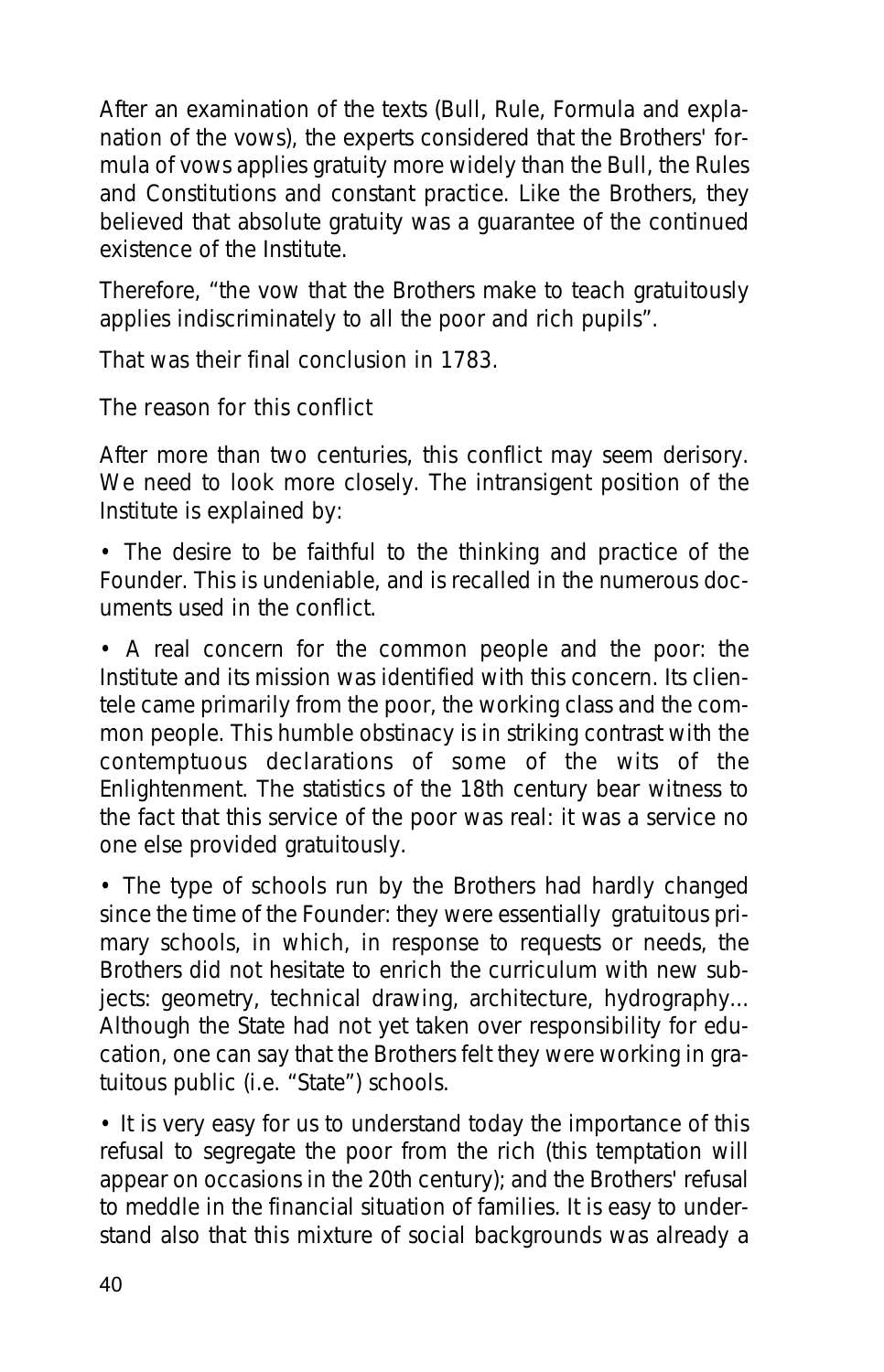good social melting pot. Of course, the clientele came exclusively from the "Third Estate", for a variety of reasons, but this mixture made it possible to diminish many social barriers which characterised the society of the Ancien Régime.

• In any case, concern is for economic poverty. One has the impression that the other forms of poverty, although certainly mentioned in the Founder's writings, appear only rarely in 18<sup>th</sup> century documents. This economic poverty is one shared by the Brothers themselves, whose living conditions border on destitution, and who never have more than the bare necessities. It is a poverty they have chosen and accepted, but which was also sometimes imposed by the authorities who paid the Brothers.

Despite the vicissitudes encountered, the ordinary Brothers and the Superiors with their various responsibilities maintained their combative spirit throughout the 18<sup>th</sup> century, and succeeded in preserving gratuity for everyone. But the Revolution brought about a truce. It was an imposed truce since the Institute was suppressed and its members dispersed.

It was a truce, but not peace: the Institute was reborn in the  $19<sup>th</sup>$ century and had to take up again its fight to maintain gratuity.

### Gratuity and the service of the poor: the battle for gratuity is lost

"You know, My Very Dear Brother, that the gratuity of schools has always been absolutely essential for our Congregation; that we have never accepted any establishment without this perfect gratuity. Consequently, I charge you very expressly to oppose formally such an innovation (i.e. school fees) and rather abandon the establishment if it were decided to introduce a practice so opposed to the principles established in our Congregation".

Letter from Brother Frumence, Vicar General of the Institute, September 1809.

#### **Gratuity regained**

At the beginning of the 19th century, the Brothers who had gone to Italy or had become secularised in France, began to regroup in various towns in France to reconstitute the Institute and to go back to school. Recognised officially in 1808 and made part of the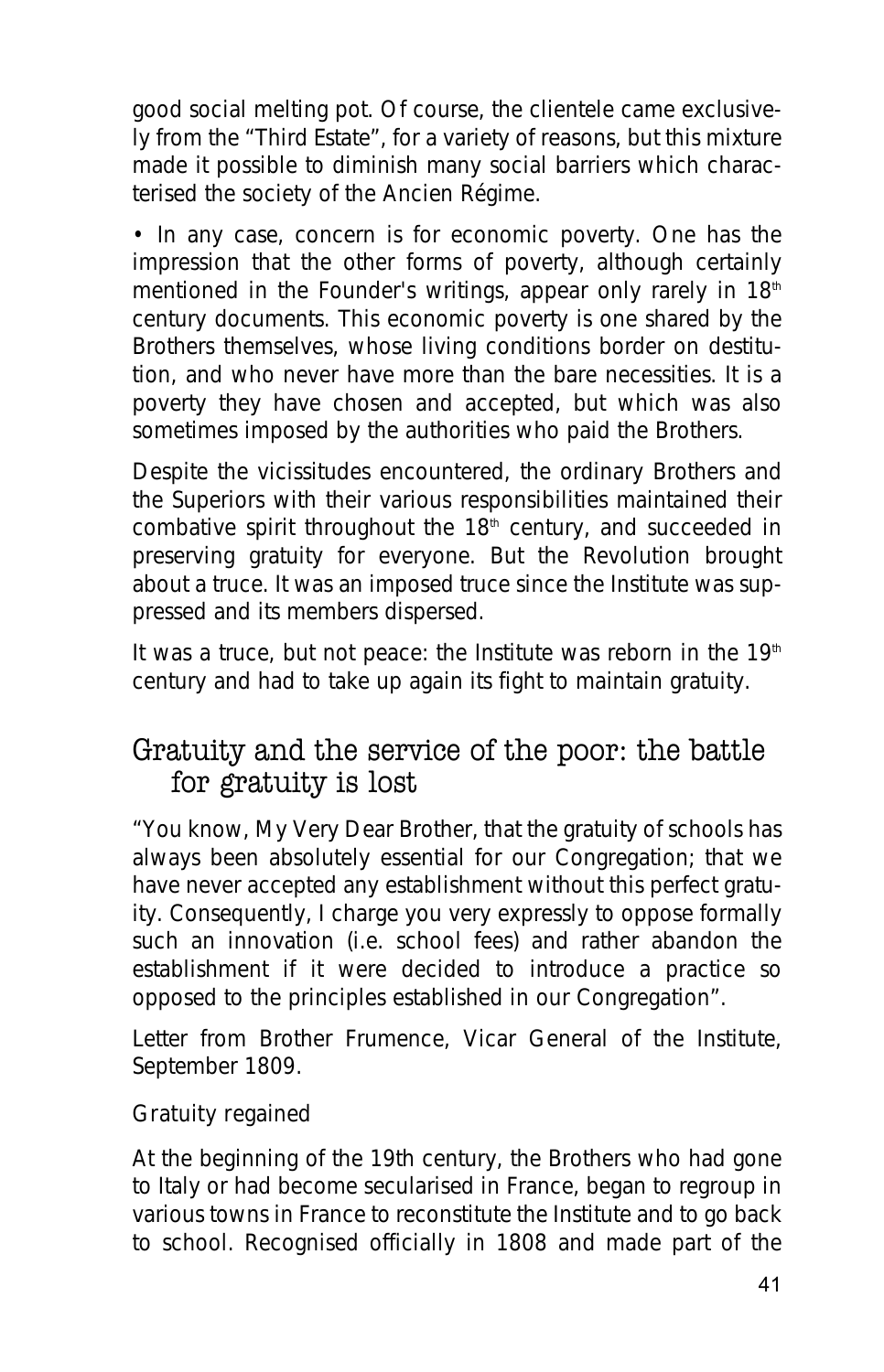"University", the Institute was able to devote itself to its preferred task: teaching in "gratuitous public (i.e. State) schools". This regained gratuity was something the Brothers clung on to fiercely, despite the problems which were not slow to appear. This type of school seemed the best way of reaching the poor and giving them a Christian education.

#### **The threat of school fees**

In 1830, there was a change in the political regime in France. The "bourgeoisie" came to power. Economics took priority over all other aspects of social life: the rise of industry brought with it a great need for education.

The Guizot Law of 1833 was an essential factor in the organisation of an educational system, especially at primary level. Despite increasing funding to meet educational costs, the Government and local authorities could not satisfy needs, and decided to make families contribute financially for their children's education. This meant that school fees would have to be paid in public schools. In the Institute, there was great agitation. In the name of a sacrosanct principle of gratuity for everybody, the fight had to be taken up again to prevent school fees from entering our schools, even if they were public, and these were in the majority. Too bad, if they had to be an exception in the educational system as a whole.

#### **The fight for gratuity**

Dossiers were constituted, memorandums were written, letters were exchanged with ministers, the Institute was absolutely determined to preserve its specificity which, it believed, identified it and was a condition of its survival. It was confronted, however, by successive governments which were determined to impose their decisions. The trial of strength between the Superior General Brother Philippe and Ministers of Education Rouland and Fortout, at the beginning of the Second Empire, is a good illustration of this confrontation.

Once again, there surfaced the type of reasoning used in the 18th century regarding which alternative was right: gratuity for everybody or gratuity only for the poor.

It would take too long to recall all the episodes of this conflict. It continued from the First to the end of the Second Empire, reach-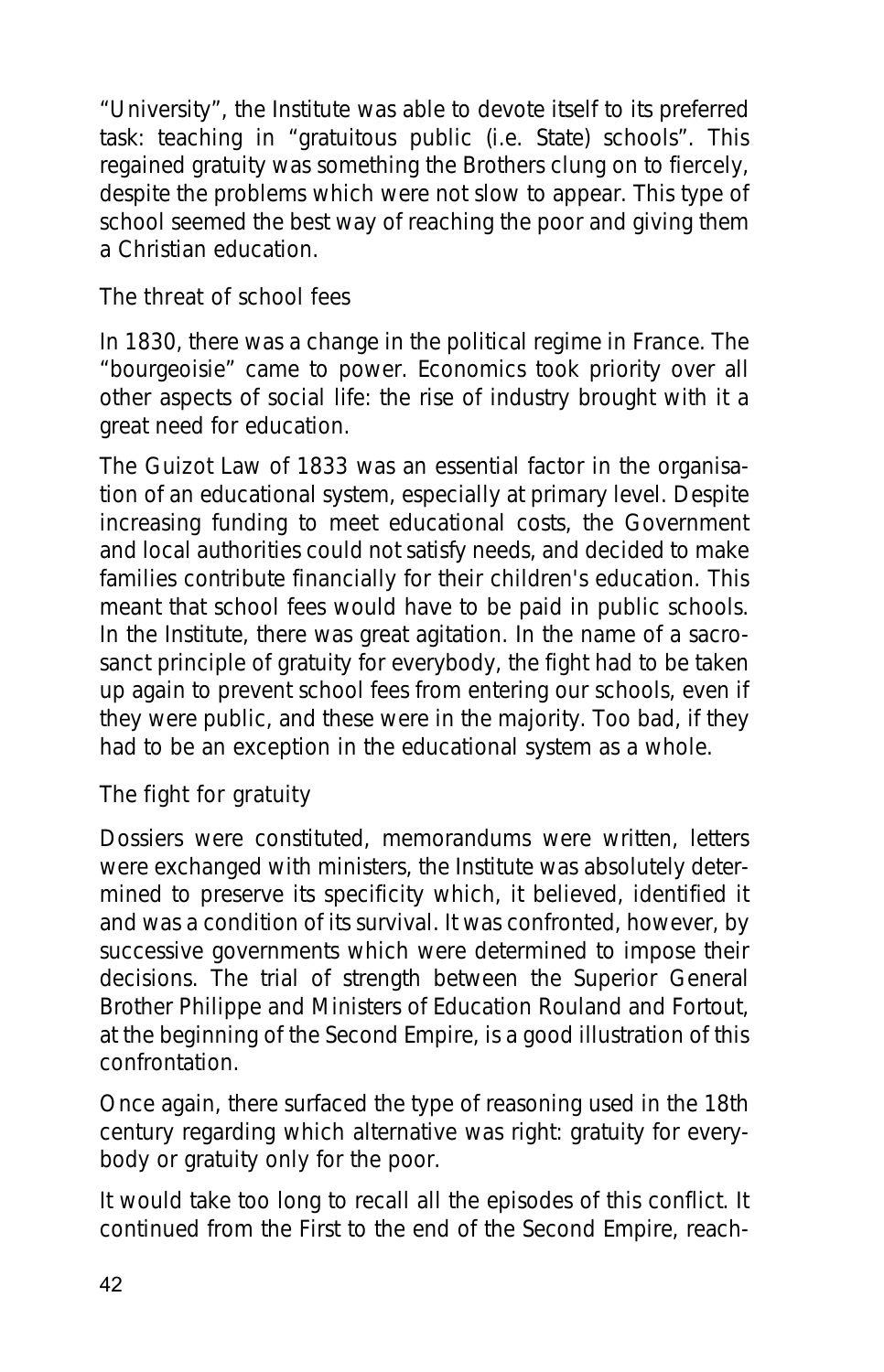ing its peak in the period between 1830 and 1870. At times, the tirades came very close to blackmail, as for example, when the Brothers said that if they were obliged to charge fees, they would withdraw from the schools. And this actually happened. When the authorities took them at their word, the Brothers were obliged to open "private schools", supported by subscription or generous "founders". But these schools were gratuitous for all pupils.

#### **The turning point in 1854**

The archives show clearly that the Brothers always hoped the situation would change and that the conditions they had known before would return. Apparently, they did not know that history never repeats itself. As time passed, the number of withdrawals from public schools increased but the authorities did not give in. Perhaps it was time for the Institute to re-examine its position? But as foundation texts approved by the Holy See were involved, nothing could be done without recourse to Rome.

There began a period during which petitions were sent to the Pope requesting rescripts to change traditional practice, not only in France but also in the whole Institute. And so, it was provisionally accepted that well-off families paid school fees as long as the Brothers did not have to collect them.

As what is provisional tends to become permanent, the Institute now had to come to terms with this last restriction.

#### **A bitter conclusion**

The situation did not improve under the  $3<sup>rd</sup>$  Republic. The education authorities, as active proponents of anticlerical positivism, wished to diminish the influence of the Church and of congregations in education.

A law in 1881 established gratuity in all public schools. Another law in 1882 secularised teaching programmes, even where members of congregations continued to teach. A law in 1886 forbade members of congregations to teach in public primary schools. Finally, a law in 1904 forbade congregations to teach in France.

The irony of history! The Brothers who had fought for gratuity in all public schools, were expelled from them and had to open private fee-paying schools ! Those who had imposed fee-paying on public schools now proclaimed them to be gratuitous for everybody!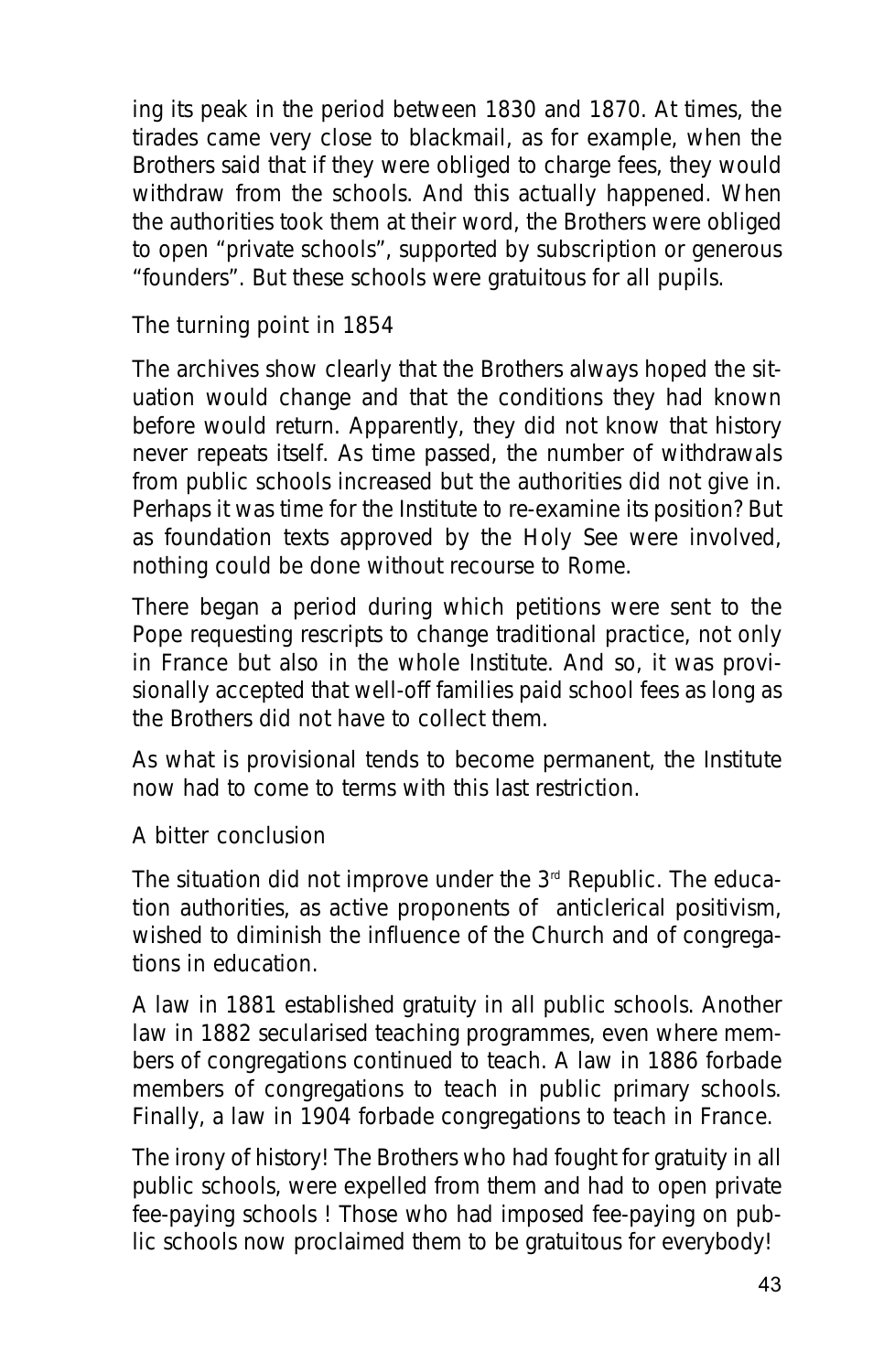#### **The Law and facts**

But the work of the Institute and its concerns were not restricted to this long legal battle. The battle involved mostly the Superiors, and it is not certain that the ordinary Brothers were really aware of it. The Brothers continued their work in the service of the poor and opened up new fields of action, and what they achieved is astonishing. While the majority of them worked in gratuitous primary schools, the appearance of new needs generated by socioeconomic developments, inspired new responses to the benefit of children, young people or adults. These responses included the first orphanages run by the Institute, work in prisons, the first schools for the deaf and dumb, the creation of lunch-time courses for young apprentices, evening and night classes for adult workers, teaching reading and writing to young conscripts or soldiers, the first horticultural and agricultural schools, the education of child chimney sweeps and their formation into associations, the first workers' associations which foreshadowed Christian trade unions, the proliferation of parish clubs, Sunday meetings for young people and adults, faith-support groups, etc.

A fine set of achievements which makes the  $19<sup>th</sup>$  century a great period of creativity for the Institute in the educational service of the poor, for all the innovations mentioned above benefited thousands, or even, tens of thousands of persons.

Looking back, one may well wonder whether the position defended by the Institute was not too narrow; whether it was not wrong to take such a stand on gratuity alone, creating bitter feelings which cost the Institute dear from 1880 onwards. One could have the impression that the Institute thought it could continue its mission as a self-contained organisation, disconnected from the changing social reality all around. Would it not have been better to do the opposite, and analyse the situation and find ways of modifying texts in order to respond to the new needs of an evolving society?

### Gratuity and the service of the poor: in mourning for lost gratuity

We described the courageous battles fought by the Brothers to preserve the integrity of gratuity in schools during the 18th and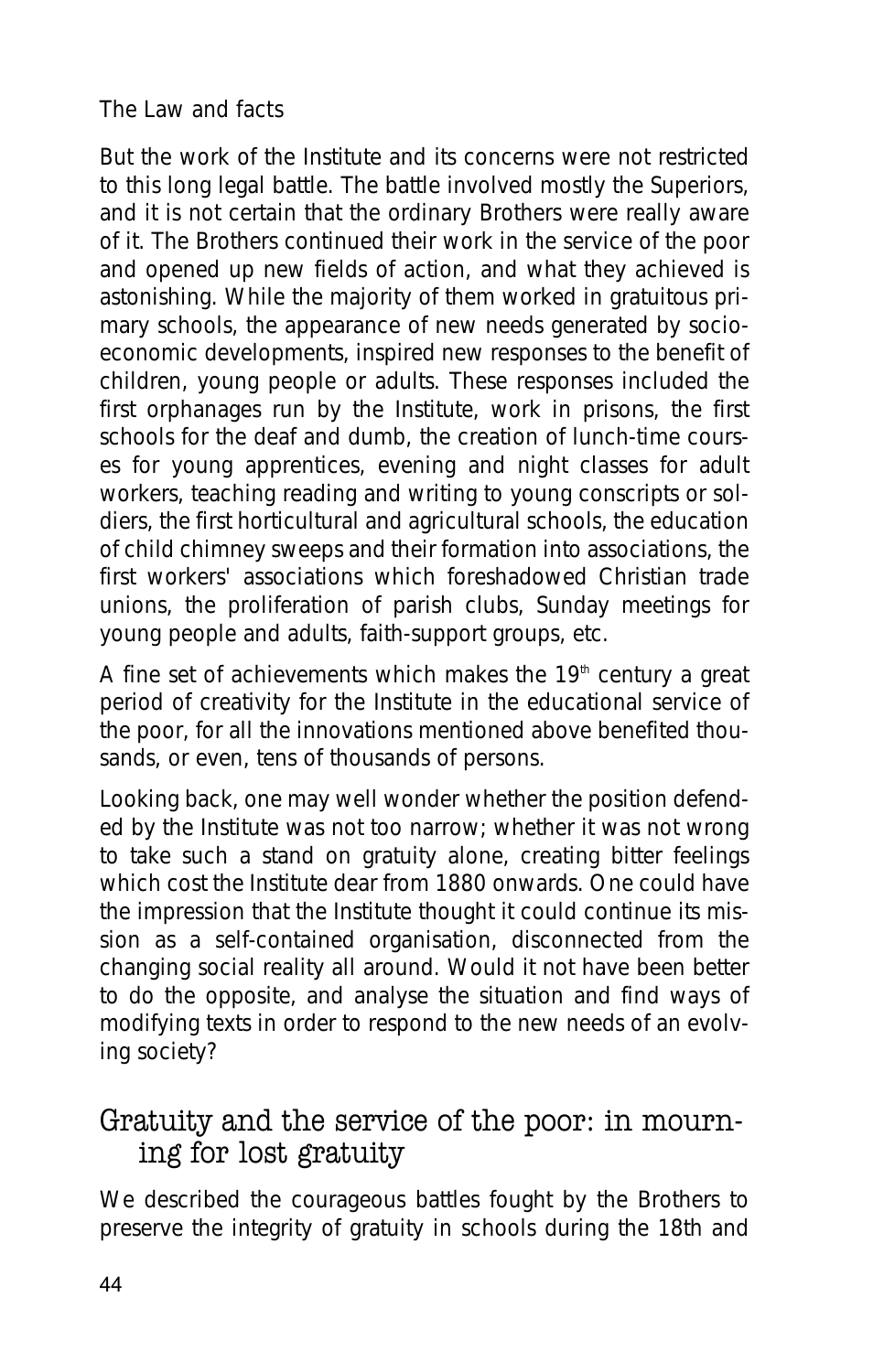19th century. But convictions and courage were not enough. In France, educational legislation at the end of the 19th and the beginning of the 20th century, forced the Institute to concern itself with fee-paying private primary schools, and to ask the Pope for increasingly long and generalised rescripts dispensing it from gratuity. This situation affected also most of the other countries where the Brothers were present.

After 1905, despite the wishes of the Brothers and their attachment to the principle of gratuity; despite the ingenious generosity of Christians - and often also of the clergy - who were determined to see their schools survive; despite experimentation with a variety of formulas to keep schools or categories of pupils gratuitous, funded sometimes by nearby fee-paying schools; it has to be admitted that gratuity was no longer possible.

#### **Illusion and nostalgia**

Despite these changes during the first half of the 20th century, statistics published by the Institute continued to calculate the number and percentage of non-fee paying pupils. Of course, the graph curve could not be anything but disappointing.

And yet, official spokesmen of the government of the Institute, continued to dream of an impossible return to the situations of the past. Superior Generals still wrote circulars on the topic of gratuity - Br Adrien in 1933 (circ.278), Br Athanase Emile in 1951, to mark the tercentenary of the birth of John Baptist de La Salle (circ 332). And we should not forget to mention the "Short treatise on the religious state" published in 1950.

In these official documents, but also in various notes sent to successive General Chapters, one could say that the "uneasy conscience" of the Institute was expressed. This attitude, no doubt, could be attributed in part to ignorance, or to a faulty analysis of the changes that had been taking place in society, in the State, in mentalities and educational systems since the end of the 19th century. One gets the impression that the Institute was looking at itself from the inside, in its own texts, and with the conviction it was right. It ran the risk of becoming stuck fast in its refusal to change, or in a dreamworld divorced from the reality all around it. Without exaggeration, we can say that this risk was not avoided.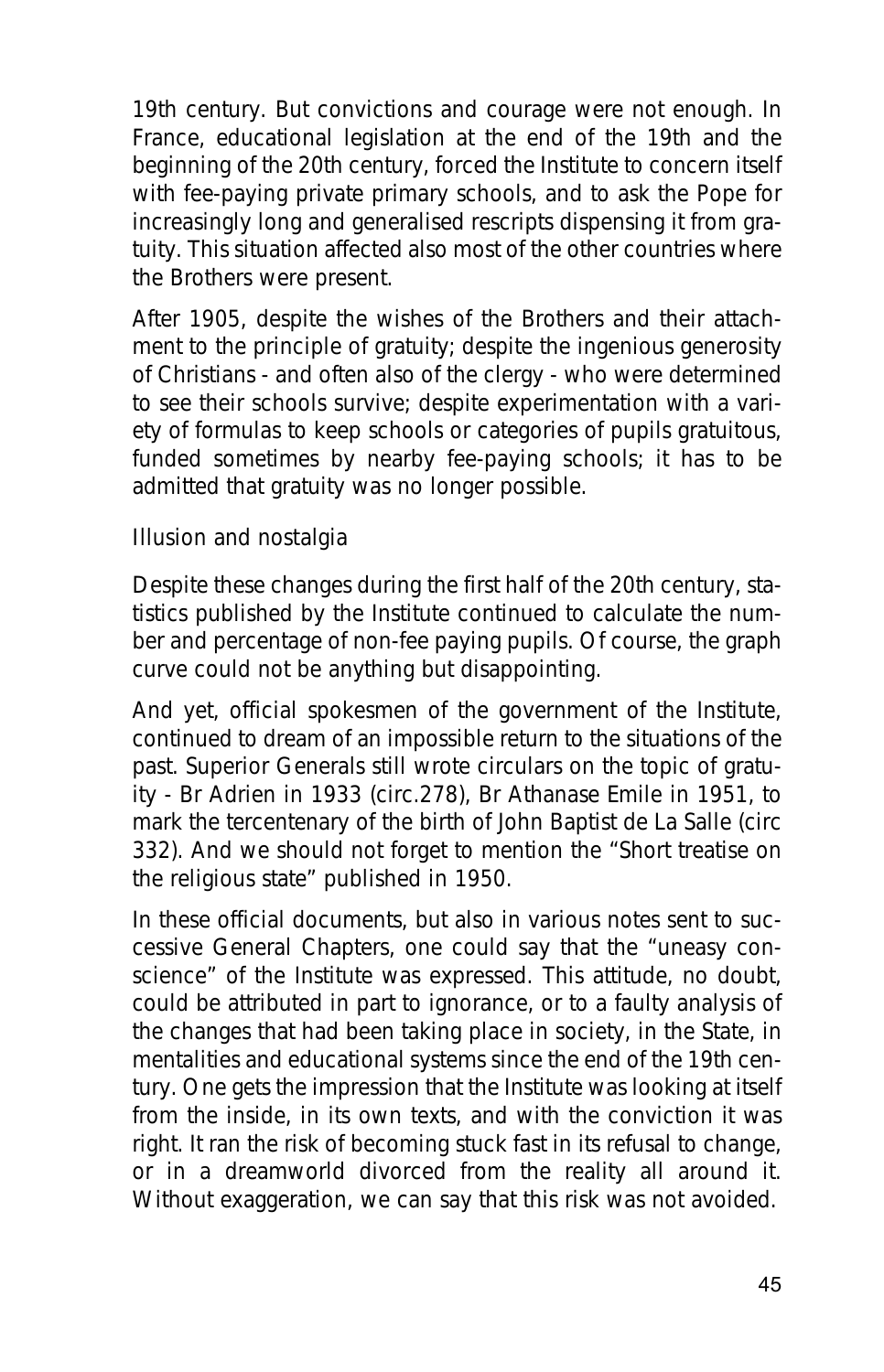#### **The wake for lost gratuity**

In his work "The Institute in the service of the poor" (LS 7, Rome, April 2000), Brother Bruno Alpago concluded his penultimate chapter with the following words which ring so true: "It took a good half century to organise the wake for lost gratuity" (p. 362) The 1956 General Chapter also made the following powerful statement: "The world of the poor is unknown to us: our formation, the teaching we give, our lifestyle, what we worry about, places us in the average middle class, among the white collar employees, rather than among the poor and the working class." (id. P. 362)

#### **A wake leading to rebirth**

This somewhat belated realisation ushered in a new approach to the "educational service of the poor". This is clear from the debates of the 1956 General Chapter and from the decisions taken. It becomes even more striking in the 1966-67 Renovation Chapter. A new kind of language appears in the *Rule* and in the *Declaration*: *The Brother of the Christian Schools in the World Today* of 1967.

It was a new approach: it was broader, deeper, realistic and full of nuances. Instead of restricting itself to the study of 300 year-old texts, the Institute decided to give priority to the analysis of the existing socio-economic situation, the living conditions and the mentality of the poor, that is, of their present needs. The response was not entirely academic in nature.

This approach, boldly begun in 1966, which brought with it new thinking and new action, continued to enrich itself and mature during the last 35 years of the 20th century. In this connection, it is most important to read the last chapter of Bruno Alpago's book, which covers this last period.

The change in language is quite clear. Debate is no longer polarised solely on gratuity (but its importance is not questioned), but on the poor, even, on the very poor and on their educational and pastoral needs. This is accompanied by repeated calls for a genuine "return to the poor", and for notable and effective undertakings on their behalf. We do not yet have an exhaustive study of what was done in practical terms for the poor in the last 35 years of the century, so that we can measure the extent to which there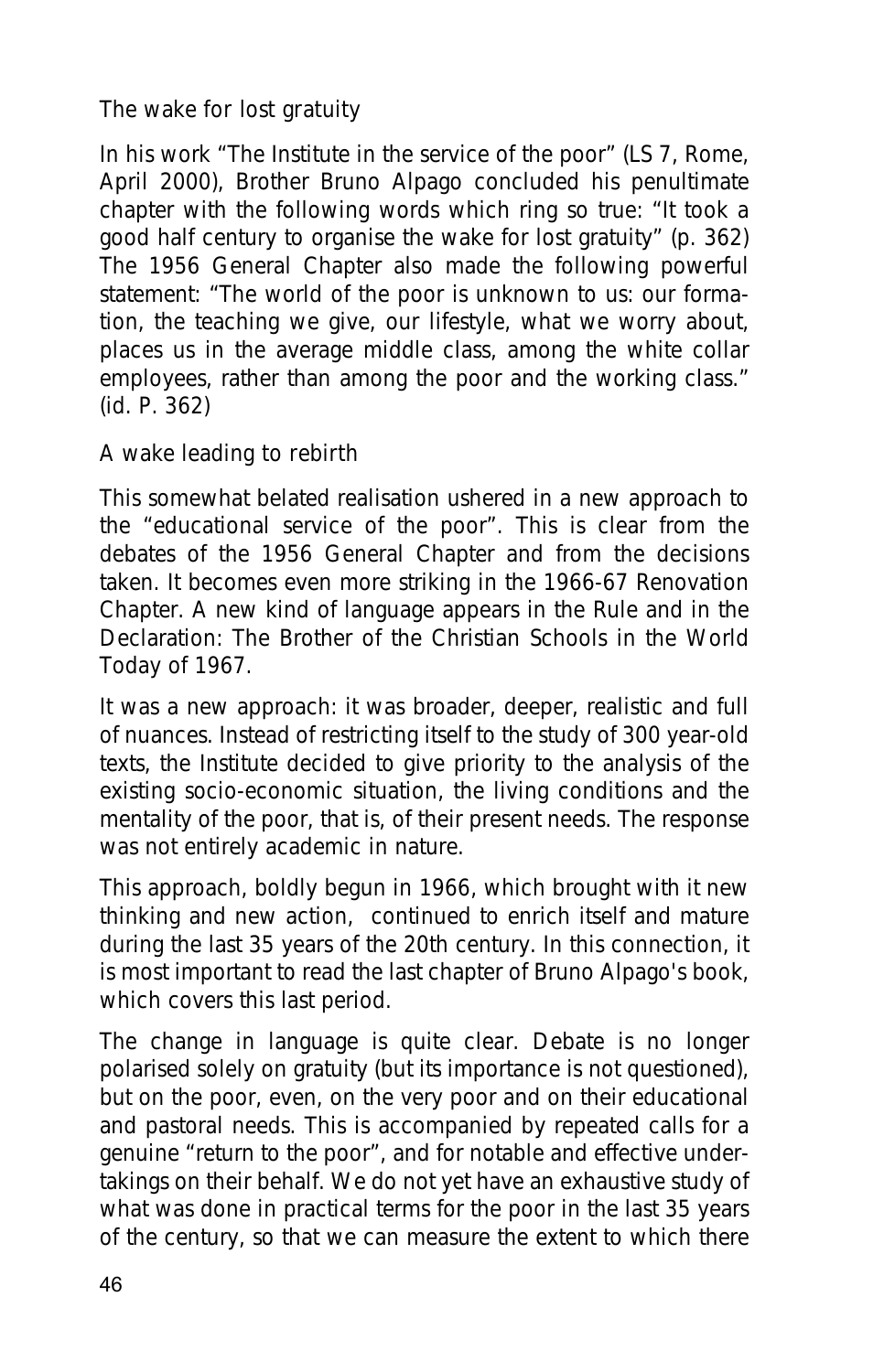was a change. One feels, however, that there was a real renewal of the Lasallian "scene" all over the world.

#### **Some questions remain**

We are justified in wondering whether the Institute in its pronouncements does not tend to limit itself to material poverty, even though allusions to other forms of poverty regularly appear. For Lasallian teachers, what causes more concern: to be poor in material goods, or to be poor "in humanity" - a poverty we see everyday in many countries?

This is a sensitive question to which there cannot be one single answer. It leads to another equally sensitive one: Can we continue to use a single language to a Lasallian world present in 80 countries? And if not, what is the implication for the way we give leadership and govern a group so diverse in its composition?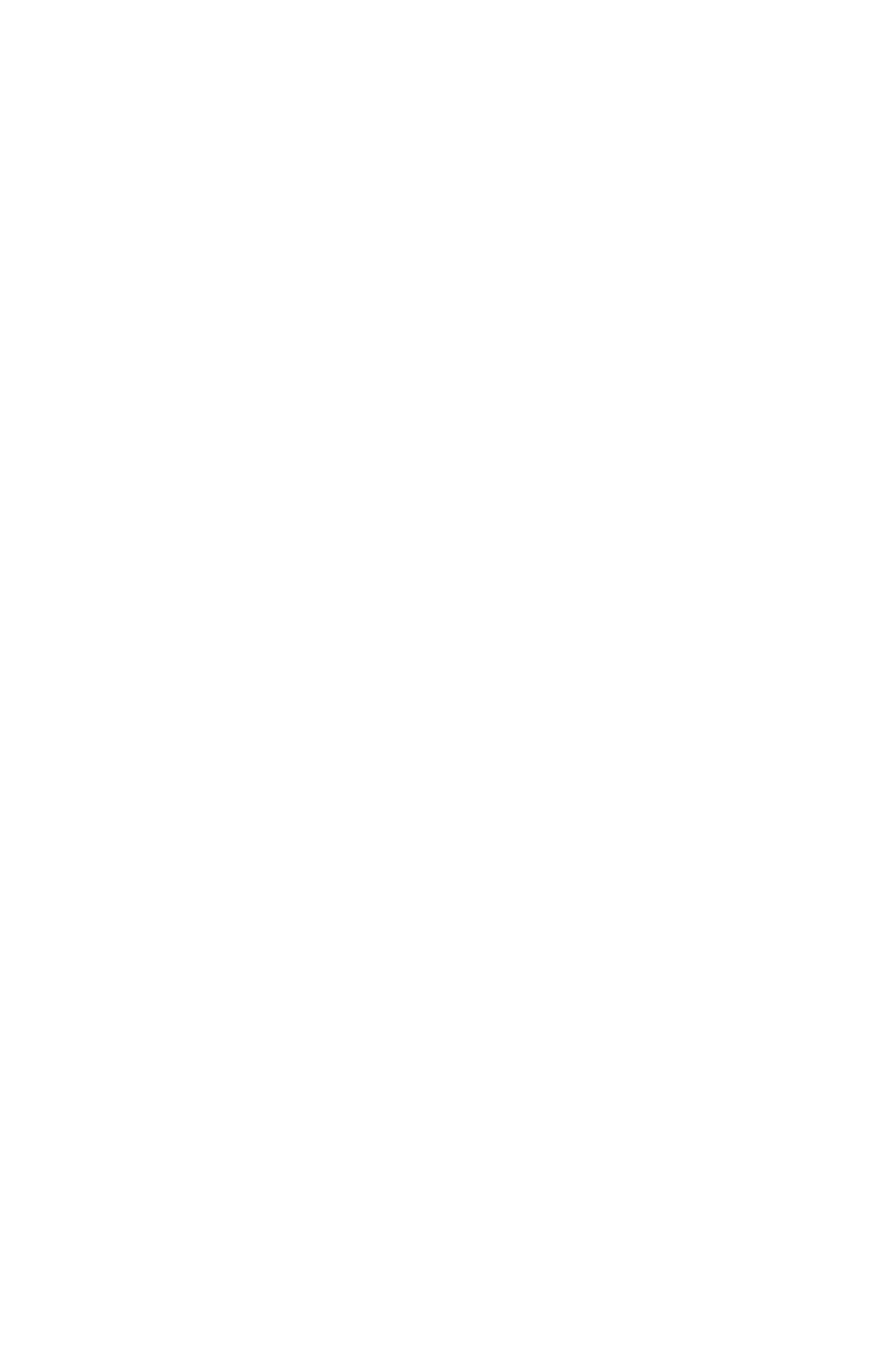## A School that promotes interiority

The *Conduct of Christian Schools* describes the components of a holistic education of pupils. It reflects John Baptist de La Salle's strong conviction that the basis for such an education lies more on the level of motivation and conviction, than simply on that of repetition of external forms of behaviour. What is most important is interiority.

Among the school activities described in the *Conduct* there are many whose purpose is to promote this interiority. The principal ones are:

- the morning reflection,
- the regular recall of the presence of God,
- silence in school,
- the evening examination of conscience,
- and even the time for punishments.

## The morning reflection

In the *Conduct of Christian Schools*, the reflection was clearly one of the means to be used to give Christian formation to pupils, and fitted quite naturally into morning prayer. It was one of the three occasions when the teacher spoke to the class as a whole. He spoke from the heart, he was convincing, and his words were well prepared. In a word, it was an exhortation. It was such an important exercise, that the Founder mentioned it in several of his other writings and in the *1718 Rule*.

The form this reflection took in practice may surprise us and be distasteful: a limited number of subjects, fixed in advance, developed in a stereotyped manner, focused on sin, conversion and salvation... But, then, the aim of the reflection was the formation of an individual conscience, encouragement of personal reflection and interiority; and to modify or acquire moral and Christian personal behaviour.

The reflection is a truly living tradition: in the three centuries of the Institute's existence, several General Chapters and various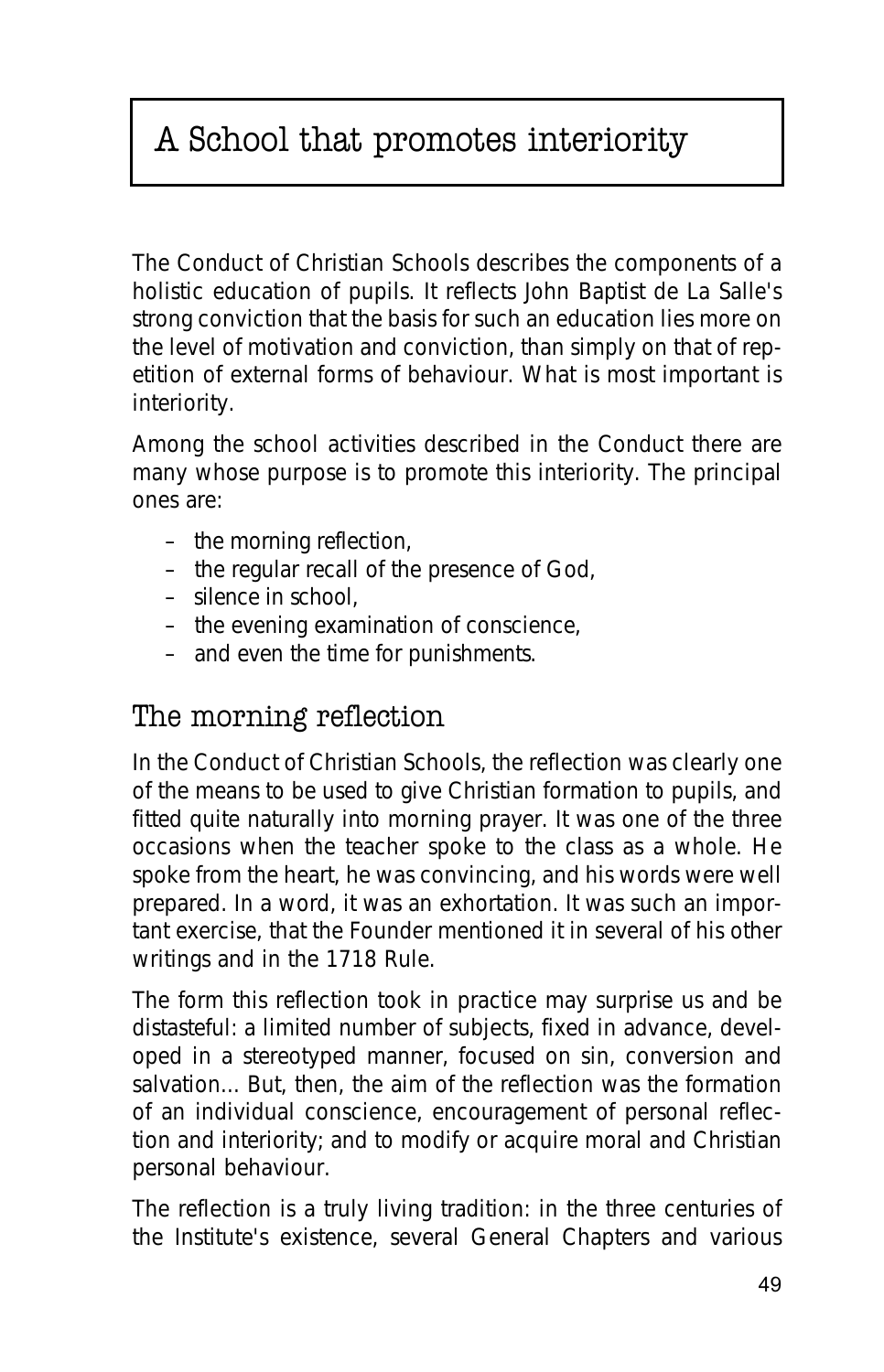Superiors of the Brothers have recalled the need and importance of the reflection. Obviously, evolution in the types of establishments run, the diversity of local situations, and the development of society and of the Church, have resulted gradually in a change in the way of giving the reflection.

The main changes are as follows: changes in the form of the reflection; inclusion of a great variety of other subjects; adaptation to increasingly old pupils in school; a task shared by the teachers of the same class; the use of current events outside school life as starting points.

A period of transition: the last few decades of the  $19<sup>th</sup>$  century saw the publication of "Collections of Reflections" especially in France, Canada and the United States. In the first half of the  $20<sup>th</sup>$ century, some Brothers created their own personal collection of reflection subjects. However, during World War II and the postwar period, initiatives gradually petered out. The reason for this was perhaps forgetfulness or a loss of interest in this means of formation, but also the widespread changes in teaching staffs and in the internal organisation of Lasallian schools. We should recall, however, the work undertaken on the reflection by the Italian Brothers in 1934: a questionnaire was sent out to the Brothers, the results were analysed and published in the *Rivista Lasalliana*. In recent years, a number of Brothers in other countries have found inspiration in this research.

Many retired French Brothers today, and no doubt the first lay teachers who came to work in our schools, knew about or actually gave reflections. More recently, there has been a revival in several countries. We note works produced in Italy, Spain, in France, in Australia, in United States.

Interest and relevance: The text of the *Conduct of Christian Schools* contains the following important words: "*suited to their capacity*". These words refer to the pupils and recall a constant pedagogical concern of De La Salle: to make oneself always understandable to the pupils so that they can benefit more from the teachings offered them.

The reflection is precisely the kind of activity which can be adapted to all ages and to a school population coming from all kinds of backgrounds. It suits perfectly the kind of pluralistic situations that we encounter today. In a spirit of great openness, tolerance and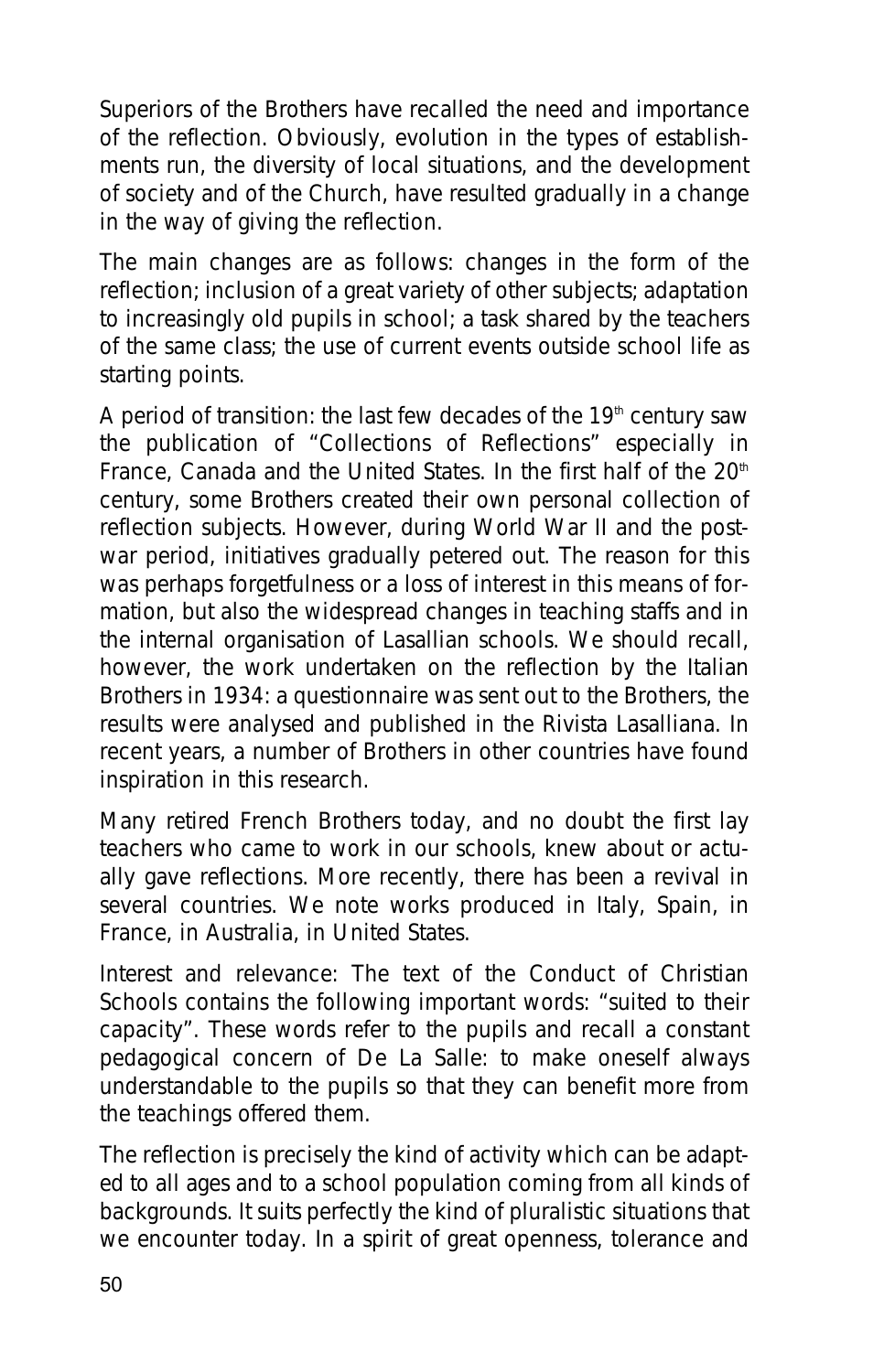respect for the conviction of others, it can become a powerful instrument in the teaching of values, of those values we advocate in the *Lasallian Educational Mission Statement*: justice, solidarity, dignity, civic responsibility, respect for the environment, openness to world issues! It can be a very important means of forming a critical judgment in the world of today. It makes it possible to establish a brief dialogue between adults and young people. It is a way of "touching hearts". It is an opportunity to teach young people about true freedom. It is a dimension of school pastoral care in its deepest sense.

\* \* \*

## Recalling the presence of God

The bell-ringer had a little bell. At the hours and half-hours, he rang it to attract the attention of the class or of the whole school. Immediately it rang, the teacher and pupils stopped whatever they were doing, and the teacher said: "*Let us remember that we are in the holy presence of God*", and the pupils answered: "*Let us adore him*". There followed a moment of recollection together, which the teacher brought to an end with some pious invocation.

It is impossible to know, of course, what went on in the heads of the pupils when all this was going on. One can suppose that it all depended on the individual and varied from day to day. In the long-term, however, this often-repeated exercise must have left some impression.

#### **The conviction of John Baptist de La Salle**

His personal understanding of human nature was based on the conviction that human beings, created in the image of God, are living temples of the Holy Spirit. Being aware of this and recalling it from time to time becomes a source of motivation for all actions. This conviction is also the key to understanding "*Christian decorum and civility*". In the preface to this work, we read: "*They must never forget, when they give them the rules of decorum, to teach them that they must be put into practice only for purely Christian motives which have in view the glory of God and salvation... They will induce them to do this for the motive of the presence of God*".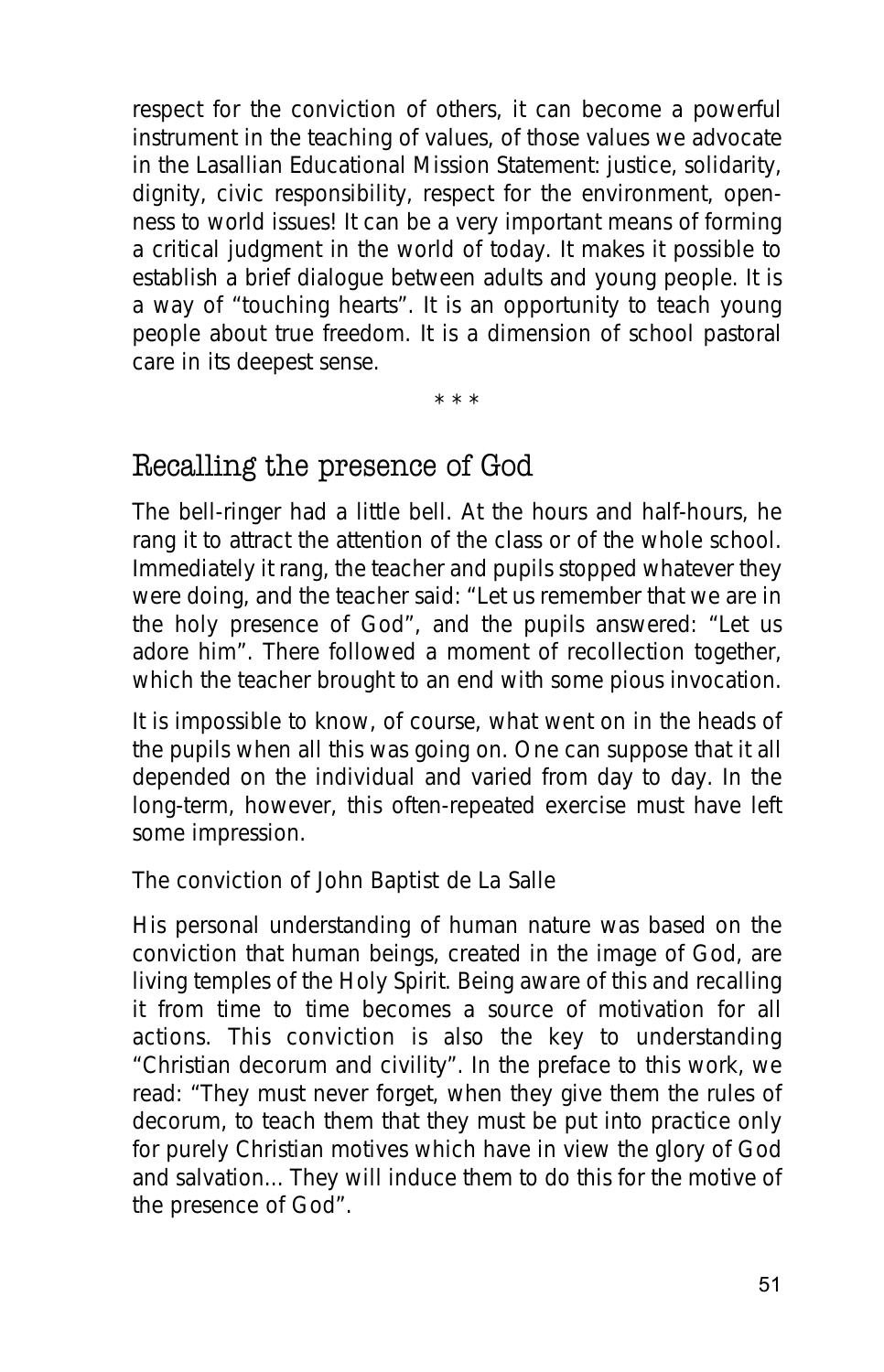#### **Put into practice in everyday life**

We find the same idea in the first paragraphs of the *Conduct of Christian Schools*. The chapter which deals with "*entering school*" reminds the pupils to wait for the doors to open "*with such great restraint that passers-by can be edified*"; and then to enter the classrooms without making any noise; and "*to walk silently and with such great composure that they cannot be heard*". In a word, "*they will be induced to enter their classrooms with the deepest of respect on account of the presence of God*".

The same recollected attitude is required of teachers and pupils during the daily periods of prayer: "*At each hour of the day, some short prayers will be said. These will help the teachers to recollect themselves and recall the presence of God; and it will serve to accustom the pupils to think of God from time to time, and to offer God all their actions, and to draw upon themselves God's blessings*".

#### **The final objective**

The call to be "modest", recollected and silent, is such a recurrent theme in the *Conduct of Christian Schools*, that our list of quotations could go on and on.

It is easy to imagine that the frequent recall of the presence of God throughout the whole school-life of a pupil would leave a mark, would create a sort of reflex. Some former students have confirmed this, saying that they had kept the habit in their personal and professional life, associating the presence of God with the beginning a new activity.

In one of his Meditations, John Baptist de La Salle seems to summarise the objectives of this exercise: "*If you are a true lover of Christ, you will take every possible means to instil his holy love in the hearts of your children whom you train to be his disciples, and your aim will be that they think often of Jesus, their good and only Master; that they speak frequently of Jesus, that they aspire only after Jesus, and that they live for him alone*". (MF 102,2) An ambitious aim! Utopia? Perhaps, but these lines highlight the strength of the conviction that inspired St John Baptist de La Salle.

#### **A real tradition**

The practice of the regular recall of the presence of God may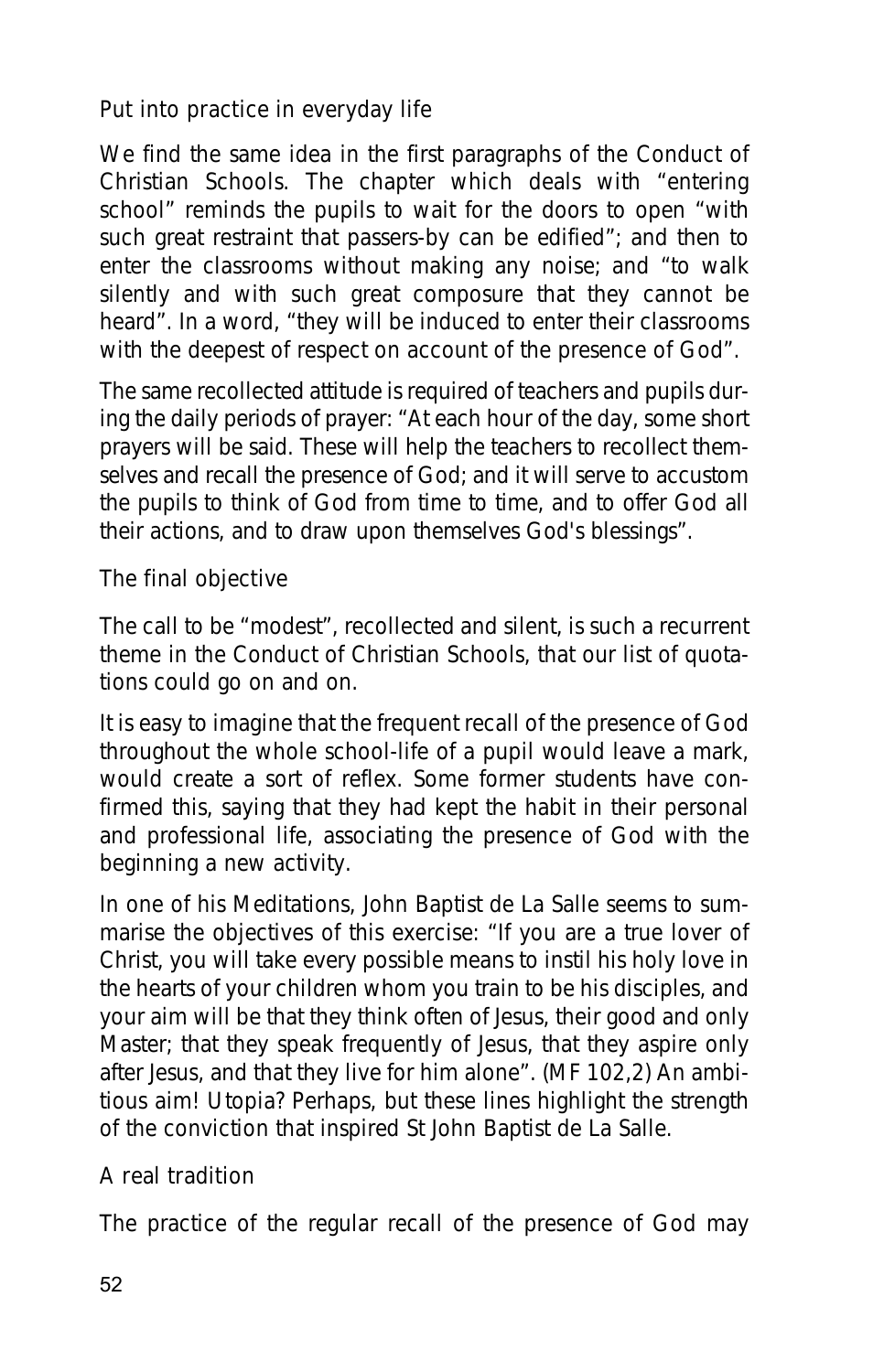seem strange to certain people today, but it was a long-lasting tradition in Brothers' schools. Still followed in the middle of the 20<sup>th</sup> century, it persists still in certain parts of the Lasallian world. Its demise is essentially the result of the recent changes that have come about in school life and in teaching conditions. In the last few decades, religious pluralism among pupils and teachers has led people to have second thoughts about such practices. Respect for religious freedom and freedom of conscience is the determining argument regarding this question.

#### **But an urgent need**

It is none the less true that teaching interiority remains essential, and that there is a particular urgency for it in the present world..The cultural and media-dominated environment does not help much. But what is at stake is most important: interiority is what makes it possible to have personal freedom. A "surplus of interiority" seems indispensable if we are to live freely in the society and Church of tomorrow.

The question deserves to be asked: what practical means do we use to develop interiority in young people at the various stages of their school career?

\* \* \*

## The educational value of silence

"*The care that the teacher should have to ensure that very strict silence is observed in school*": this is the title of the 3rd article of chapter 1 of Part 2 of the *Conduct of Christian Schools*. According to St John Baptist de la Salle and the first Brothers, silence is another means of teaching interiority.

Three centuries later, teaching conditions have changed a great deal. We are more likely to speak about teaching through dialogue, communication or participation. We live in the age of the media. We need to ask ourselves, therefore, what is the relevance of "very strict silence". It is not as if we wish to reproduce the type of school organisation described in the *Conduct*: we wish simply to understand the value that silence could have had in education, and which it continues to have, no doubt, today. We shall restrict ourselves to three aspects of silence in class.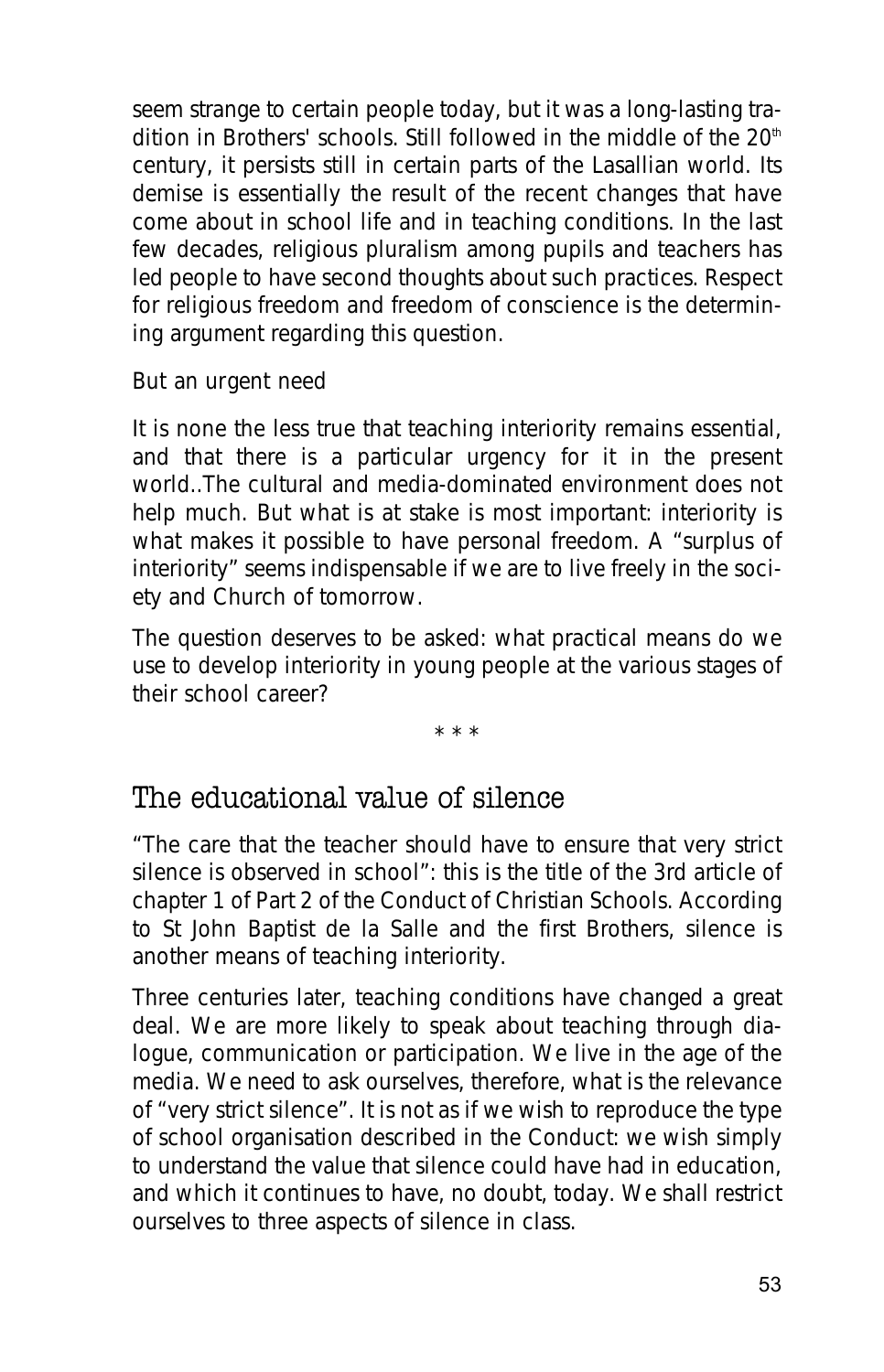#### **A practical measure**

"*Silence is one of the principal means of establishing and maintaining order in school*". It is imposed, first of all, for organisational reasons. Most of the Little Schools were not models of organisation. This had to do with the way they were run. De La Salle and the Brothers knew this, and it is no doubt, in response to these shortcomings that they considered it indispensable to prescribe such strict silence. The overcrowded classrooms and the presence in them of several different divisions or levels of attainment, made it necessary.

Silence was imposed also for reasons of discipline. There can be no good personal education without good discipline, and this depends partly on how much talking there is in class. This is an unchanging educational principle: Little talking guarantees order, listening and group discipline. And all the more in those days. The more they speak, the less teachers are listened to.

Finally, silence was imposed for the sake of efficiency. Organisation and discipline lead quite naturally to efficiency. It is well known - and mentioned frequently in the *Conduct* - that one of De La Salle's fundamental concerns was to have useful and efficient schools. This characteristic was even an absolute necessity in the educational service of the poor. Silence was first of all a necessary condition for a coherent school process, characterised by organisation, discipline and efficiency.

#### **Social aspect**

From the very first chapter, the *Conduct of Christian Schools* shows us pupils who, before entering the school, dispose themselves by their quietness, self-restraint and composure, to work in silence; and then it shows them occupying themselves silently while waiting for the teacher to arrive. The *Conduct* goes on to say: "*When the pupils walk inside the school, the teacher should ensure they are bare-headed, their arms are folded and that they walk without hurrying, without dragging their feet or making a noise with their clogs if they have them, so that nothing disturbs the silence that must constantly reign in school*".

Silence has a social aspect: by creating an atmosphere conducive to work, it indicates a concern for others, and true respect for them.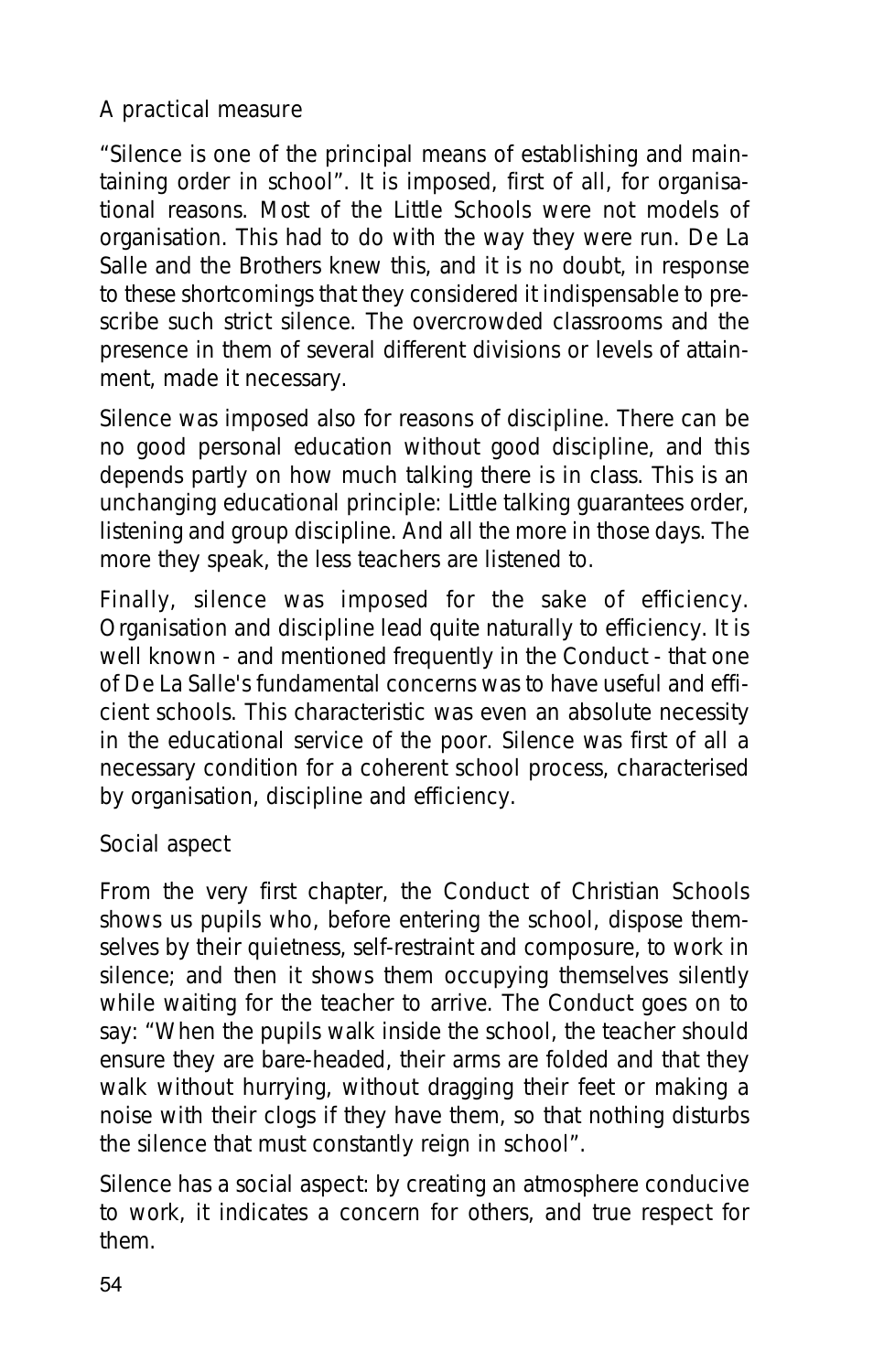This is well illustrated in the last paragraph of article 3 on silence. The article describes in detail the attitudes and behaviour pupils should adopt to make silence easier for their companions; because teasing, provocation, jokes... are so many incitements to break silence or diminish the quality of the recollection necessary. In fact, it is a short description of self-control regarding looks, gestures, behaviour and moving from place to place. In a word, it is a description of a silence that embraces the whole body and not only the tongue.

#### **Spiritual aspect**

It is this aspect of self-control, of a constant watch over one's body, which leads us directly to the aspect of interiority, and therefore to the spiritual component of silence. We are not concerned here with a defence of silence for the sake of silence, but rather with a silence that reflects De La Salle's view of human nature, his understanding of "*Christian decorum and politeness*", and his concept of education.

As the following words recall, silence is based on a spiritual motive: "*The teacher will explain to the pupils that they must keep silence, not because he is present, but because God sees them and it is his holy will*".

Silence is not an absolute in itself. Under certain conditions, it can lead to interiority. Since we are concerned here with the *Conduct of Christian Schools*, two riders seem to be called for.

The advice relative to the silence of the pupils applies to the teachers also, it is almost identical. It is a recurring theme in the *Conduct* that the teacher must be a model in all things for his pupils, and practise whatever he demands of them. This is surely the basis of all true teaching.

On the other hand, the chapter on silence in school is immediately followed by the one on "*Signs*", which is a useful complement. It is an opportune reminder, even in our days, that inter-personal communication is not solely verbal. The *Conduct of Schools* deals only with signs, but in the  $20<sup>th</sup>$  century, semiology teaches us that many different languages exist, and several of them have found their place in contemporary pedagogy, as for example, mime, body language, images. We would do well to see what place they occupy in our teaching, and understand how they can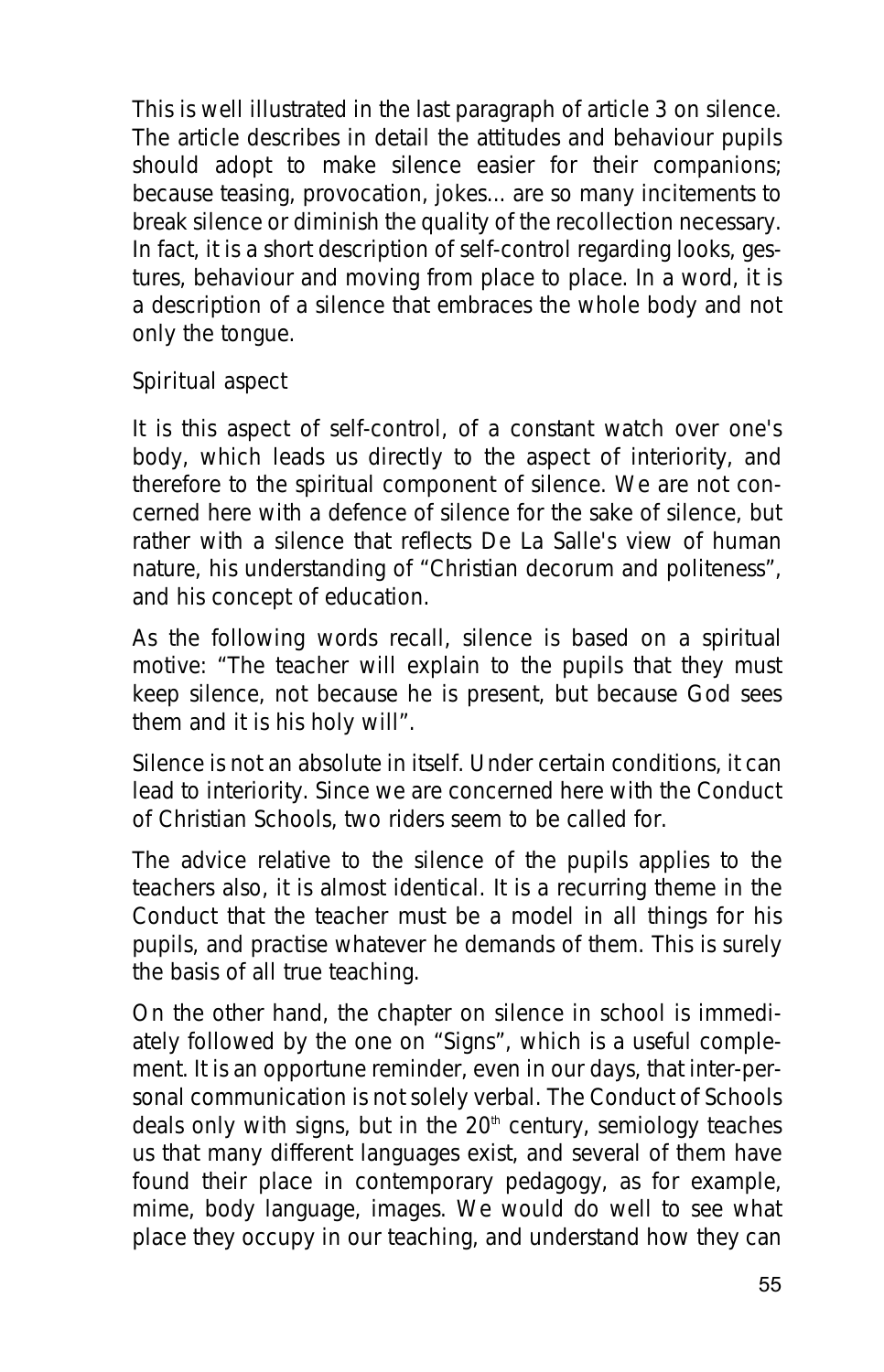express the riches of interiority, in the place of the vacuity of much idle chatter.

\* \* \*

### The examination of conscience

#### **Morning reflections and evening examination of conscience**

*"An examination of conscience is part of the evening prayers. This examination contains those sins which children most commonly commit. The examination is divided into four articles, and each article is subdivided into five points. Every day one article will be read, and this same article will be read every day of the same week. In this way, these four articles will be used in turn for four consecutive weeks. After the last of these weeks, it is the turn once again of the first article. Regarding the five points of the article that is read during the week, the same order and the same practices will be kept as are indicated above regarding the five reflections that are included in the morning prayer."* Chapter VII

In the Conduct of Christian Schools, the pupil's day began and ended with a characteristic "exercise" one of whose aims was the teaching of interior life: the morning reflection and the evening examination of conscience.

One notices immediately from the way the two exercises are presented and carried out that they are intended to complement each other. The subjects are fixed in advanced for everyone and not left to the free choice of the teachers. This is an example of the uniformity intended by the Conduct of Christian Schools, and whose positive aspects are not immediately evident.

The topics were repeated month after month, and this no doubt removed fairly quickly any element of novelty, or of the unexpected, but also perhaps, any element of interest and motivation.

Symmetry can be seen also in the order in which things were done: first, there is the reading of the point indicated for the day; next, pupils are invited to reflect; and proceedings are closed with a brief commentary and exhortation from the teacher.

The two exercises clearly bear the mark of their times. This is why, throughout the history of Lasallian schools, changes were seen to be necessary and were made.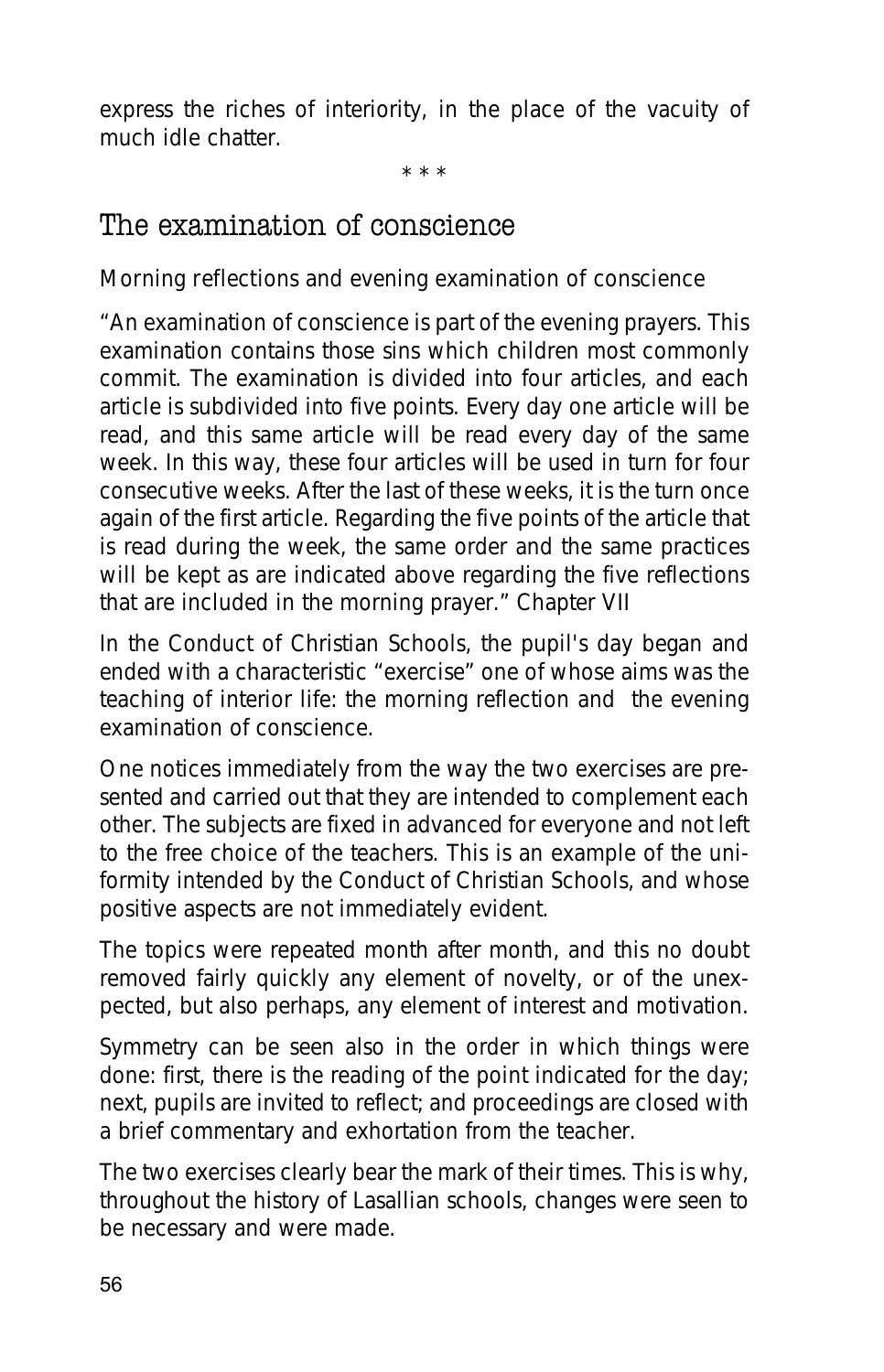#### **Essential aims**

The morning reflection invited pupils to reflect about a form of behaviour described in the text and commented on by the teacher. It served, therefore, as a means of setting out guidelines for the day, by fixing some specific aims. Educational coherence called for a matching exercise at the end of the day.

The examination of conscience after a day's work and life in school was a time for real introspection. We should not pay too much attention to the word "sins" in the text, because it reflects a  $17<sup>th</sup>$  century religious mentality. What is worth noting, is the benefit of this retrospective glance at the day that has just ended, when the pupil assesses his own conduct and makes a personal evaluation, without any external pressure, in the light of the text he has heard read and of the teacher's comments.

We cannot comment here on every detail of the text, but it could be enlightening to read the questions asked in the four articles. What we see listed in fact are the "duties" of the Christian, of the pupil, of the young person in his own environment. As the title of the exercise says: "Let everyone question himself", and the pupil is invited to examine successively four essential aspects of his behaviour:

– as a Christian, the accomplishment of the Commandments of God;

– as a member of society, outside school, observation of the "*rules of Christian decorum and civility*";

– as a member of a very special group, his class, behaviour towards his companions;

– as an individual, his conduct outside school, but also in his school work.

This "examination of conscience" is therefore something very typical of De La Salle's thinking. It reflects his wish to take into account the whole person with a view to a "unified" education. I prefer the term "integrated" (holistic) education, because I think it expresses better the Lasallian educational approach in the past and today.

The interiority that De La Salle wishes to develop is not only "psychological" in the sense of introspection - which would already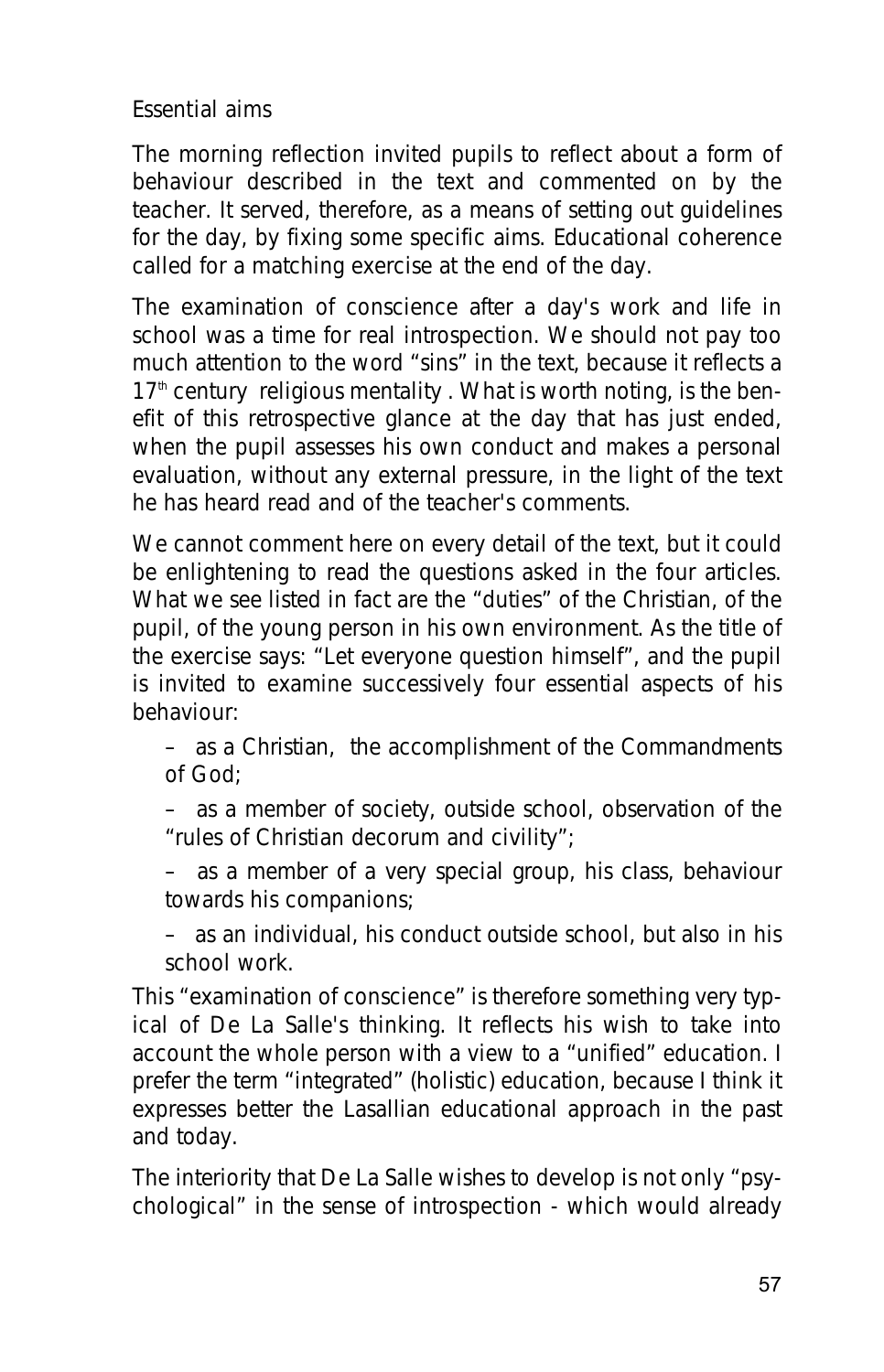be something very interesting - but it has also a "spiritual" or religious dimension, an indispensable feature of De La Salle's approach to education. Moreover, that is why the examination of conscience ends with a collective act of "contrition" and of "offering the night that is coming", before the hymn that ends each school day, according to the *Conduct of Christian Schools*.

Seen from this angle, the exercise was particularly formative of interiority, to the extent that it developed a real and lucid selfawareness. In fact, it served to reinforce the sense of one's responsibility in the conduct of one's own life. In the measure that pupils entered sincerely into the process of discernment, they developed their own maturity, their interior freedom.

In addition, the repetition of this exercise throughout the course of schooling - even if it never lasted more than three years - could prove to be a voyage of discovery during which certain moral values are acquired. Here also, one might think there is an excessively narrow moralistic viewpoint, but that was very much part of the mentality at the time.

#### **Discover and give a meaning to life**

It was precisely in this socio-religious framework of the Counter-Reformation that these pupils could gradually discover a certain approach to life and to being a Christian, and to give meaning to their lives - at least within the guidelines subscribed to by all Christian educators at the time.

Apart from any moralising elements, the assimilation of values was intended to mould the social behaviour of the pupils, developing in this way the Christian decorum and civility expected by society, and considered by the Church to be one of the aims of its schools, and of Little Schools for the common people. Maturity, responsibility, freedom are all components of interiority: today they are still relevant and urgently needed.

\* \* \*

### Conversion-correction

In addition to their daily examination of conscience, certain pupils were summoned to make a very special examination. These were the pupils who had earned a punishment by some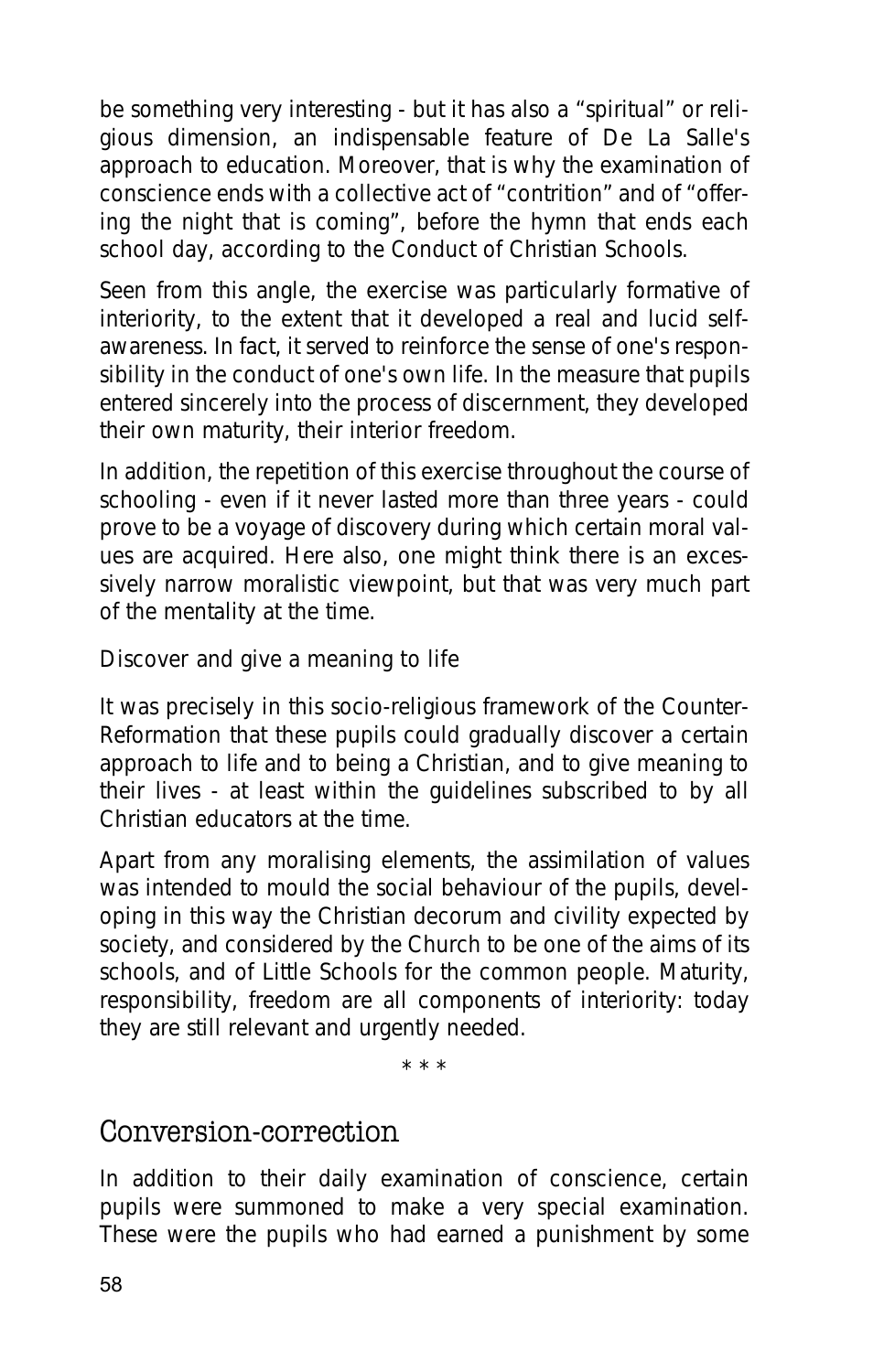misdemeanour. This is mentioned in the *Conduct of Christian Schools*, but also in many other writings of De La Salle such as *Meditations for the time of retreat* 203 and 204.These latter texts are the basis for the commentary that follows.

"*You too must reprove and correct your disciples when they commit some fault, the more so because it is typical of children that they often make mistakes by doing many things without thinking. Reproof and correction cause them to reflect on what they have to do and lead them to watch over themselves in order not to be making the same mistakes all the time*" (MR 203, 1)

"*The result of wise correction is that those receiving it are disposed to correct their faults, whereas when correction is administered through uncontrolled emotion and without having God in view, it serves only to turn the disciple against his teacher and to arouse in him feelings of revenge and ill-will, which sometimes last a long time. Results are generally related and similar to the cause that produces them: if you want your corrections to have the results they ought, administer them in a way that can please God and those that receive them*" (MR 204, 3)

We know that punishments held an important place in the pedagogy of the 17th century. That is an historical fact we do not need to comment on here. John Baptist de La Salle thinks that correction is useless, even harmful, when it provokes the refusal or rebellion of the person concerned, because such an attitude indicates clearly that the pupil is not aware of his misdemeanour, nor of having deserved a punishment. He needs to reflect to assess his responsibility in the matter, and accept the consequences of his actions. "*You too must reprove and correct your disciples*". To make them reflect and change their conduct, one must "*use this remedy which will procure them wisdom*".

#### **The aims**

The reasoning of De La Salle is coherent. In MR 203 he explains that a child who has acquired a habit of sin "*has more or less lost his freedom and has made himself a captive and unhappy*". The teacher must therefore "*bring him into that liberty of the children of God which Jesus Christ obtained for us*". For this, it is not necessary to have recourse to repressive measures, as one hurriedly might have assumed reading the above, "*but to use two means in*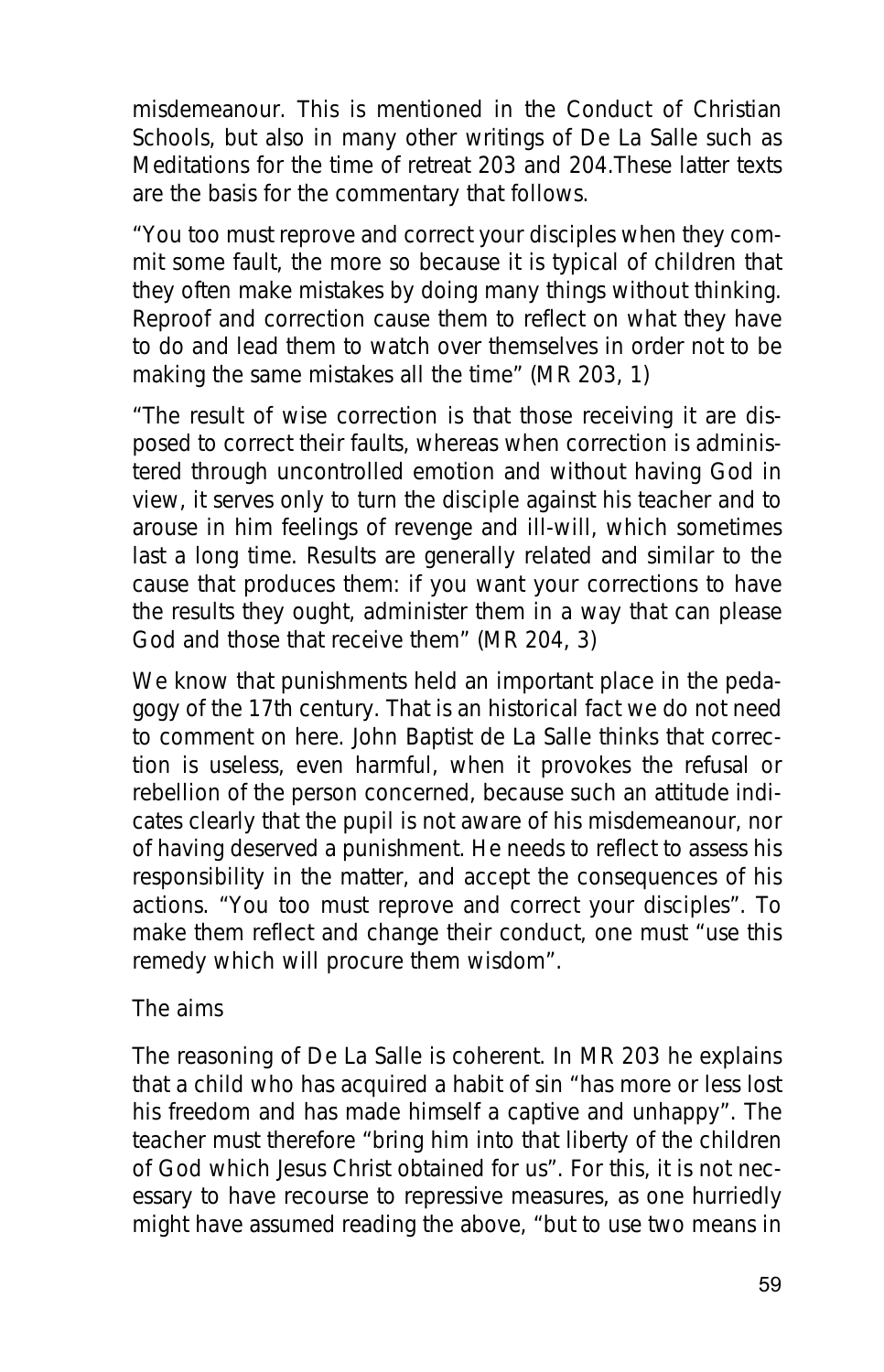*their regard; the first is gentleness and patience; and the second is prudence in your reproofs and corrections*". At the same time, it would be a failure in one's duties as a teacher not to reprove and correct the pupils, because we are responsible for their conduct to their parents, their pastors and to God himself.

What emerges from MR 203 and 204 is that all correction should be approached with spiritual inspiration and an appeal to interiority.

#### **Conditions required**

The teacher, of course, has to have this spiritual inspiration, but so also the pupil to be corrected. Under these conditions, the teacher will be able to act "with the greatest possible wisdom and in a manner best suited to make it useful to the one receiving it". It is interesting to note that the primary role of correction is not repressive, but to bring about an interior change that will influence exterior behaviour. At the same time, one realises that this change in direction can take place only if the pupil has reached a sufficient degree of maturity and interiority.

This interiority and sense of responsibility are inseparable and constitute the moving force behind conversion. They enable the pupil to assess correctly his own actions, to recognise his own limitations and mistakes, to admit the wrong he may have done to others, and finally to accept the rules governing life in a group. Seen in this light, "conversion-correction" is not directed only at the present in a school context: it prepares also for life in society and in the Church.

#### **References**

To illustrate what he is saying, De La Salle, as usual, has recourse to biblical examples. In this case, we are referred to the reproofs of Samuel to Eli, Nathan to David, Jesus to the sellers in the temple and to the Pharisees, and St Paul to the Corinthians. He could just as easily have commented on the parable of the Prodigal Son: the lessons drawn apply particularly well to the subject of this article. This is especially true of the various stages in the interior conversion of the elder son.

These biblical examples highlight the extent to which De La Salle's intentions are first and foremost spiritual and not discipli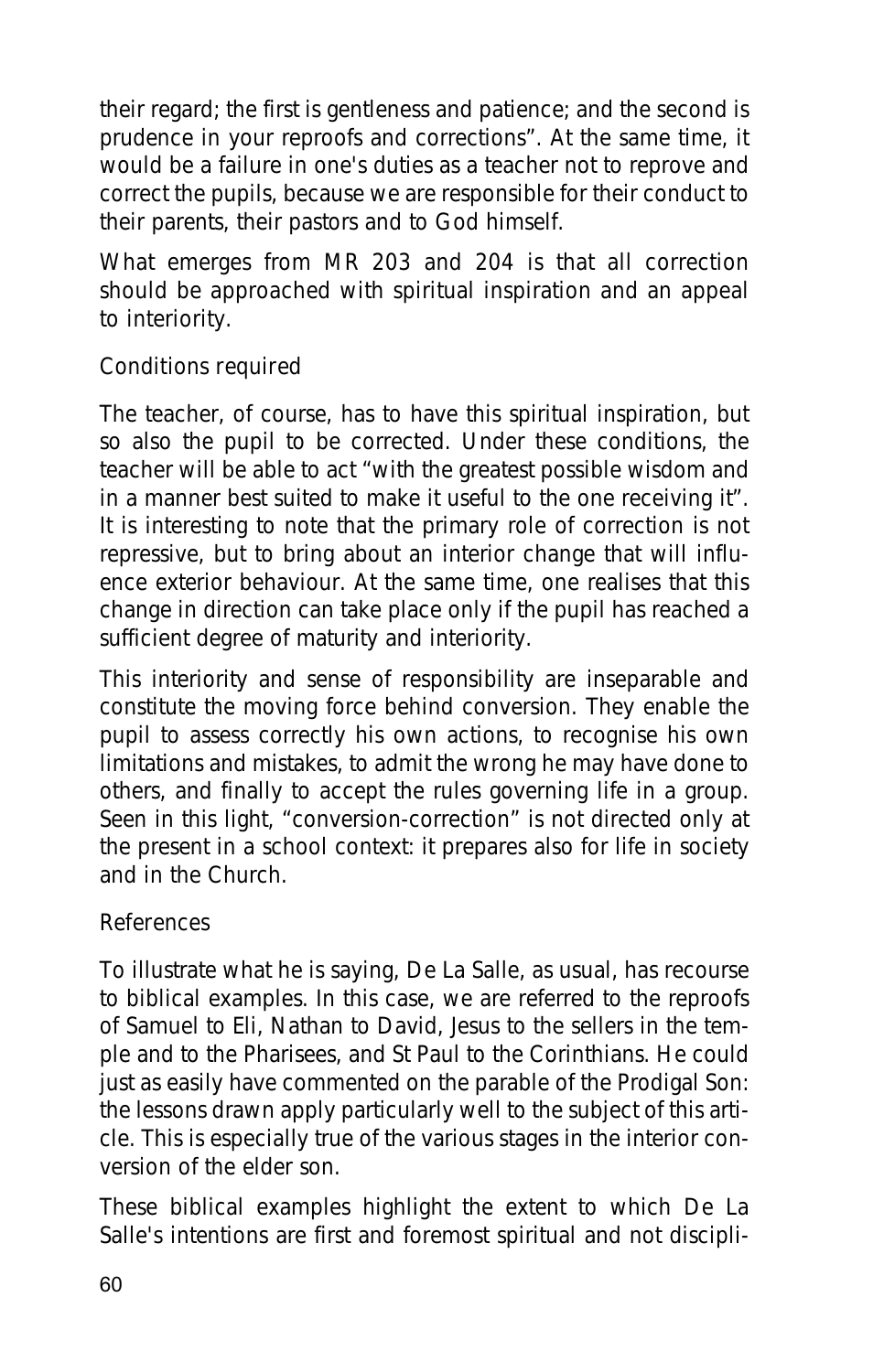nary. He shows how interiority makes it possible to know oneself and to discover oneself, but also to discover God in oneself, and attain also "*the freedom of the children of God*".

To change one's conduct, that is, to become converted, through personal conviction, after reflection, is to exercise one's freedom, to act as an adult. It is to witness to the fact that one has reached the very heart of interiority. It is not incongruous, therefore, to associate interiority and correction..

In the modern context, it is easy to see the educational importance of this subject today. When I see certain things happening in society today, I feel there is a pernicious connection between the refusal to accept one's responsibilities, the rejection of laws governing life in society, the confusion about the nature of freedom and a lack of interiority. A vast subject!

To teach interiority to children would be most beneficial for them, for their quality as human beings, for their spiritual equilibrium and their true freedom. And most beneficial for life in society.

What a marvellous school mission statement could be based on this topic!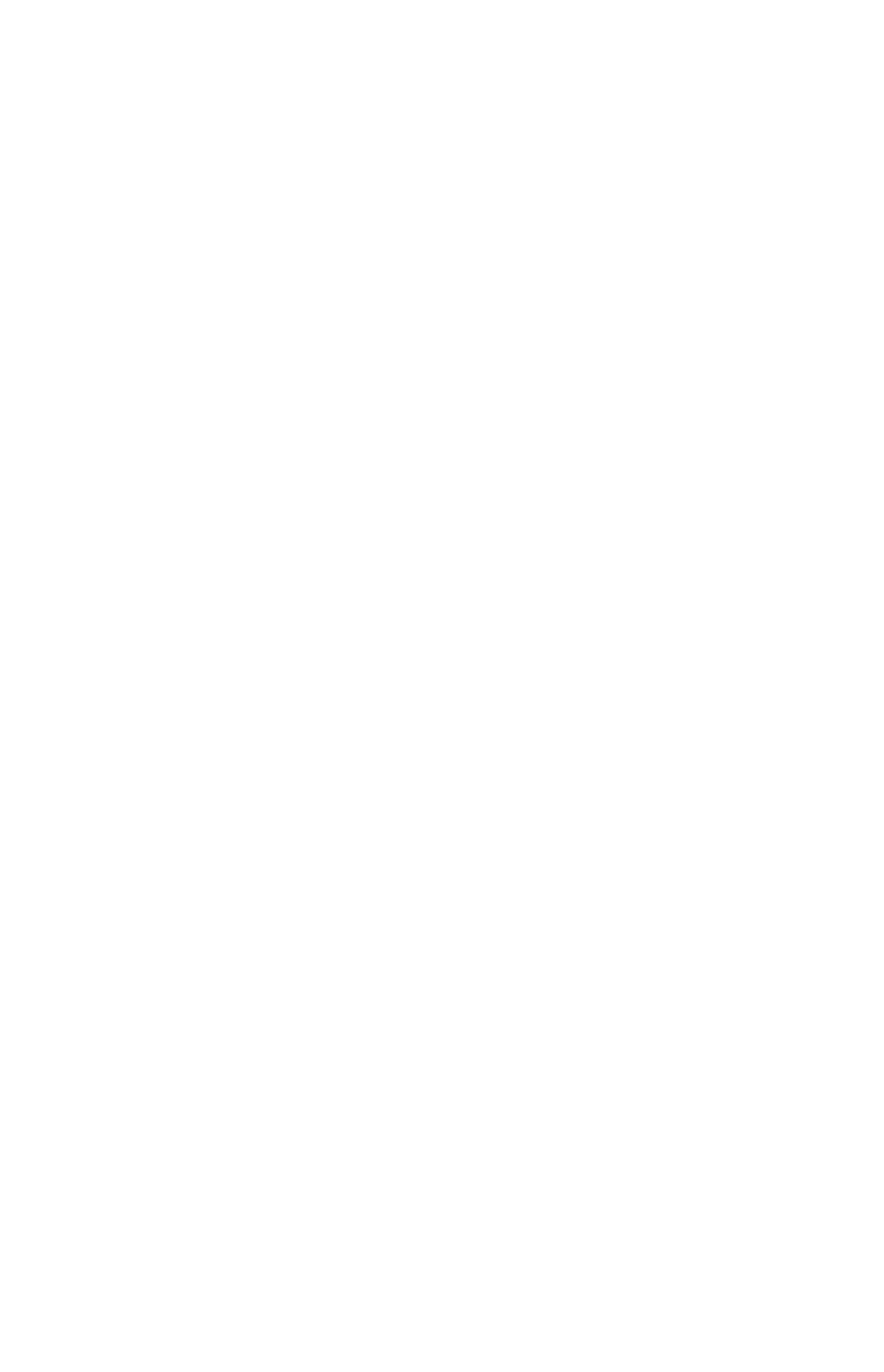## An urgency, the formation of teachers…

Historians of education in France, consider St John Baptist de La Salle as "the teacher of teachers", and on April 26th 1950, Pope Pius XII proclaimed him "Patron of Christian teachers". There is no doubt he has every right to these titles.

Before J.B. de La Salle, there were some attempts to train teachers for the Little Schools, for example, in the parish of St Nicolas du Chardonnet, in Lyons, especially by Charles Démia, by the Company of the Blessed Sacrament. These, however, were local initiatives which did not last. It was John Baptist de La Salle who opened the road to the training of teachers.

#### **A true precursor**

From his first contacts with the teachers of the Little Schools, De La Salle saw clearly that the most urgent problem facing these schools was the teachers' lack of training. For 40 years, from 1679 to 1719, the greater part of his activity had to do with this training, training of the teachers of his own schools, who would become Brothers; and of those sent to him for training in his "*Seminaries for country schoolmasters*". Despite a number of failures, these "seminaries" were a great success.

The success of the training was almost immediate. The reputation of the Founder spread very quickly beyond the confines of the diocese of Rheims. One result of this was that he was asked to allow young laymen to benefit from the high quality and thoroughness of this training. For the Brothers especially, but also for the country teachers who requested it, this initial training was accompanied very quickly by a form of continuing formation which included enrichment of personal culture, daily selfimprovement exercises in community, constant presence of an inspector in each school, annual meetings for pedagogical discussion and exchange of information, regular correspondence between the Founder and each Brother.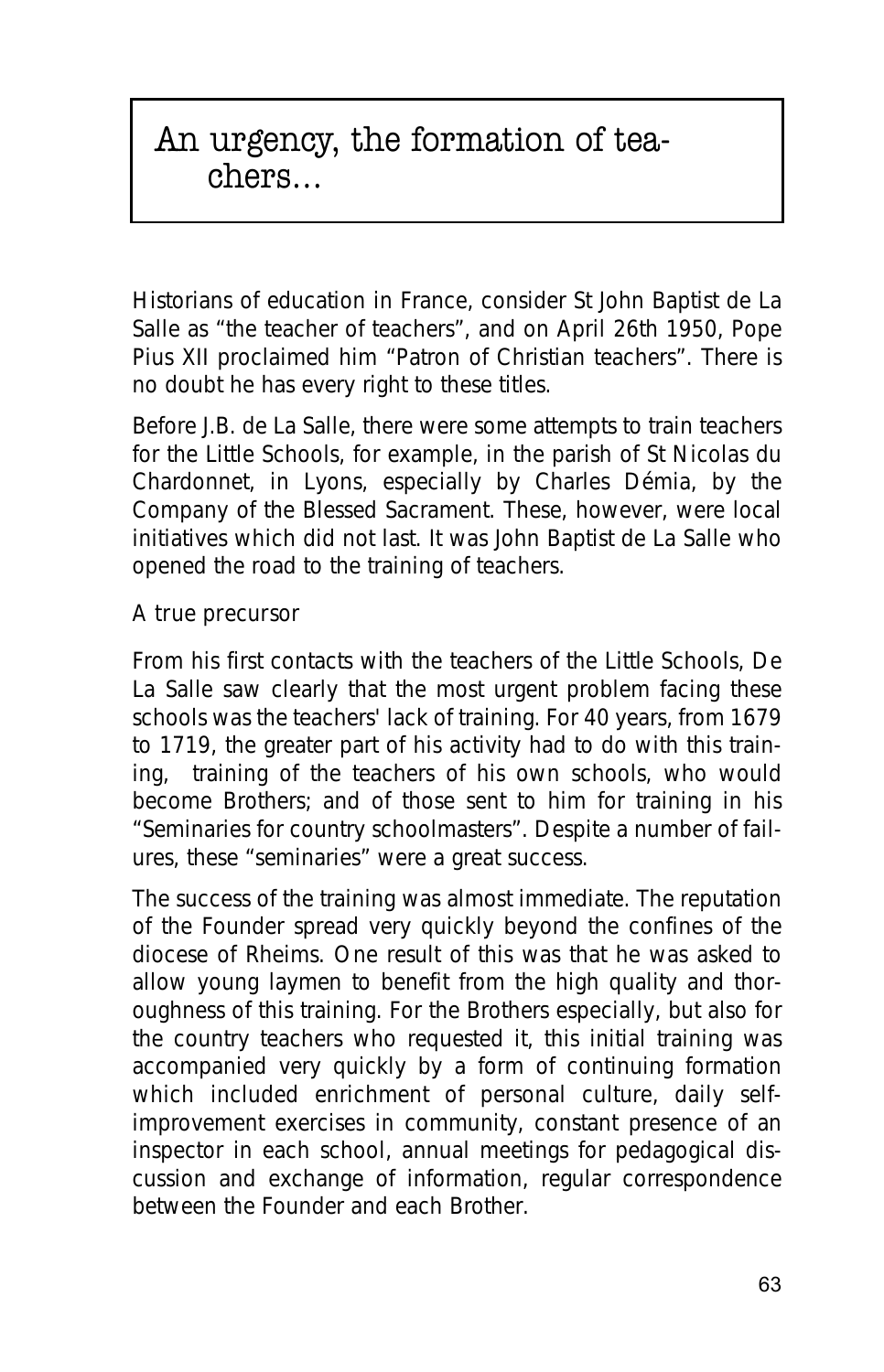It should be added that all the writings of John Baptist de La Salle had as their aim to help the Brothers/teachers in their personal, spiritual and pedagogical formation, with a view to a better exercise of their ministry-profession.

#### **A daunting task**

The situation facing De La Salle in 1679 was a daunting one. Not only did the teachers not receive any special training, but their reputation was very low in social circles. To remedy this situation, De La Salle set about dealing with the problem simultaneously from a variety of angles. Using his writings and his schools as a reference, I should like to highlight in particular six of the points he targeted.

• First of all, provide new teachers with a solid formation. This formation was human, social, professional and spiritual. He set about this task with a few companions in 1679 when he first met Adrien Nyel.

• Restore dignity to the profession in the eyes of society and of the Church. Convince the teachers themselves of this and invite them to behave accordingly: dress, language, behaviour, lifestyle.

• Make teachers aware of their responsibilities towards the pupils themselves, especially the poor, and their parents, society, the Church, and God himself. They were accountable for this responsibility to all of these.

• Lead them to establish a pedagogical relationship with the pupils, based on gentleness, patience, good example and vigilance. Concern and love for the pupils were at the very heart of educational and pastoral work.

• work as part of a team, within an association - a source of mutual enrichment, a guarantee of the smooth running of a school, the real origin of present-day educational communities.

• discover gradually that, as Christian teachers called to proclaim the Gospel, their profession becomes a true ministry in the Church by providing young people with a holistic education.

The Founder had understood that the success of an educational programme depends essentially on the quality of those who implement it.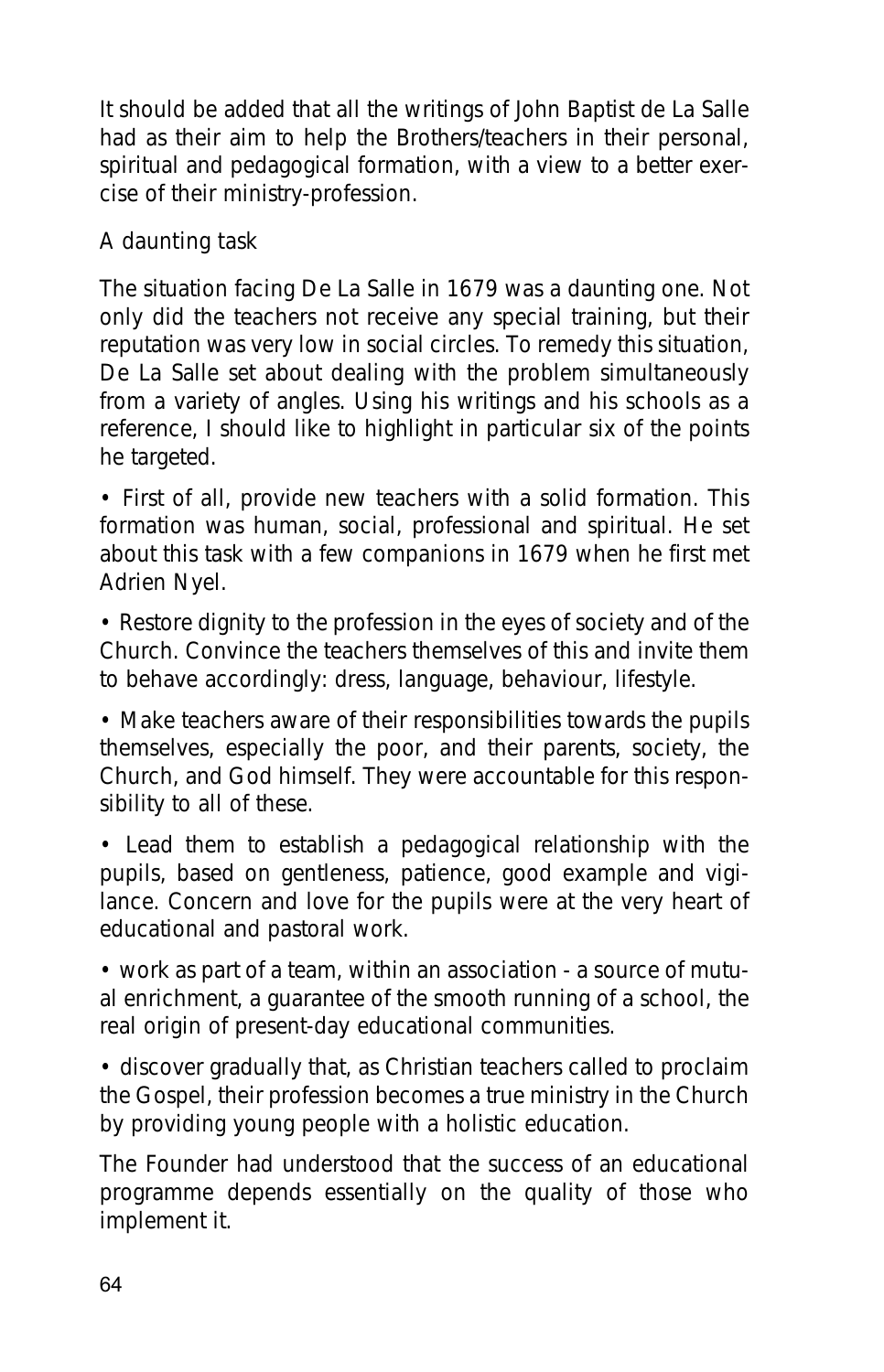#### **A Lasallian tradition: teacher training colleges**

For three centuries, the Institute of the Brothers of the Christian Schools has never lost its concern for the professional and spiritual training of its new members. Novitiates, scholasticates, boarding schools, shared community resources, these were the principal means by which this training was given. The Institute, however, wished to contribute to the training of other teachers also. And so, when it established itself in various countries or continents, it often began by setting up teacher training colleges. Some of these have survived to this day. In many countries today, the State has taken over the initial and continuing formation of teachers.

#### **A holistic education**

J. B. de La Salle was not concerned solely about pedagogical training: his vision was much broader. For both the teachers and the pupils he wanted a holistic education.

Academic qualifications are not what concerns Lasallians most today. The very recent increase in the number of "Lasallian centres" reveals a different conviction: teachers are not simply distributors of knowledge, but seek to provide pupils with a holistic education taking in the personal, social, civic, moral and spiritual dimension of the person. They wish to give the teaching profession its full meaning, that it is a profession and a ministry. They wish to stimulate in everybody the desire, the pride and the satisfaction of total commitment to it. Yes, this profession is a vocation.